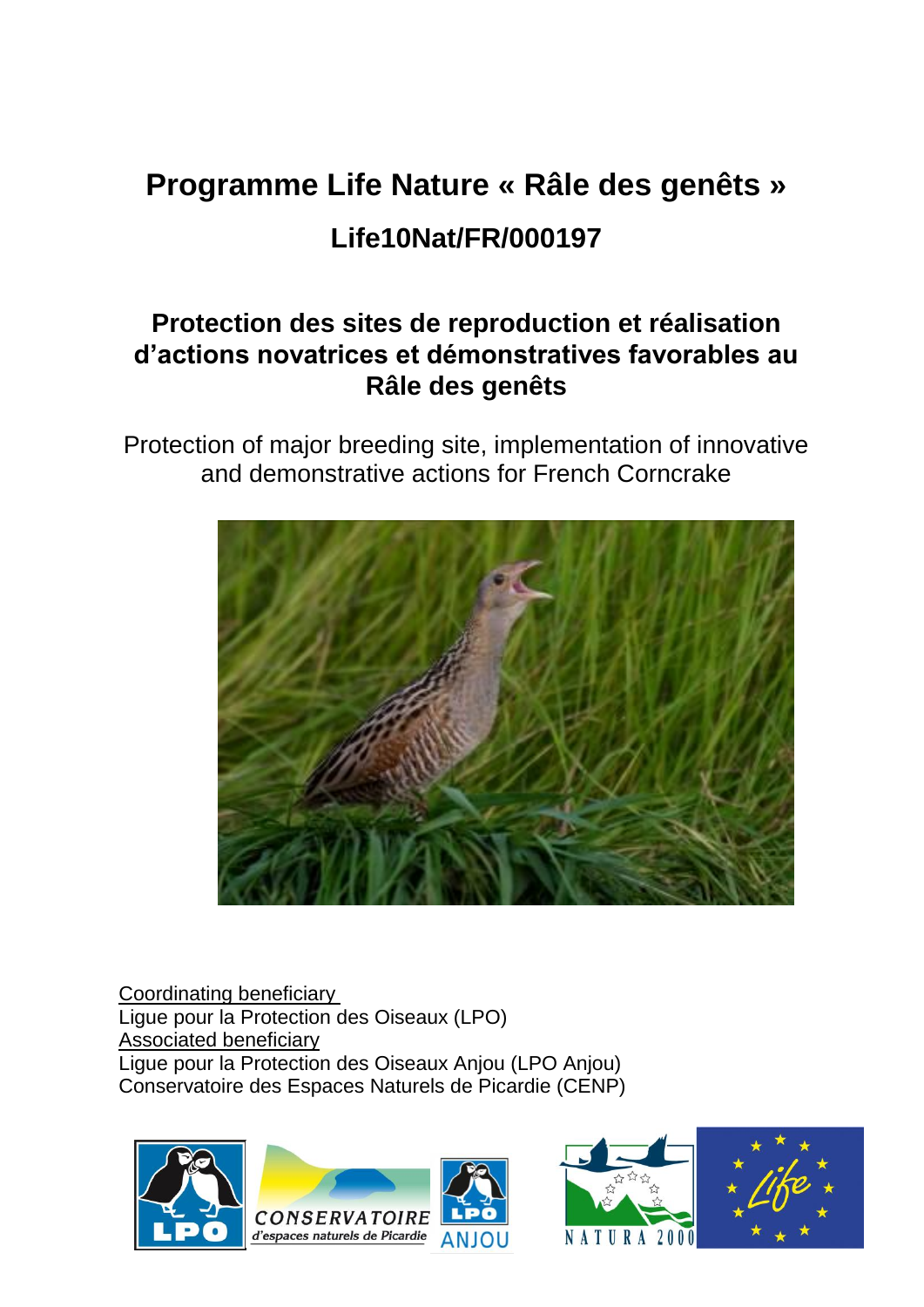*LIFE + Nature and Biodiversity*

**TECHNICAL APPLICATION FORMS**

**Part B – technical summary and overall context of the project**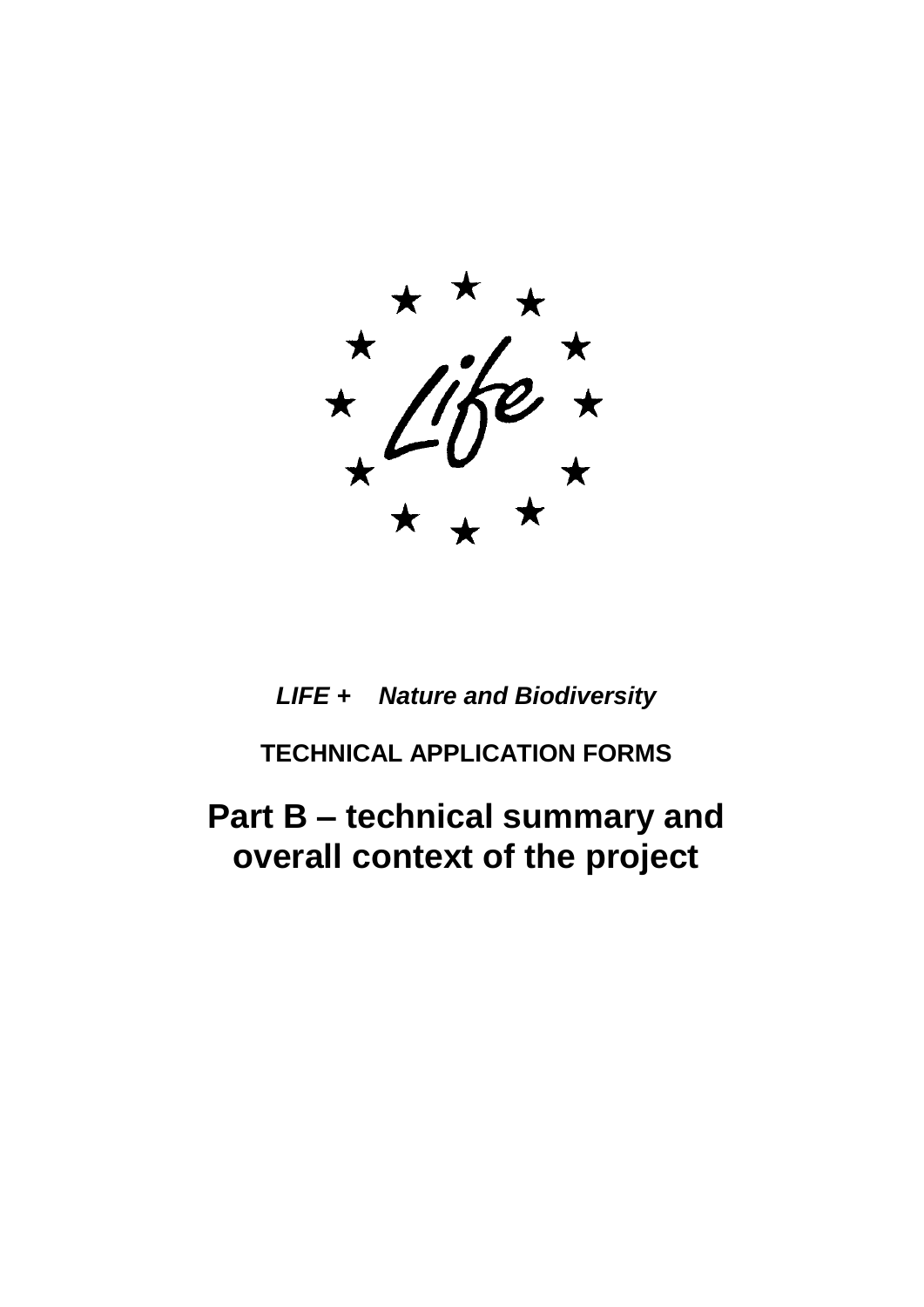**SUMMARY DESCRIPTION OF THE PROJECT** (Max. 3 pages; to be completed in English)

#### **Project title: Conservation of major breeding sites, implementation of innovative and demonstrative actions for French Corncrake**

#### **Project objectives:**

Context:

The Corncrake is listed as a priority species of the Birds Directive 2009/147/EC and considered as a priority species for funding under LIFE under the Ornis Committee. Previous studies on this species include a Life project in 1994-96 by RSPB, with a section in France. An European Action Plan was prepared in 1996 and an international single species action plan was prepared in 2006. In 2005-2009 a national action plan was coordinated by LPO for France. Despite all these different conservation actions for this species over the past 20 years the French populations have continued to decline. In the mid 1970's, the French population was estimated at 2800 singing males, at the beginning of 1980's: 2200, and the 1990's: 1300. In 2009, the population was estimated to be 550 singing males, a decline of 80% in 35 years, or 50% in 20 years.

The conservation measures in the national restoration plan for the species aimed at the maintenance of wet alluvial grasslands are applied through the agri-environmental measures (AEM). In France, this tool is entirely based on voluntary uptake by farmers with no restriction of a minimum surface area. The content of the contracts appear to be too restrictive with regards to the amount of funding available for these measures. For this reason, they are not successful and particularly where there is no one to provide advice and information directly to the farmers. In this context, it quickly became clear that for the AEMs to be effective it was necessary that they were associated with strong habitat conservation action, particularly acquisition.

However, the purchasing of land is not enough if these sites are in areas where late mowing is not applied, or where there is the development of arable crops. Where the application of the species restoration plan has not been able to engage all the farmers in the area to participate in the agri-environmental measures, or to acquire the grasslands, the decline of the corncrake has continued in a number of sites.

#### **Overall objective:**

Today it is urgent to implement demonstrative and reproductive actions to conserve and restore the French breeding population of Corncrake and maintain her habitats. This can be done by purchasing land (and renting out with management prescriptions), development of conservation tools to protect the broods (a flight bar on the front of the mow which will force the birds to fly…) and by restoration of breeding habitat.

Moreover the project will analyse the reasons for the continuation of this decline of the Corncrake populations in France despite 20 years of AEMs. Proposals are needed for the improvement of the AEMs to make them more attractive for farmers and more effective for conservation.

The different actions in the programme are divided into the following targets:

- 1. Acquire areas of grassland suitable for Corncrake and put in place management measures dedicated to the conservation of Corncrake.
- 2. Carry out concrete management and restoration actions in grassland areas favourable to Corncrake, which can then be reproduced elsewhere.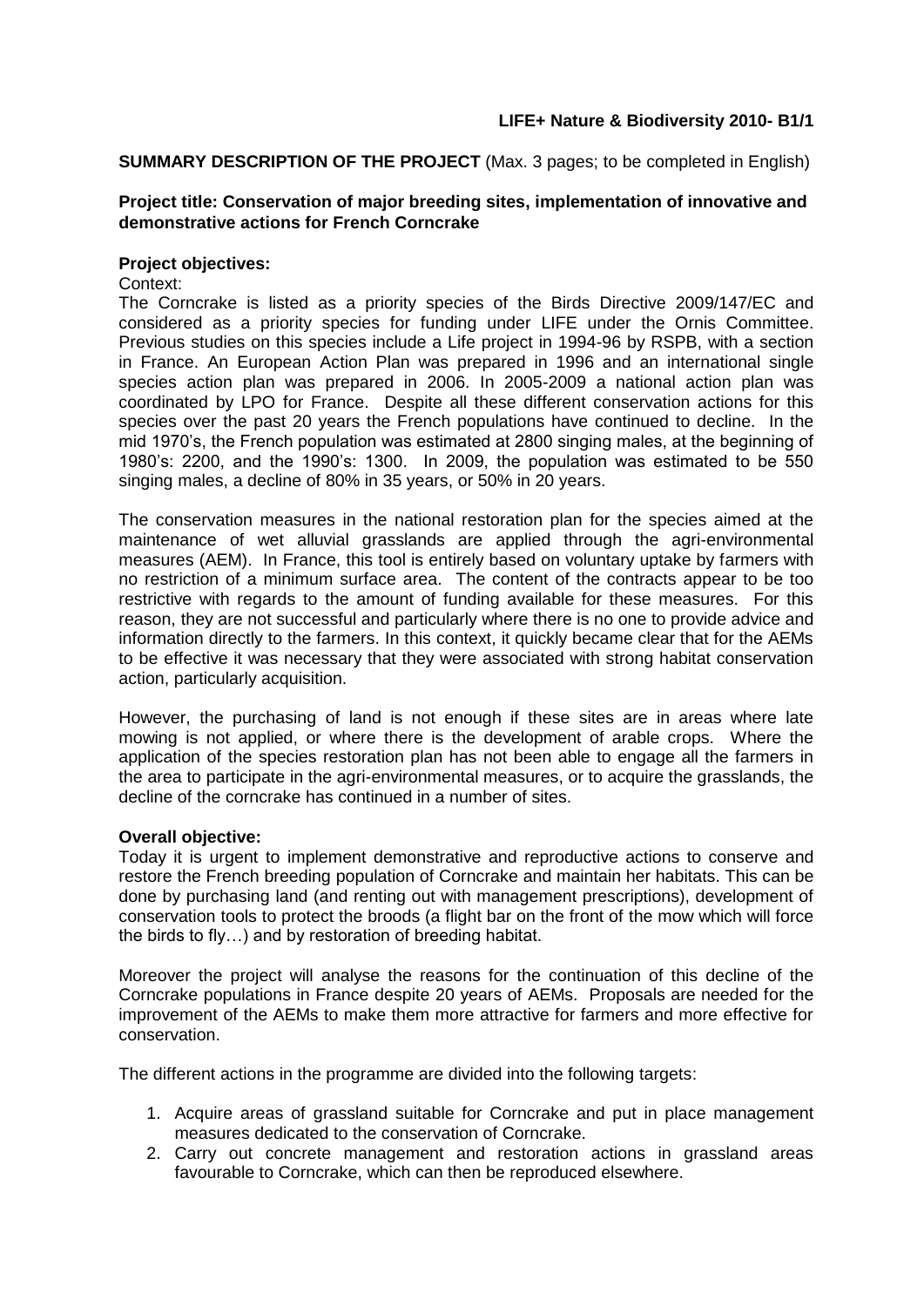- 3. Implement and promote effective measures for the protection of broods.
- 4. Improve the capacity of broods to leave the nest and survive mowing, evaluate the importance of different "refuge" habitats after mowing has taken place in order to improve the existing conservation measures.
- 5. Propose improvements to the AEM tools in order to make them more effective for conservation of Corncrake and more attractive to farmers.
- 6. Raise awareness amongst all the relevant stakeholders in the areas where the Corncrake is resent in order to place the species at the centre of the discussion about the future of alluvial wet grasslands.

#### **Actions and means involved :**

As indicated in the introduction, the tools for the agri-environmental measures, principal axis of the Corncrake population conservation are nowadays not well adapted to achieve the objective of maintaining French populations, and certainly not their increase.

Thus, it is essential to evaluate precisely the role of the AEMs on the breeding habitats, to produce a national synthesis of the situation and a local analysis of the different available tools and their real impact (A06). A standardised database will allow the monitoring of and assessment in real time of the value of the agri-environmental measures for each site in order to improve the implementation of the AEMs (A07). This approach will provide concrete proposals to adapt future agri-environmental measures so that they are more attractive to farmers and more conservation effective.

On the other hand, the application of actions about the dispersion of the survivors (broods and adults) during the mowing period (Action A04) and the changes in the breeding habitat (Action A05) will provide concrete proposals to help guide changes in conservation management for the Corncrake.

Given the poor success of the attempts to reduce the decline of the French Corncrake population, it appears that today the acquisition of land will be a vital tool for the conservation of the species. To support this means of conservation, this project has included a plan for land purchase (actions A03, B01, B02, B03), management plans (Actions A01 and A02) and leasing with management prescription (Action B04). The legal protection of sites is also an effective means of assuring long term conservation of breeding sites and will be applied in specific cases (Action C05 and C06).

In addition to the AEMs and land acquisition, restoration and management of breeding habitats is essential. The project plans to carry out demonstrative and reproducible management for the maintenance and restoration of natural grasslands destroyed by poplar tree production or intensive agriculture (Actions C01 and C03), as well as "refuge" areas for the broods after mowing (Action C02). The development and test of a "flight bar" on the mowing machine (if it is conclusive) should improve the survival of the broods during the mowing (Action C03).

A major axe of the project is also communication about the importance of the conservation of the Corncrake and particularly awareness-raising involving the maximum possible numbers of local stakeholders concerned by the Corncrake and the different tools for its protection.

The reuse and promotion of the approach "l'éleveur et l'oiseau" (Animal breeders and birds; Action C04), production of a technical guide for favourable conservation measures for Corncrake (Action D05) and networking of the information coming out of this project (Action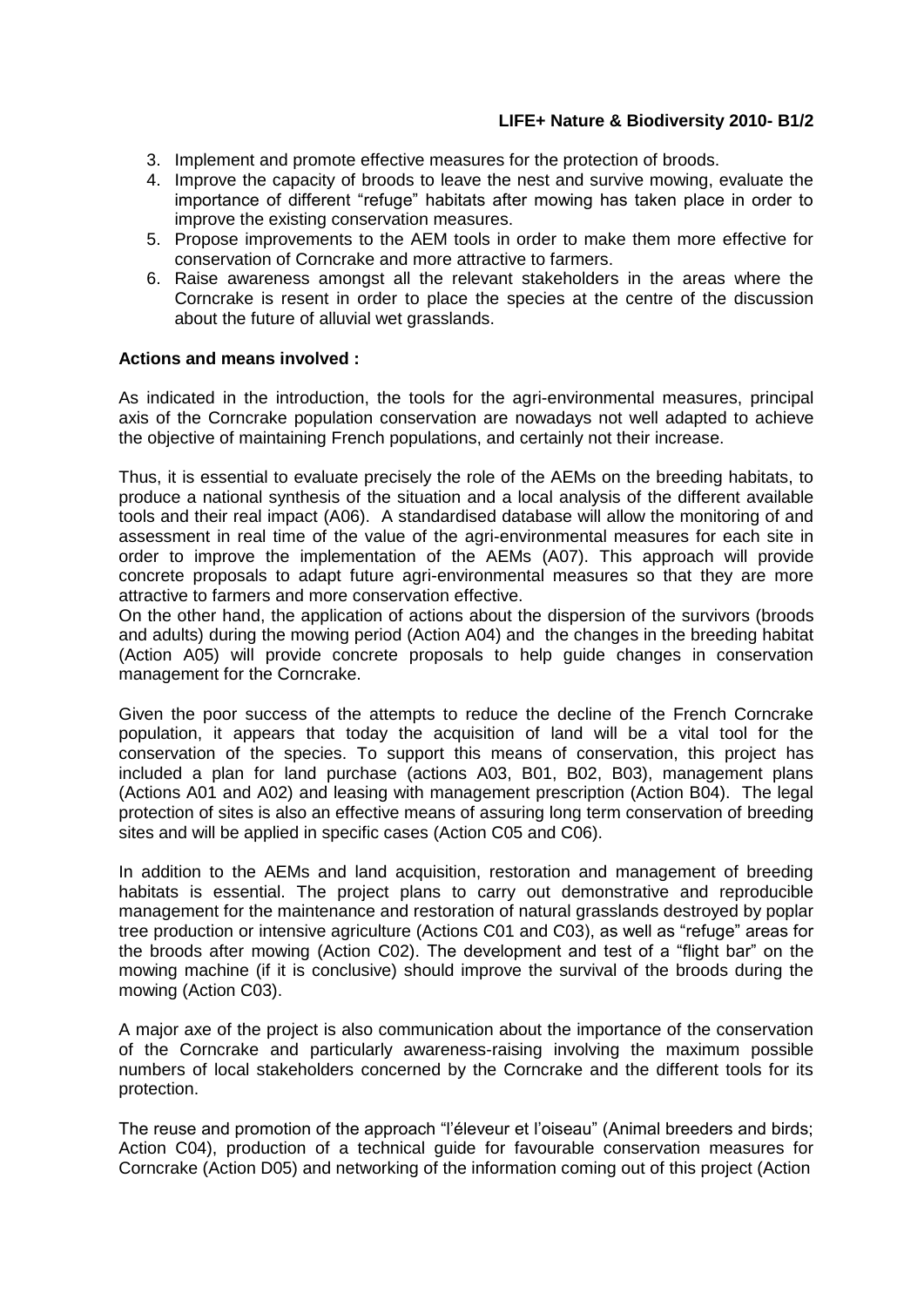E04) will be the major communication tools produced by the project. Beside these tools there will be meetings in the field (Action D04), a seminar at the end of the project (Action D08) and a number of other communication actions (actions D01, D02, D03, D05, D06, D07, D09).

# **Expected results**

- Identification and acquisition of 60 hectares of grassland units which are favourable for corncrake.
- Implementation of management agreements for about 700ha of natural grassland
- Put in place legal tools for the designation of about 1 300 ha (Regional and local nature reserve).
- Conversion of 13 ha of old poplar and culture stands into grassland
- Maintenance of 2 ha of refuge zones for broods disturbed by mowing
- Implementation of compensation payment for use right for about 40 ha
- Protection of the brood by locate the « refuge » habitats after mowing by putting radio-transmitters on several tens of birds: mapping of the sites used after mowing, and measuring the threats to which corncrakes are exposed.
- Concrete proposals to make the AEM more attractive to farmers and more effective for the conservation of corncrakes.
- Creation and test of a standardised framework for a database for the collection and analysis of data to provide environmental and technical assessment of breeding sites for Corncrake. This tool should help with the monitoring of the evolution of agri-environmental measures: location, surface area, level of contract.
- Conserve the breeding habitats by increased knowledge on the changes in areas with grassland cover in relation to the agricultural practices through assessment and analysis of more than 200 land units, the equivalent of 500 ha of natural grassland with or without a contract for AEM
- Annual monitoring of the breeding population of corncrakes in France
- Monitoring and analysis of the chronology of mowing of sectors with contracts (EAM) and others with no contracts in order to measure the changes in the mowing dates and adapt them for future AEM.
- Evaluation of the survival rate, and the productivity compared to the effectiveness of measure proposed for moved parcels next to male singing points in order to identify the pertinence and effectiveness in both the short and long term of the actions proposed in this programme.
- Production and diffusion of 7 communication tools (website, brochure presenting the project, information letter, exhibition…)
- Organisation of 4 seminars and meetings to promote the results from the different parts of the programme, and to exchange savoir-faire with different partners and projected site managers.

Can the project be considered to be a climate change adaptation project? Yes  $□$ 

 $\overline{\phantom{aa}}$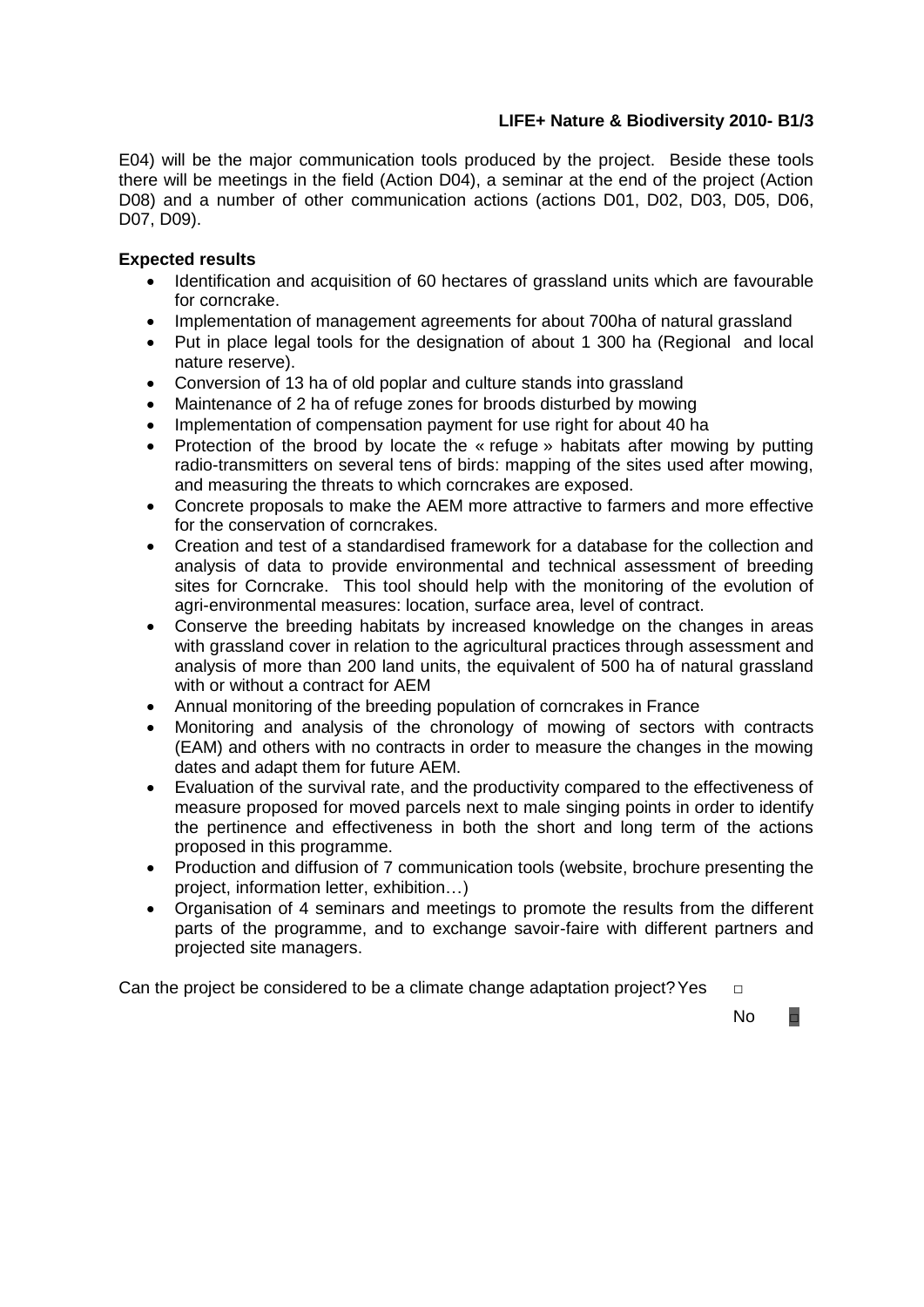# **GENERAL DESCRIPTION OF THE AREA / SITE(S) TARGETED BY THE PROJECT**

**Name of the project area:** Basses Vallées Angevines

**Surface area (ha):** 9 210 ha

**EU protection status:** SPA **X NATURA 2000 Code** : FR5210115 pSCI x **NATURA 2000 Code** : FR5200630

# **Other protection status according to national or regional legislation:**

- zone humide d'importance internationale classée Site Ramsar (1995)
- Site inventorié en zone d'importance communautaire pour les oiseaux (ZICO) en 1991 (PL 06 Code SFF 02047000 sur 8163 ha)
- Site inventorié en ZNIEFF : 3 de type 2 signalant de grands ensembles écologiques préservé et 7 ZNIEFF de type I signalant la présence d'espèces végétales et animales patrimoniales)
- procédure de réglementation des boisements (art. L 126 du Code Rural) interdisant notamment la plantation de peupliers sur plus de 3500 ha.

#### **Main land uses and ownership status of the project area:**

Le site est caractérisé par la dominance du secteur primaire, l'agriculture étant l'activité prédominante. Il s'agit d'une agriculture extensive basée sur une activité d'élevage : pâturage et fauche des prairies sur plus de 57% du site. La populiculture est la seconde activité, fortement développée après 1980, avec plus de 15%. Les cultures restent marginales et sont localisées sur les secteurs amont ou en périphérie du site. Les cours en représentent après 9% une part non négligeable ; sachant qu'en période annuelle d'inondation, ce sont les 2/3 du site qui se retrouve sous l'eau.

| <b>Habitats</b>            | Surface (ha) | Pourcentage |  |  |
|----------------------------|--------------|-------------|--|--|
| <b>Prairies</b>            | 6192         | 67          |  |  |
| <b>Peupleraies</b>         | 1404         | 15          |  |  |
| <b>Rivières</b>            | 810          | 9           |  |  |
| <b>Cultures</b>            | 226          | 2.5         |  |  |
| <b>Boisements</b>          | 256          | 3           |  |  |
| <b>Friches</b>             | 43           | 0.5         |  |  |
| <b>Boires et mares</b>     | 74           |             |  |  |
| <b>Milieux artificiels</b> | 100          | 1           |  |  |
| <b>Ripisylves</b>          | 84           |             |  |  |

Utilisation du sol sur le périmètre des Basses Vallées Angevines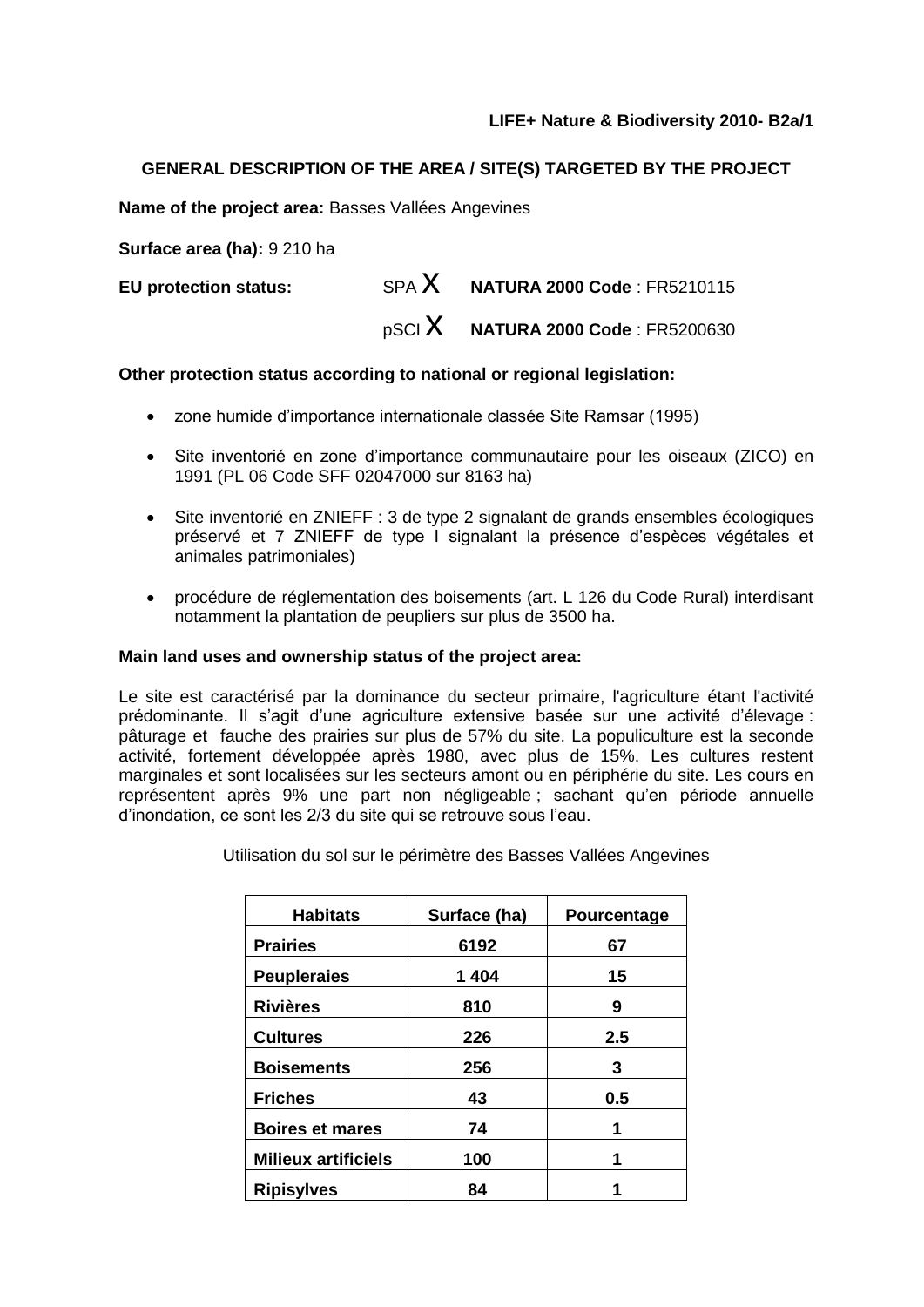La majeure partie du site est du domaine privé. Cependant, plus de 500 ha sont des propriétés communales. Les rivières Mayenne, Sarthe et Loir sont également du domaine public. Les activités de loisirs (chasse, pêche, ornithologie et autres activités de pleine nature) et le tourisme (essentiellement fluvial) sont un pôle d'activités socio-économiques non négligeable. Surfaces : SPA : 7 162 ha / pSCI : 9 189 ha

#### **Scientific description of project area:**

Situées aux portes d'Angers, les Basses Vallées Angevines forment avec les vallées de la Mayenne, de la Sarthe et du Loir, le plus vaste ensemble de confluence du bassin de la Loire. L'ensemble occupe une superficie d'environ 7000 hectares constituée majoritairement de prairies naturelles inondables, de peupleraies et parcourue par un important réseau hydraulique. C'est un vase d'expansion naturel des crues, tant des crues provenant de l'amont que de l'aval (Loire), de plus de 200 millions de m3.

Les types de milieux rencontrés sur le site Natura 2000 « Basses Vallées Angevines, aval de la rivière Mayenne et Prairies de la Baumette sont :

- des milieux ouverts caractérisés par des Prairies humides des zones alluviales ;

- des milieux d'eau douce caractérisés par des rivières lentes de plaine, des mares, boires et fossés et cours d'eau

- des milieux boisés caractérisés par un bocage dense à frêne, une ripisylve et des boisements alluviaux.

En l'état actuel des connaissances, on sait que le site héberge : 41 espèces animales et 6 habitats naturels d'intérêt européens.

Le site constitue un véritable réservoir de biodiversité tant pour la faune : oiseaux, poissons (zone de grossissement ou de frai), invertébrés, que pour la flore (groupements végétaux remarquables et nombre d'espèces protégées). Situées sur l'une des principales voies de migration des oiseaux en Europe, les Basses Vallées Angevines constituent une importante zone de halte migratoire pour les anatidés et limicoles mais aussi les passereaux paludicoles. En période de nidification, les prairies de vallées constituent des zones d'alimentation et/ou de reproduction privilégiée pour l'avifaune prairiale et elles sont surtout le principal site de nidification français du Râle des genêts.

# **Importance of the project area for biodiversity and/or for the conservation of the species / habitat types targeted at regional, national and EU level (give quantitative information if possible):**

Situé sur l'une des principales voies de migration des oiseaux en Europe, les Basses Vallées Angevines constituent une importante zone de halte migratoire pour les anatidés (5 000 à 10 000 anatidés de janvier à avril dont Canard pilet *Anas acuta* (3500) et limicoles (régulièrement plus de 15 000 Barges à queue noire *Limosa limosa*) mais aussi les passereaux paludicoles (dont le are et menacé Phragmite aquatique *Acrocephalus paludicola)*. Les Basses Vallées Angevines sont surtout le principal site de nidification français du Râle des genêts *Crex crex*. Alors que les derniers recensements (2008 et 2009) donnent une population avoisinant les 550 chanteurs en France, le site en accueille plus de 250 soit plus de 45% de la population nationale. Cette population est la seule qui soit restée à peu près stable en France même si les effectifs se maintiennent aujourd'hui plutôt à des niveaux inférieurs à la moyenne connue ces trente dernières années (330 chanteurs). Le site abrite également parmi les plus fortes populations françaises nicheuses de Tarier des près *Saxicola rubetra* (2000-2500 couples) et dans une moindre mesure de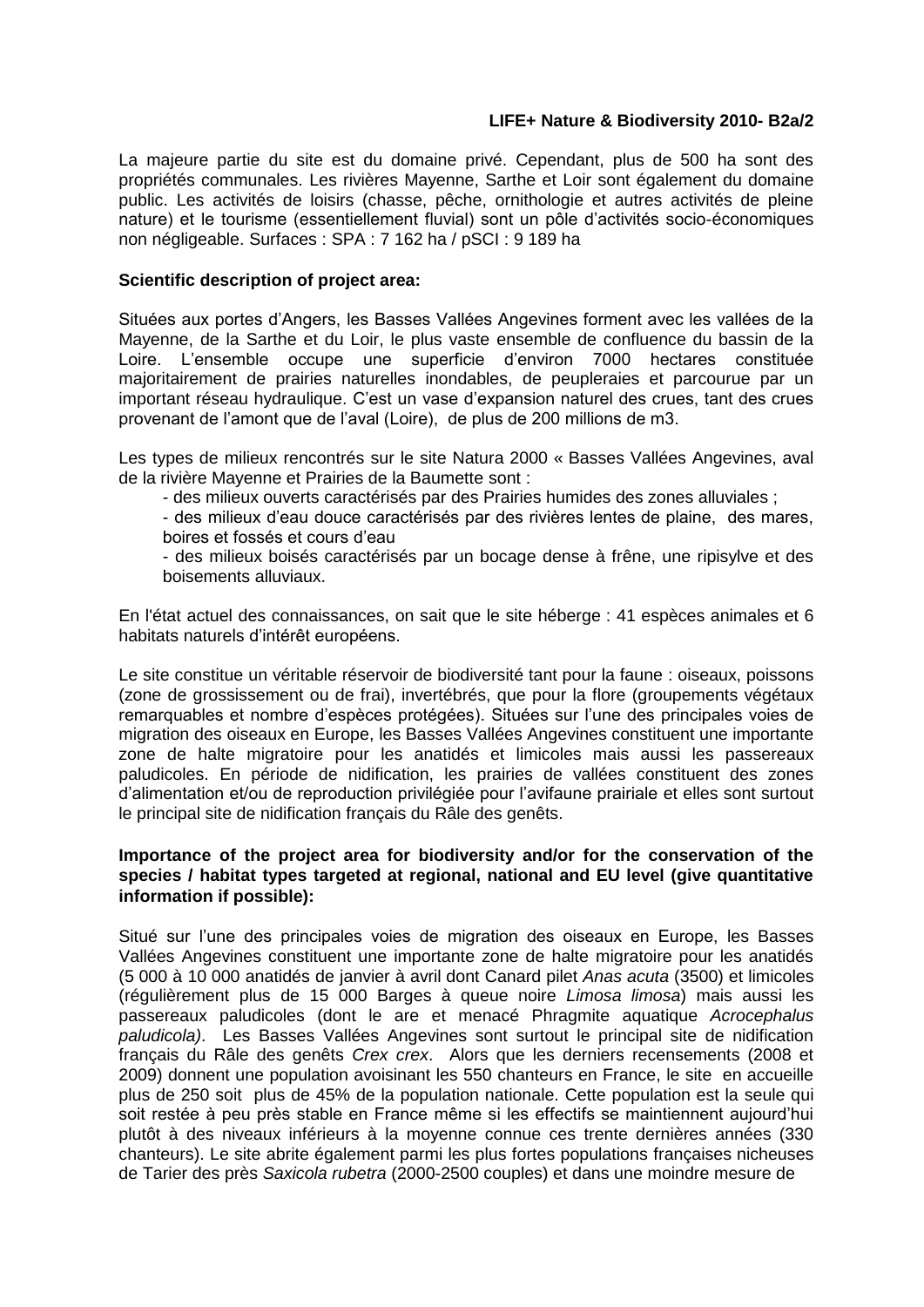Bruant des roseaux *Emberiza schoeniclus* (environ 1500 couples) Des mesures agroenvironnementales y sont conduites depuis 1993.

IF YOUR PROJECT INVOLVES SEVERAL DISTINCT SUB-SITES, PLEASE FILL IN ONE FORM FOR EACH SUB-SITE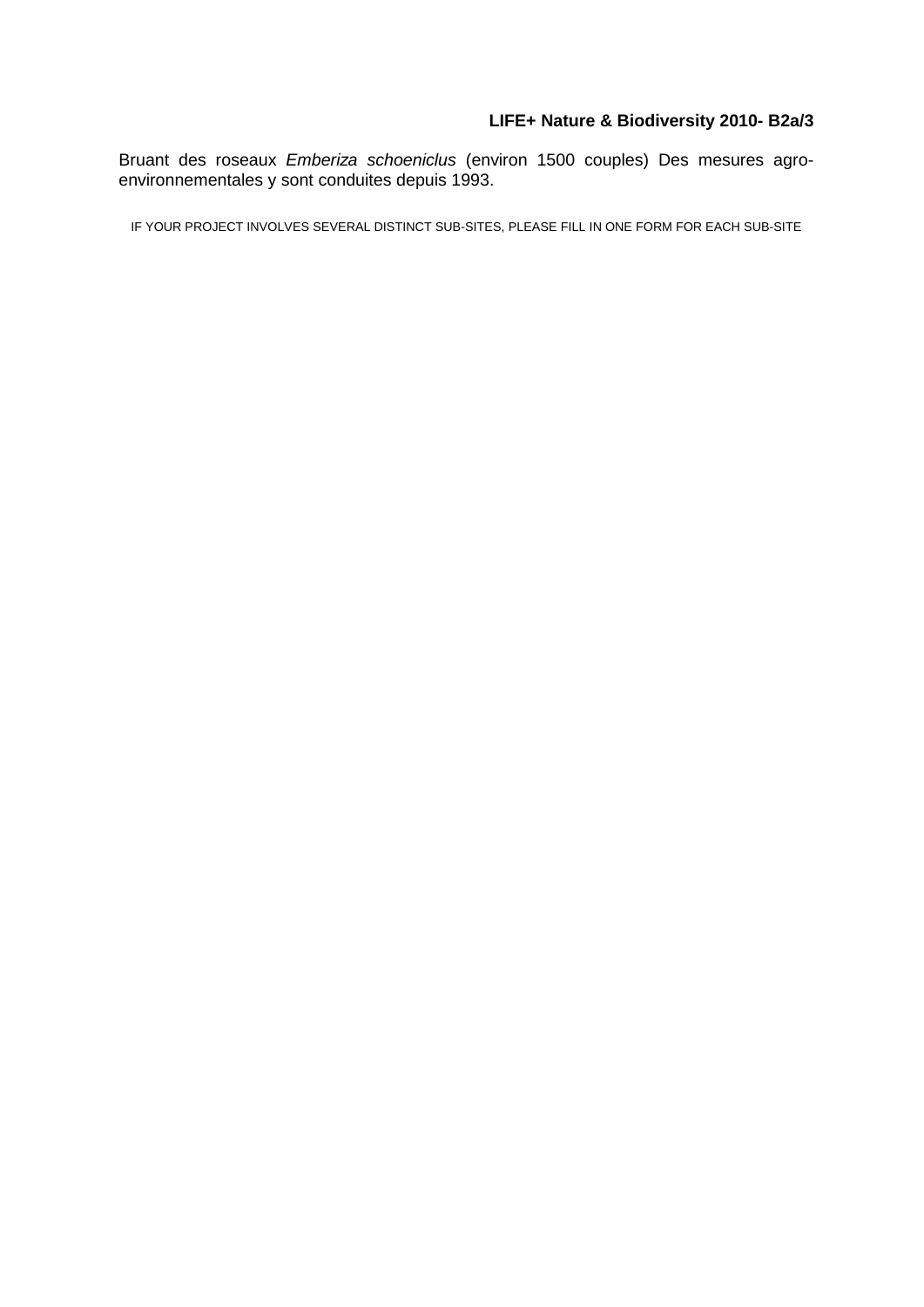# **GENERAL DESCRIPTION OF THE AREA / SITE(S) TARGETED BY THE PROJECT**

**Name of the project area:** Vallée de la Loire entre Les Ponts de Cé et Nantes

**Surface area (ha):** ..> 15000 ha

**EU protection status:** SPA **X NATURA 2000 Code** : .FR5212002 pSCI x **NATURA 2000 Code** : .FR5200622

#### **Other protection status according to national or regional legislation:**

- au niveau international :

- site inventorié en zone d'importance communautaire pour les oiseaux (ZICO) en 1991 (PL11).

**- au niveau national :**

- site inventorié en ZNIEFF : 2 de type2 signalant de grands ensembles écologiques préservé et 22 ZNIEFF de type I signalant la présence d'espèces végétales et animales patrimoniales)

#### **Main land uses and ownership status of the project area:**

Agriculture extensive basée sur une activité d'élevage : pâturage et fauche des prairies. Populiculture.

La majeure partie du site est du domaine privé.

**Scientific description of project area:** la vallée de la Loire constitue un grand ensemble formé du lit mineur du fleuve et de son lit majeur (essentiellement dans la partie aval) comprenant des milieux diversifiés évoluant au rythme des variations hydrauliques saisonnières. Le lit majeur y est régulièrement submergé par les crues contribuant ainsi au maintien d'une activité restée extensive.

Les types de milieux rencontrés sur les sites Natura 2000 sont :

- des milieux ouverts caractérisés par des Prairies humides des zones alluviales ;

- des milieux d'eau douce caractérisés par le lit mineur du fleuve, berges, boires et annexes hydrauliques (mares et fossés)

- des milieux boisés caractérisés par un bocage dense à frêne, une ripisylve et des boisements alluviaux.

L'analyse de l'occupation du sol montre l'importance de la prairie qui correspond à 50% des surfaces du site. Les secteurs cultivés concernent 32% du territoire répartis entre les cultures (céréales, maïs) 16%, les cultures spécialisées (maraîchage, vignes, vergers) 10% et la sylviculture (populiculture essentiellement) 6%.

Cette prédominance de la prairie est liée au contexte de la zone inondable et aux conditions d'inondation qui rendent difficiles toute autre exploitation des terres.

Le site comporte 15 habitats d'intérêt communautaire dont deux prioritaires, 17 espèces inscrites à l'annexe 2 de la Directive Habitats et plus de 30 inscrites à l'Annexe 1 de la Directive Oiseaux.

Le site constitue un véritable réservoir de biodiversité tant pour la faune : oiseaux, poissons, invertébrés, que pour la flore. La Loire est un véritable couloir de migration pour l'ensemble de cette biodiversité depuis son estuaire.

Situées sur l'une des principales voies de migration des oiseaux en Europe, la vallée de la Loire est une importante zone de halte migratoire pour les anatidés et les limicoles. En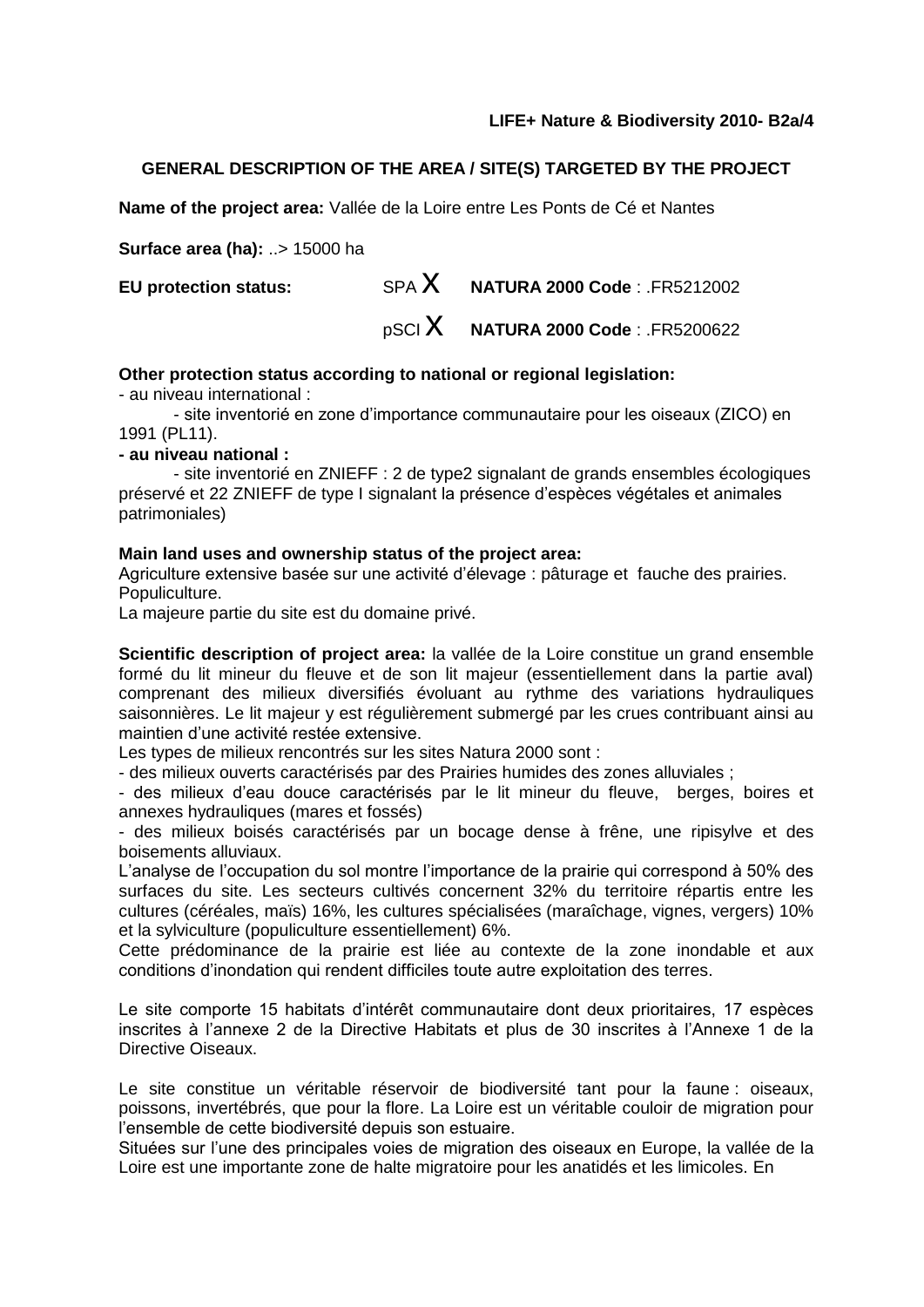période de nidification, les prairies et les marais de la vallée constituent des zones d'alimentation et/ou de reproduction privilégiée pour l'avifaune prairiale et de zones humides et elles sont, dans le prolongement des Basses Vallées Angevines, encore un site fréquenté annuellement par le Râle des genêts.

#### **Importance of the project area for biodiversity and/or for the conservation of the species / habitat types targeted at regional, national and EU level (give quantitative information if possible):**

Situé sur l'une des principales voies de migration des oiseaux en Europe, la vallée de la Loire est une importante zone de transit et de halte migratoire pour les oiseaux, notamment anatidés et limicoles (régulièrement plus de 20 000 oiseaux d'eau). Sur la trentaine d'espèces d'intérêt communautaire, 15 d'entre elles s'y reproduisent de manière certaine ou probable. Une trentaine d'espèces, bien que non inscrites à l'Annexe 1 de la Directive Oiseaux, présentent des effectifs importants au niveau national ou régional. Il s'agit, soit d'espèces nicheuses typiques des milieux alluviaux et fluviaux (Bergeronnette printanière, Hirondelle de rivage, Tarier des prés), ou bien d'espèces migratrices. Parmi ces dernières, on retiendra celles qui atteignent ou dépassent les critères de la convention de RAMSAR : Vanneau huppé, Barge à queue noire, Canards pilet et souchet.

Dans la continuité des populations des Basses Vallées Angevines, la population de Râle des genêts s'y maintient et compte entre 20 et 40 mâles chanteurs. Des mesures agroenvironnementales y sont mises en œuvre depuis 1994 pour préserver l'espèce. Malgré tout, la chute des effectifs s'est accélérée ces dernières années. Compte tenu de la proximité des sites et des échanges possibles au cours de la saison (liés aux crues tardives ou à l'avancement des dates de fauche), il est urgent d'agir sur la totalité de la population angevine.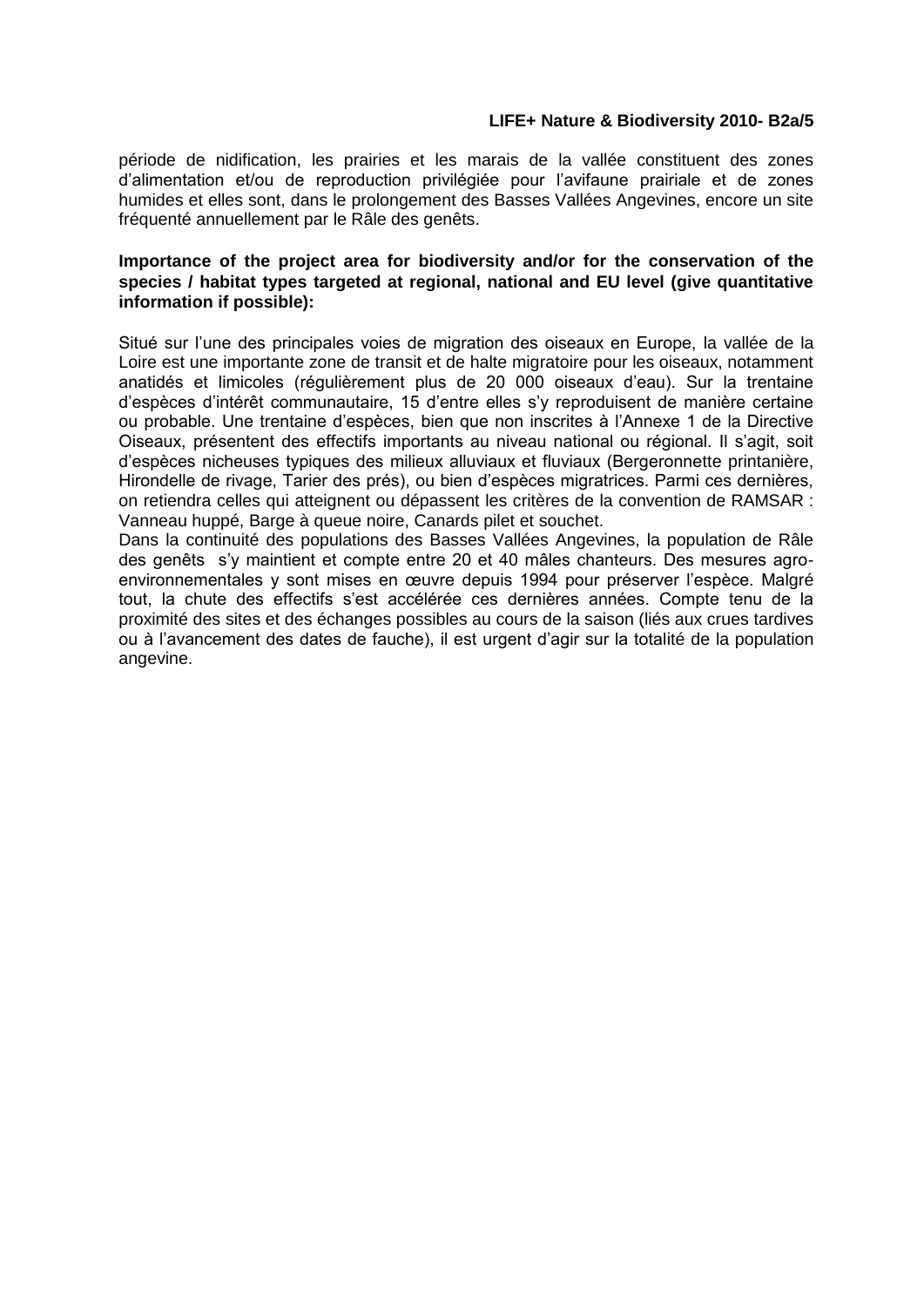# **GENERAL DESCRIPTION OF THE AREA / SITE(S) TARGETED BY THE PROJECT**

**Name of the project area:** Moyenne vallée de la Charente, Seugne et Coran

**Surface area (ha):** 7087,28 hectares

**EU protection status:** SPA  $\Box$ **X NATURA 2000 Code** : FR541-2005.

pSCI □x **NATURA 2000 Code** : FR 5400-472

# **Other protection status according to national or regional legislation:**

- Le périmètre est désigné au titre de l'inventaire des Zone d'Importance pour la Conservation des Oiseaux : ZICO PC 02
- Le périmètre contient 11 Zones Naturelles d'Intérêts Ecologiques Faunistiques et Floristiques ZNIEFF de type I et une de de type II

# **Main land uses and ownership status of the project area:**

Le site est caractérisé par la dominance du secteur primaire, l'agriculture étant l'activité prédominante (4387,4 ha, soit 62 % de la surface totale). La sylviculture extensive (exploitation de la Frênaie alluviale pour le bois de chauffage) et la populiculture viennent ensuite, représentant 24,6% du site. Le reste du site correspond à des cours d'eau et des secteurs anthropisés (routes, chemins,…).

Les activités touristiques et de loisirs constituent le second pôle d'activités socioéconomiques du périmètre. On notera la quasi-absence du secteur secondaire (industries) puisque seule une distillerie est présente à l'amont du périmètre, et deux piscicultures (St Césaire, Colombiers). Les paysages sont d'ailleurs très fortement marqués par l'agriculture, passée ou présente, à travers le quadrillage parcellaire et le maillage de haies dans les secteurs les plus bocagers.

Les traces de l'aménagement hydraulique (énergie) sont une des caractéristiques majeures du site, notamment à travers la présence de nombreux moulins, actuellement tous en obsolescence économique.

# **Scientific description of project area:**

En l'état actuel des connaissances (31-01-2010), on sait que le site héberge :

- 45 espèces animales d'intérêt européen, dont 3 prioritaires ;
- 1 espèce végétale d'intérêt européen, prioritaire ;
- 17 habitats naturels d'intérêt européen, dont 3 prioritaires.

L'intérêt biologique de la « Moyenne vallée de la Charente, Seugnes et Coran » est multiple : cette vallée inondable abrite plusieurs milieux naturels qui sont devenus rares à l'échelle du territoire européen, en tant qu'habitats et habitats d'espèces. Les 17 habitats d'intérêt communautaire représentent une surface totale de 2.493 ha d'habitats surfaciques et 263 km d'habitats linéaires.

Parmi ces 17 habitats, 3 sont prioritaires au titre de la directive habitats (idem à l'état des connaissances précédent), pour une surface totale de 777 ha :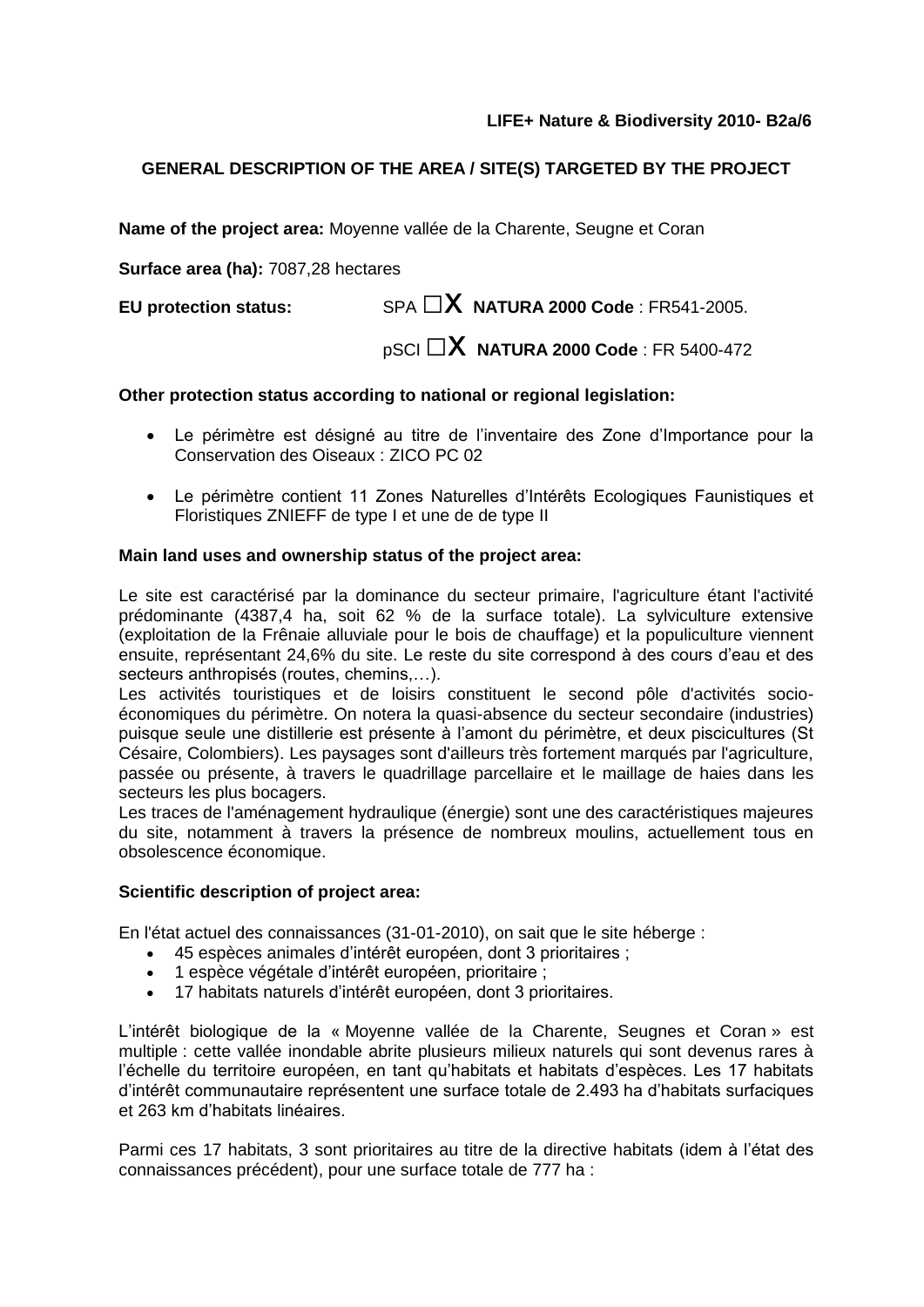- Pelouses rupicoles calcaires ou basiphiles de l'Alysso-Sedion albi (6110\*) habitat ponctuel
- Forêts alluviales à *Alnus glutinosa* et *Fraxinus excelsior* (Alno-Padion, Alnion incanae, Salicion albae) (91EO\*) – 731 ha
- Marais calcaires à *Cladium mariscus* et espèces du Caricion davallianae (7210\*) 46 ha

Les milieux de vie des 45 espèces animales menacées couvrent environ 4.203 ha (correspondant à l'ensemble des milieux naturels ou semi- naturels du site), soit 59% de la surface totale du site.

*Source : documents d'objectifs et apports d'Emmanuelle. Champion (LPO), animatrice du site Natura 2000 « Moyenne vallée de la Charente, Seugnes et Coran*



#### Répartition des usages du sol

#### **Importance of the project area for biodiversity and/or for the conservation of the species / habitat types targeted at regional, national and EU level (give quantitative information if possible):**

Le Râle des genets est l'espèce d'oiseaux de l'annexe I de la Directive Oiseaux pour laquelle le site a été désigné en Zone de Protection Spéciale et donc Natura 2000.

Le site Natura 2000 « Moyenne vallée de la Charente, Seugnes et Coran » se trouve au cœur de ce qui fut la troisième plus importante population de Râle en France : le Val de Charente. En 2009, l'enquête nationale faisait état d'un nombre de 15 mâles chanteurs sur ce site, soit 2,7 % de la population nationale qui s'élevait à 551.

Le Val de Charente, cet ancien « bastion de l'espèce » est passé de 180 individus en 1975 à 127 en 1992, 94 en 1998, 33 en 2006 et enfin 15 en 2009.

La chute des effectifs dans le site Natura 2000 « Moyenne vallée de la Charente, Seugnes et Coran » est dramatique : les effectifs y sont passés de 57 mâles chanteurs en 1996, à 12 en 2009, avec une chute brutale de plus de 50% entre 2008 (26) et 2009. Aujourd'hui, ce site Natura 2000 concentre l'essentiel de la population de Râle des genêts du Val de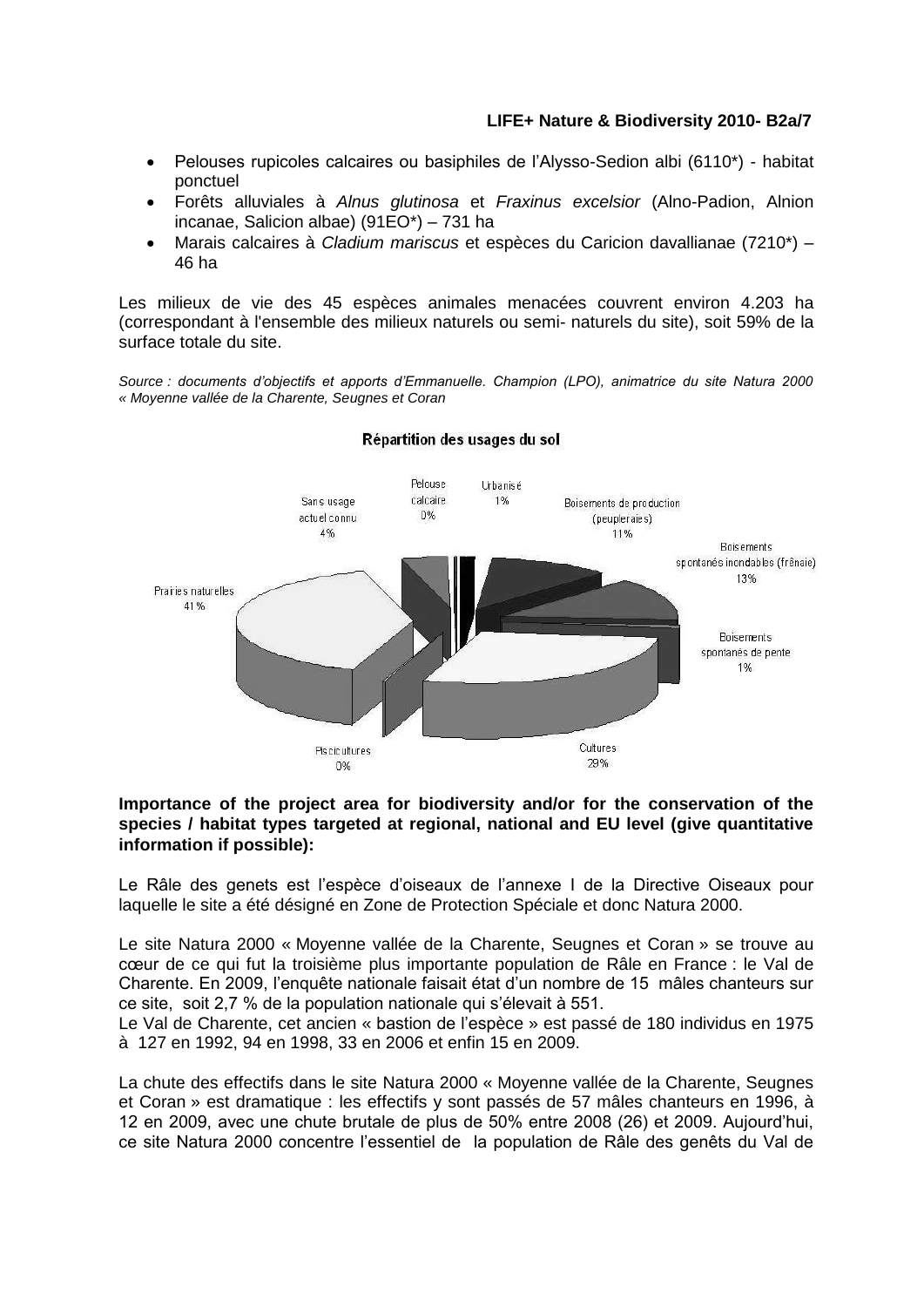Charente. Si le déclin se poursuit au rythme observé depuis les années 1980, Deceuninck & Précigout (2009) estiment que l'espèce disparaîtra du Val de Charente dans quelques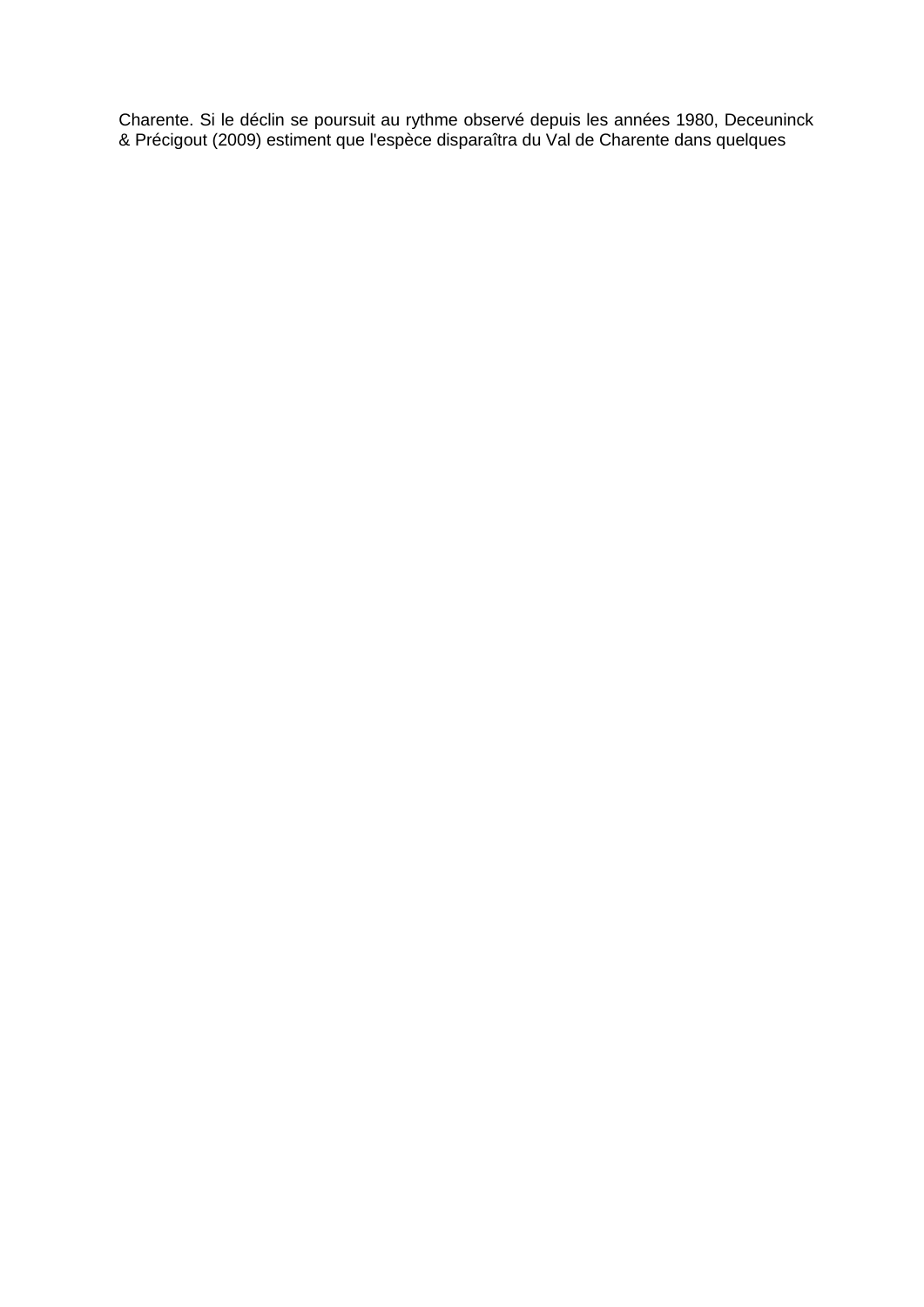années. « *Elle n'est plus à considérer que comme nicheuse occasionnelle sur bon nombre de secteurs de ce grand site qui constituait pourtant l'un de ses bastions au niveau national il y a à peine une douzaine d'années* ».

Evolution des Indices annuels (sommes des écarts aux moyennes annuelles. 0 = moyenne pluriannuelle) de la population reproductrice de Râles des genêts en Val de Charente (Charente-Maritime) entre 1983 et 2009.

Le jeu de données complet du périmètre d'étude est pris en compte, en extrapolant les données manquantes.



*Source : Dénombrement des Râle des genêts chanteurs en 2009, Résultats de l'enquête en Poitou-Charentes, Bernard Deceuninck coordinateur du Plan National d'Actions en faveur du Râle des genêts* et *documents d'objectifs et E. Champion (LPO), animatrice du site Natura 2000 « Moyenne vallée de la Charente, Seugnes et Coran*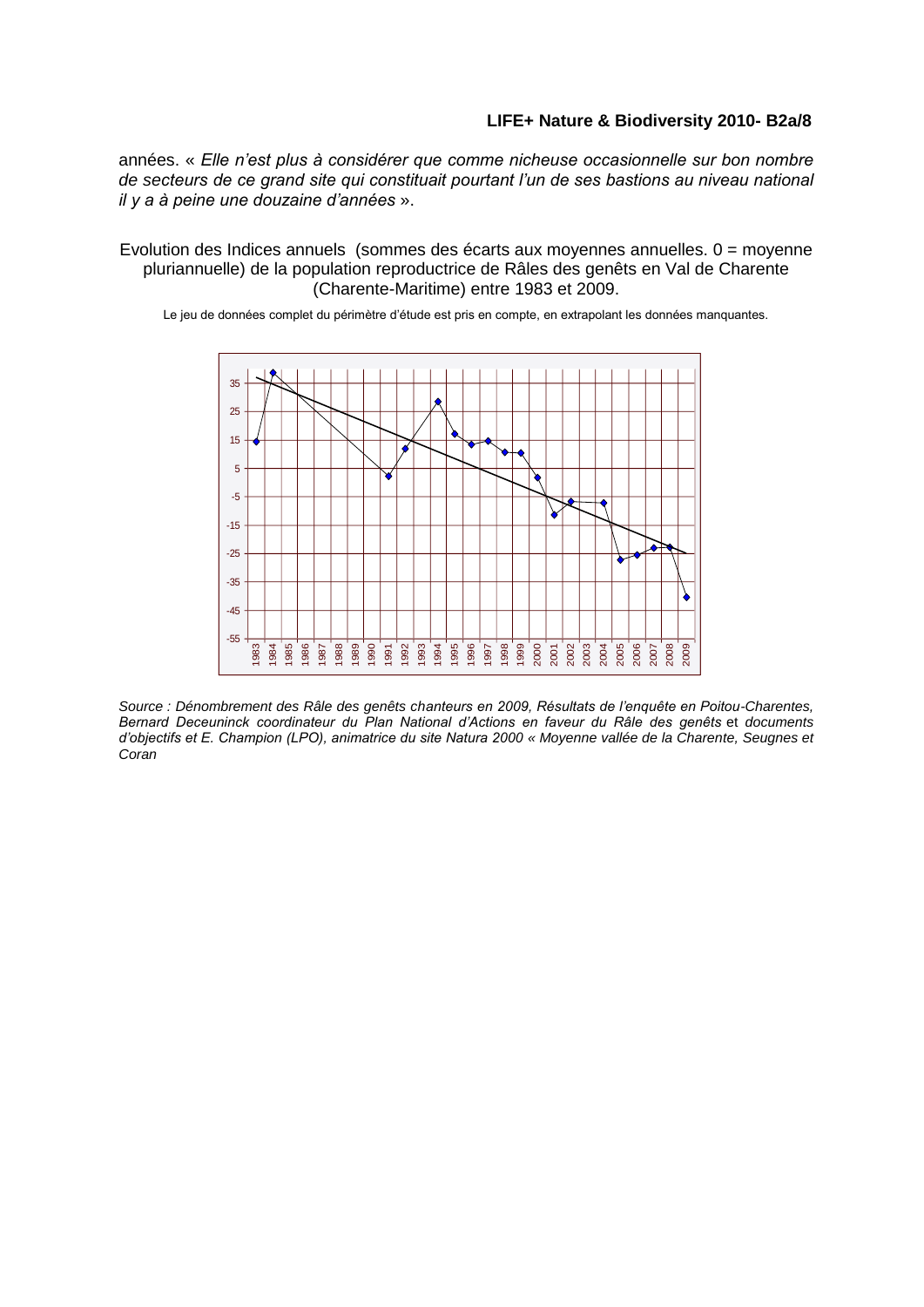# **GENERAL DESCRIPTION OF THE AREA / SITE(S) TARGETED BY THE PROJECT**

En Picardie, 2 secteurs géographiques distant de 30 km l'un de l'autre (au plus proche) font l'objet de ce projet : la moyenne vallée de l'Oise et les marais de la Souche. La première constituera la zone d'intervention principale du Conservatoire dans le cadre de ce programme, du fait de l'importance de la population de Râle des genets. Cependant, il est également fondamental de s'intéresser à la petite population présente en marais de la Souche, susceptible de se développer si des opérations de gestion adéquates y sont menées. Les secteurs occupés par le Râle des genets dans ce marais présentent des similitudes fortes avec la vallée de l'Oise et les objectifs de gestion sont donc identiques.

**Name of the project area:** Moyenne vallée de l'Oise

**Surface area (ha):** 5929 Ha

| <b>EU protection status:</b> | $SPA X$ NATURA 2000 Code: FR2210104             |
|------------------------------|-------------------------------------------------|
|                              | $_{\text{p}SCI}$ X NATURA 2000 Code : FR2200383 |

#### **Other protection status according to national or regional legislation:**

- Site inventorié en zone d'importance communautaire pour les oiseaux (ZICO) en (PE07 sur 12050 ha)
- Site inventorié en ZNIEFF : type 2 signalant de grands ensembles écologiques préservé et type I signalant la présence d'espèces végétales et animales patrimoniales)

#### **Main land uses and ownership status of the project area:**

(Données extraites du DOCOB Moyenne vallée de l'Oise 2001).

Les prairies sont le mode dominant d'occupation du sol au sein du site Natura 2000, elles occupent une superficie de 3017 ha, soit 51% de la surface. Les boisements occupent près de 30% de la surface du site Natura 2000 et les cultures près de 10%. De nombreux boisements et cultures situées le plus généralement au pied des versants occupent une place importante dans la vallée en aval de Noyon. Cette zone située hors ZSC permet d'expliquer en partie la part moins importante des boisements et des cultures au sein de ce périmètre, respectivement 19% et 2%.

Les activités industrielles se concentrent autour de quelques pôles industriels (La Fère, Tergnier, Chauny). Plus en aval, d'Abbécourt à Noyon, la vallée présente un aspect plus rural. A partir de Noyon, la vallée retrouve un caractère plus industriel. Plusieurs secteurs de la vallée ont fait l'objet d'extraction de granulats. Ces zones, environ 350 ha, ont été exclues du territoire de la ZPS.

Pour une cohérence dans les calculs de surface, elles ont aussi été exclues du calcul de surface de la ZSC et du site Natura 2000. Malgré ces retraits, on trouve encore 62 ha de carrières dans la ZSC (Varesnes et bord de l'Oise à Tergnier) et 23 ha dans la ZPS (Varesnes et bord de l'Oise à Tergnier) comptabilisés dans les postes 'surfaces en eau et territoires artificialisés'.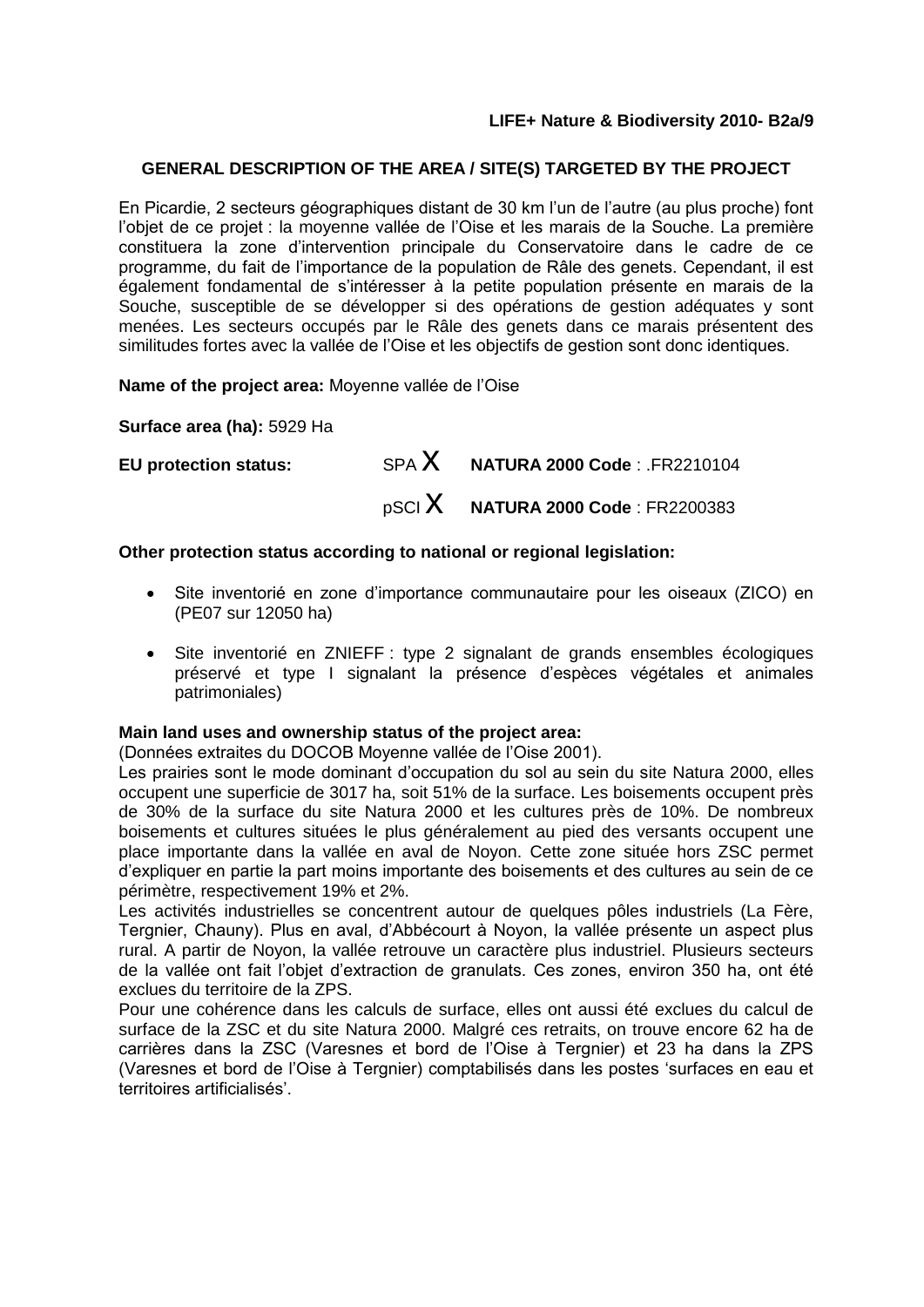|                        | Site Natura 2000 |     | <b>ZPS</b> |     | <b>ZSC</b> |     |
|------------------------|------------------|-----|------------|-----|------------|-----|
|                        | ha               | ℅   | ha         | ℅   | ha         | %   |
| Prairie                | 3017             | 51  | 2853       | 51  | 2014       | 68  |
| Culture                | 527              | 9   | 521        | 9   | 55         | 2   |
| <b>Boisement</b>       | 1675             | 28  | 1628       | 29  | 552        | 19  |
| Friche                 | 308              | 5   | 281        | 5   | 117        |     |
| Surface artificialisée | 98               |     | 56         |     | 59         |     |
| Surface en eau         | 304              | 5   | 287        | 5   | 155        | 5   |
| <b>Total</b>           | 5929             | 100 | 5626       | 100 | 2952       | 100 |

**Répartition de l'occupation du sol au sein de la ZSC et de la ZPS**

Source : SIG Moyenne Vallée de l'Oise, 1997

La majeure partie du site est du domaine privé. Les communes possèdent également des parcelles au sein de ce secteur. La rivière Oise est du domaine public. Les activités de loisirs (chasse, pêche, ornithologie et autres activités de pleine nature) et le tourisme (essentiellement fluvial) sont un pôle d'activités socio-économiques non négligeable.

#### **Scientific description of project area:**

Situé au coeur de la Picardie, le site Natura 2000 de la moyenne vallée de l'Oise d'une superficie totale de 5929 ha est un site inter-départemental situé dans le cours moyen de la rivière Oise, entre la Fère (département de l'Aisne) en amont et Thourotte (département de l'Oise) en aval.

D'une longueur de 300 km, l'Oise prend sa source dans les Ardennes belges et se jette dans la Seine à Conflans-Sainte-Honorine (Val d'Oise). Son bassin versant de 1 600 000 hectares englobe les deux tiers de la Picardie et se charge de recueillir et de drainer les précipitations.

La plaine alluviale de la moyenne vallée de l'Oise contribue à la gestion qualitative et quantitative de la ressource en eau. Elle joue en effet un rôle fondamental dans la régulation des inondations et l'épuration des eaux

La Moyenne vallée de l'Oise est une mosaïque d'habitats constituée de grandes étendues de prés de fauche et de pâtures ponctuées de nombreuses dépressions, mares et fragments de bois alluviaux:

- des milieux ouverts caractérisés par des prairies humides des zones alluviales ;
- des milieux d'eau douce caractérisés par la rivière Oise, des mares, bras morts et fossés…
- des milieux boisés caractérisés une ripisylve, des boisements alluviaux et haies.

Le site héberge :

- 22 espèces protégées par la loi française, 41 espèces rares à exceptionnelles en Picardie et 2 espèces inscrites sur le livre rouge des espèces menacées en France (Annexe II).
- 12 espèces nicheuses d'oiseaux et 11 espèces migratrices ou hivernantes principales inscrites à l'annexe I de la directive "Oiseaux" dans la ZPS.
- 8 habitats de la directive "Habitats" dans la ZSC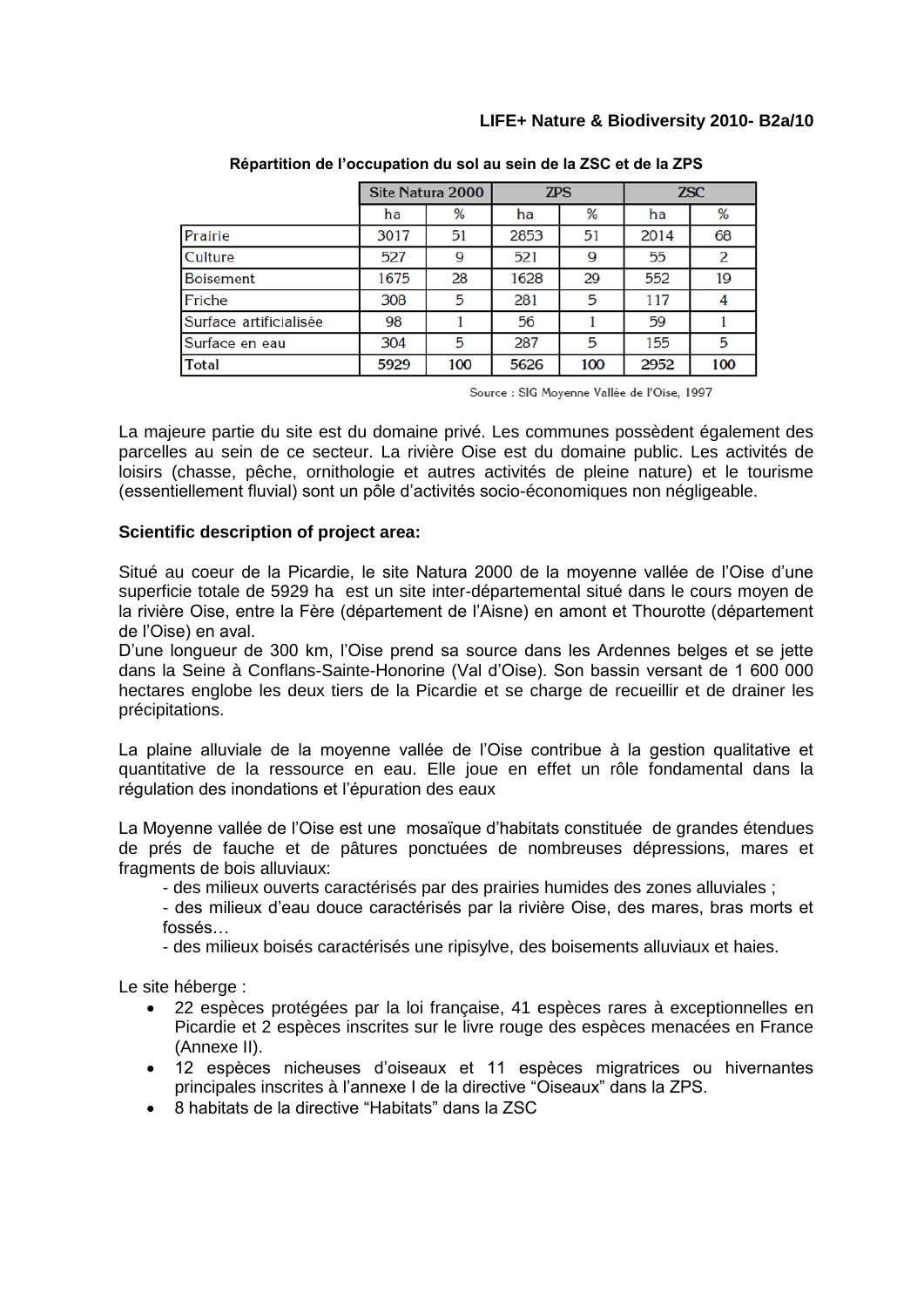Le site constitue un véritable réservoir de biodiversité tant pour la faune : oiseaux, poissons, invertébrés, que pour la flore (groupements végétaux remarquables et nombre d'espèces protégées).

L'intérêt avifaunistique de la ZPS est d'abord lié aux prairies humides et aux milieux associés (friches et mégaphorbiaies humides). Certains boisements et les petites pièces d'eau (bras-morts, mares...) sont les milieux accueillant ensuite les espèces les plus intéressantes. L'intérêt avifaunistique de la ZPS reste élevé tout au long de l'année. La période de nidification demeure la plus intéressante du fait de la présence de plusieurs espèces en régression dans les plaines d'Europe de l'Ouest telles le Râle des genêts ou le Tarier d'Europe.

#### **Importance of the project area for biodiversity and/or for the conservation of the species / habitat types targeted at regional, national and EU level (give quantitative information if possible):**

Le statut de conservation du Râle des genets est extrêmement défavorable en vallée de l'Oise, en Picardie, en France et dans l'Union européenne. Cette espèce est une des espèces d'oiseaux de l'annexe I de la Directive Oiseaux pour laquelle le site a été désigné en Zone de Protection Spéciale dès 1996.

Aujourd'hui, avec 51 males chanteurs (enquête 2009), la Picardie est le second site d'accueil du râle des genets en France. La Moyenne vallée de l'Oise est le 1<sup>er</sup> site picard avec 33 males soit 6% de la population française. Les effectifs restent faibles mais avec ses 3000 ha de prairies, la vallée de l'Oise a un potentiel d'accueil important.

Depuis 20 ans, les populations de Râle des genets en vallée de l'Oise se maintiennent avec des variations pluriannuelles qui semblent être liées à la pluviométrie printanière, cette dernière favorisant ou non l'installation des individus dans la vallée lors de leur retour de migration (cf. figure ci-après).

Des efforts importants ont été mis en place avec la profession agricole pour gérer de façon plus extensive les prairies et retarder les fauches. On constate que lors des « bonnes années » pour ces oiseaux, la majorité des males chanteurs se cantonnent dans des secteurs où les fauches sont les plus tardives. Ainsi même pendant les années sèches les plus défavorables, les rares oiseaux contactés sont cantonnés dans les secteurs humides et fauchés tardivement. Or ces secteurs les plus humides sont les plus menacés par un abandon agricole et une conversion des prairies en peupleraie. La pérennisation des activités agricoles extensives reste donc indispensable pour assurer la présence de l'espèce et assurer une bonne reproduction.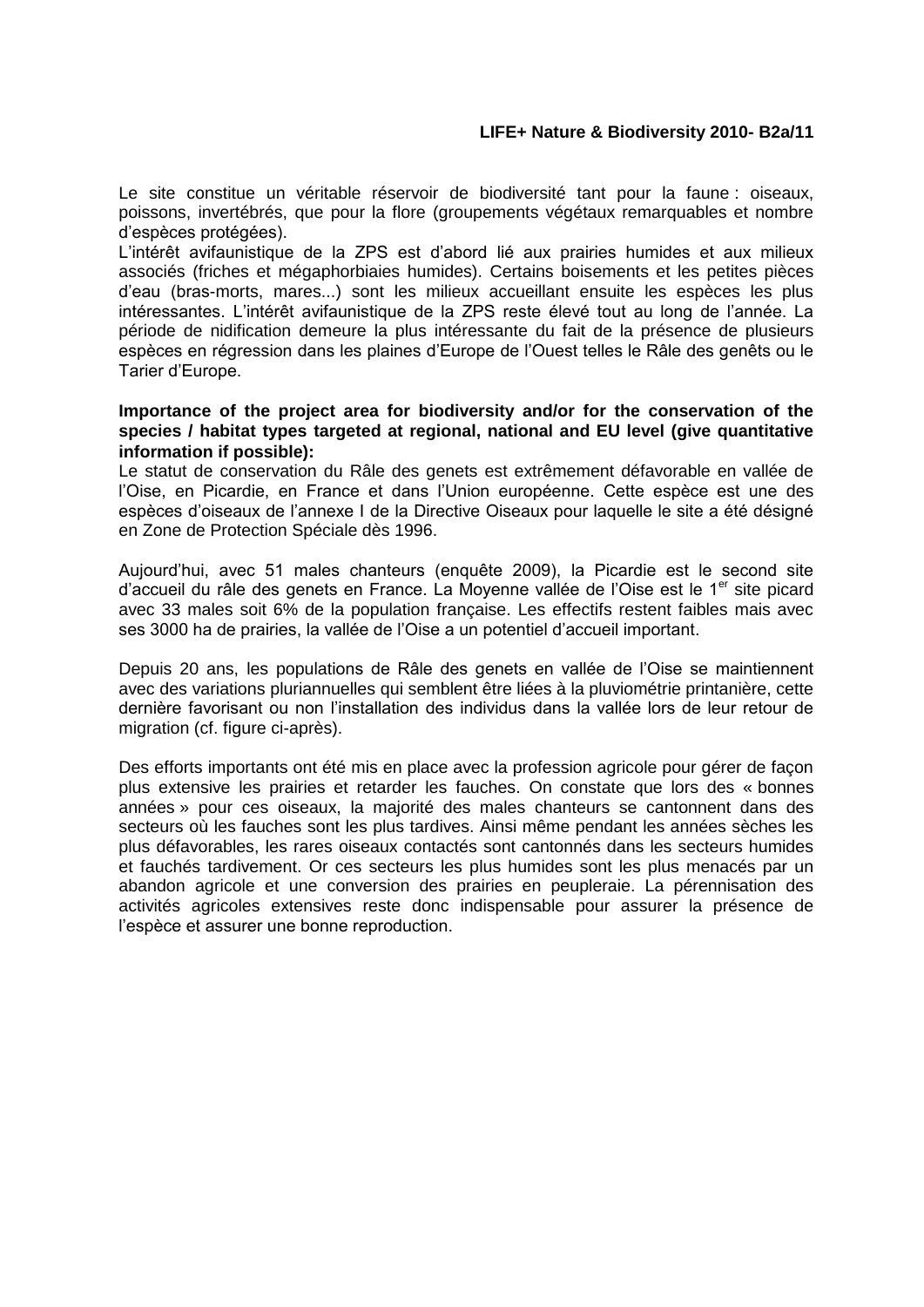# **GENERAL DESCRIPTION OF THE AREA / SITE(S) TARGETED BY THE PROJECT**

**Name of the project area:** Marais de la Souche

**Surface area (ha):** 2410 ha en ZPS

**EU protection status:** SPA X **NATURA 2000 Code** : FR2212006 pSCI x **NATURA 2000 Code** : FR2200390

#### **Other protection status according to national or regional legislation:**

- Site inventorié pour partie en zone d'importance communautaire pour les oiseaux (ZICO) en (PE08 sur 4950 ha)
- Site inventorié en ZNIEFF de type 1.

#### **Main land uses and ownership status of the project area:**

Situé à 30 km à l'Est de la moyenne vallée de l'Oise, le site des marais de la Souche est un vaste ensemble de milieux tourbeux composé de boisements humides, fossés, étangs et roselières. Historiquement les marges de ces marais étaient occupées par des prairies naturelles de fauche qui y ont aujourd'hui quasiment disparues au profit de cultures ou de plantations de peupliers. Il reste cependant sur les marges sud-est du site un complexe de milieux de l'ordre de 300 ha qui est aujourd'hui composé pour majorité de jachères entretenues tardivement et de friches. C'est dans ce contexte qu'une population de Râles composé ces dernières années de 2 à 6 mâles chanteur tente de se maintenir. Le Docob de la ZPS n'étant pas encore réalisé. Nous décrivons ci-dessous les données générales relatives à la ZSC en mettant en évidence les particularités du secteur occupé par le Râle des genets, pour partie hors Natura 2000.

Vaste dépression tourbeuse plate et alcaline implantée sur les confins de la Champagne crayeuse et du Laonnois, les marais de la Souche offrent une remarquable représentation d'habitats turficoles que l'on peut regrouper en trois secteurs :

- une zone humide au Nord composée de phragmitaies et de mégaphorbiaies, peu boisée;

- une partie centrale façonnée par l'exploitation de la tourbe avec de nombreuses fosses d'extraction, où continue de s'exercer aujourd'hui une forte pression humaine;

- une zone au Sud, aux paysages essentiellement boisés et en continuité avec la forêt de Samoussy.

L'ensemble présente un grand éventail d'habitats tourbeux alcalins, notamment roselières, mégaphorbiaies, saulaies cendrées, aulnaies et aulnaies-frênaies, tandis que les stades pionniers de bas-marais ou de tourbe dénudée se sont considérablement raréfiés.

A ce système tourbeux s'ajoute vers le Sud une gradation périphérique faisant le passage à des pelouses sablo-calcaires et pré-bois thermophiles. C'est dans ce secteur sud, sur les marges immédiates des marais de la Souche qu'est située la zone d'étude du programme LIFE. Celle-ci d'une surface de l'ordre de 200 ha est aujourd'hui majoritairement occupée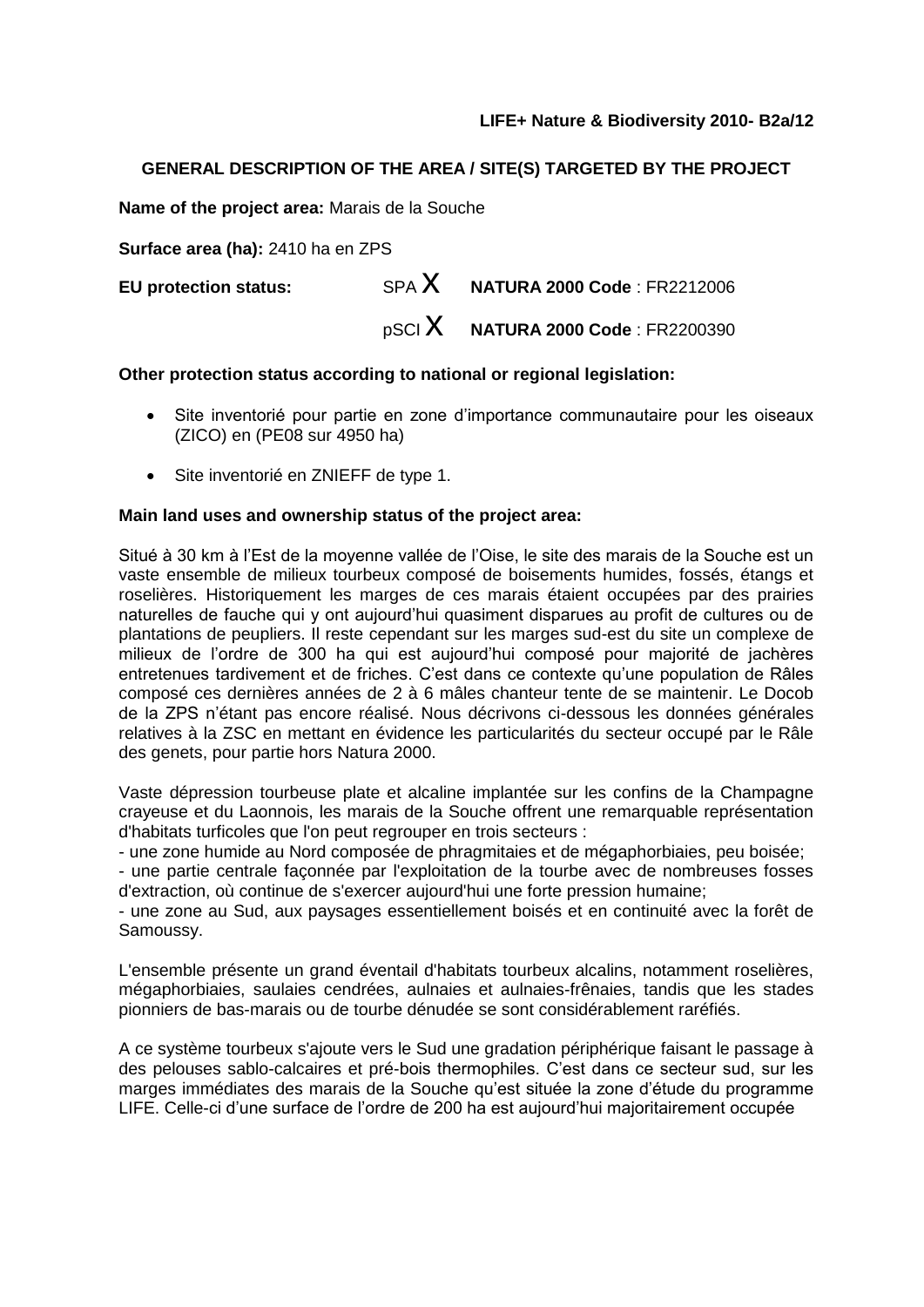par des milieux herbacés composés de friches ou de jachères. Des parcelles cultivées se sont insérées au sein de ces zones herbacées suite à la suppression des jachères obligatoires dont nombres d'entre elles étaient localisées sur ces sols humides et ingrats.

#### Répartition des principaux types de milieux au sein du secteur à Râle des genets :

Prairies méso-hygrophiles : 29,3 % Friches et jachères : 3,4 % Pelouses et prairies sèches : 19,9 % Boisements et fourrés : 24,6 % Cultures : 22,7 %

Principaux usages et problématique de conservation du Râle :

Deux usages principaux régissent le site, la chasse et l'agriculture :

La chasse est essentiellement une chasse aux gros gibiers, en particulier le sanglier.

Côté agriculture, une dizaine d'exploitants se partagent l'exploitation du site. Les sols étant le plus généralement humides et ingrats, les parcelles exploitées sont le plus souvent vouées au gel ou à la prairie. Cependant les évolutions récentes de la réglementation vis-àvis du gel et l'augmentation des cours des céréales se sont traduites par la mise en culture de certaines prairies et jachères. Ce sont des solutions permettant d'infléchir cette tendance défavorable à la conservation du Râle sur ce secteur qu'ils convient de trouver et mettre en œuvre dans le cadre du programme.

# **Scientific description of project area:**

Habitats d'intérêt communautaire :

- [Prairies à Molinie sur sols calcaires \(Molinion caeruleae\)](http://natura2000.ecologie.gouv.fr/habitats/HAB6410.html)
- [Pelouses sèches semi-naturelles et faciès d'embuissonnement sur calcaires](http://natura2000.ecologie.gouv.fr/habitats/HAB6210.html)
- [Prairies maigres de fauche de basse altitude](http://natura2000.ecologie.gouv.fr/habitats/HAB6510.html)

Espèces d'intérêt communautaire : [Râle des genêts](http://natura2000.ecologie.gouv.fr/especes/A122.html) (*Crex crex*), Pie-grièche écorcheur (*Lanius collurio*), [Cuivré des marais](http://natura2000.ecologie.gouv.fr/especes/1060.html) (*Lycaena dispar*)

# **Importance of the project area for biodiversity and/or for the conservation of the species / habitat types targeted at regional, national and EU level (give quantitative information if possible):**

Se référer à la description du site de la Moyenne vallée de l'Oise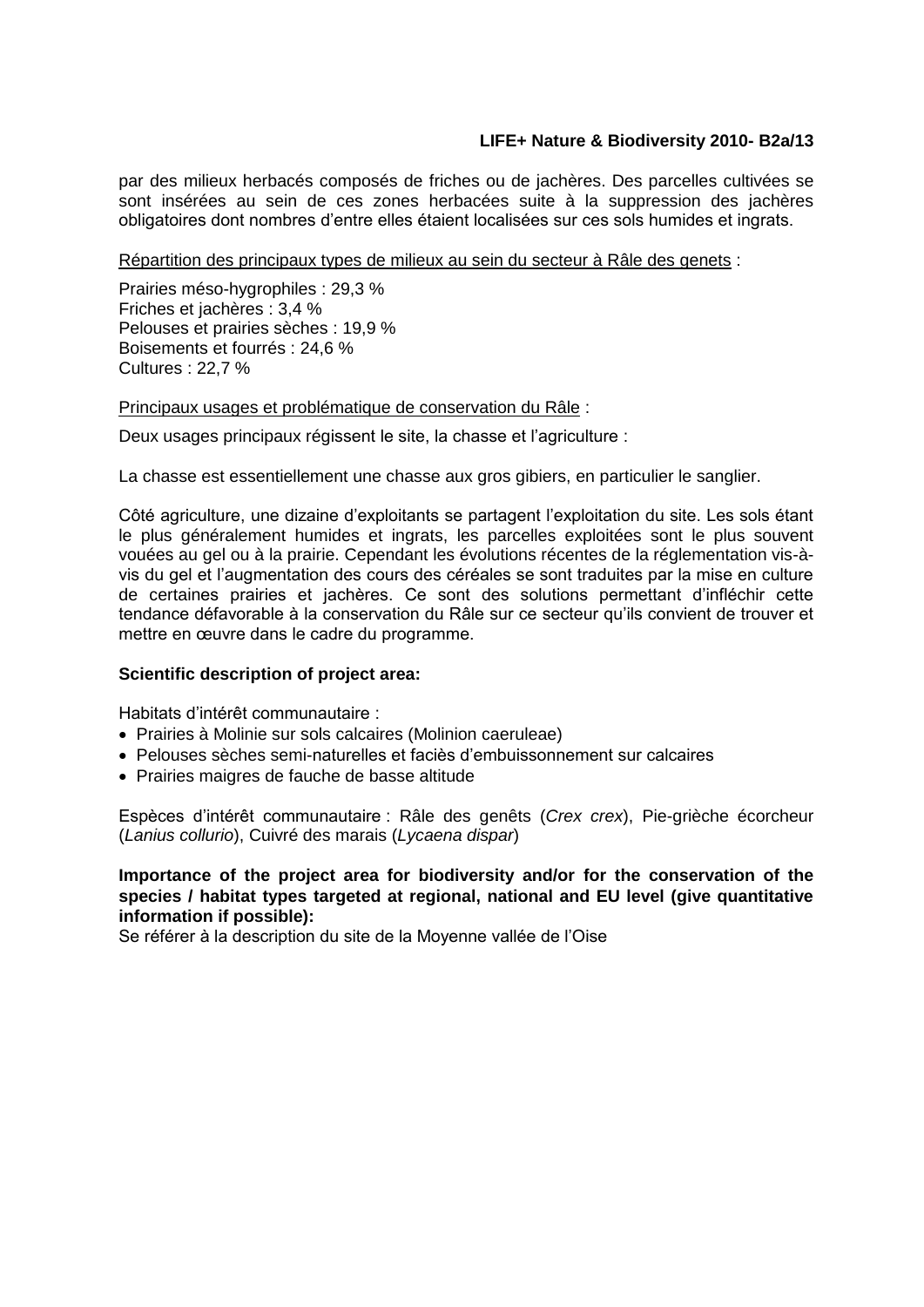

**CARTE DE LOCALISATION DES SITES A L'ECHELLE NATIONALE Les cartes détaillées des sites Natura 2000 concernés se trouvent en annexe**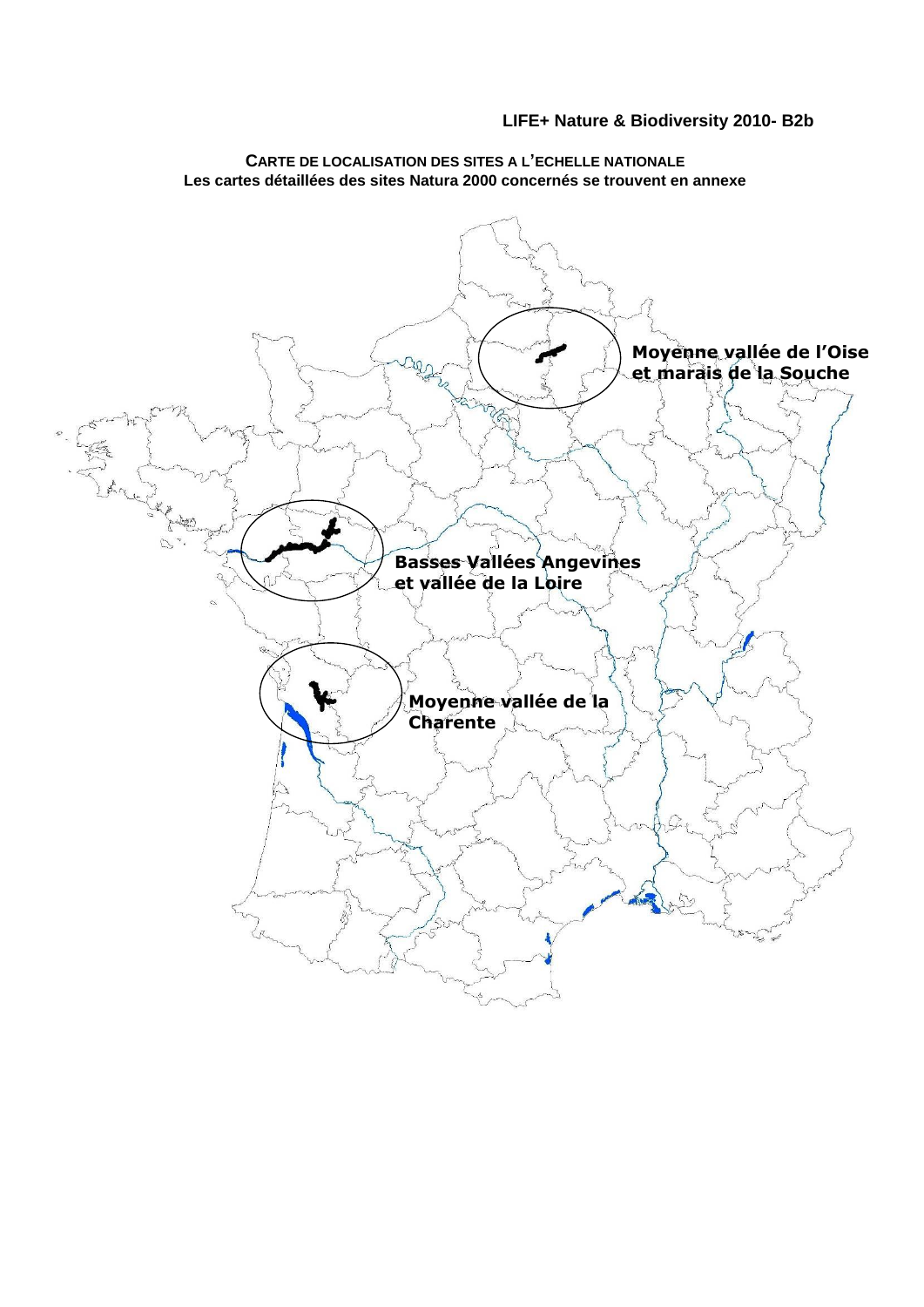# **DESCRIPTION OF SPECIES / HABITATS / BIODIVERSITY ISSUES TARGETED BY THE PROJECT**

#### Etat de conservation international du Râle des genêts *Crex crex\**

Un certain nombre de publications internationales précisent le statut du Râle des genêts. A l'issue du projet de BirdLife International « dispersed species » au début des années 1990, qui consistait à récolter les informations les plus récentes sur le statut des espèces dans tous les pays européens, le Râle des genêts semblait avoir subi un déclin très sensible dans la plupart des pays où il se reproduit (Tucker & Heath, 1994). Cela a conduit à le classer comme espèce vulnérable (voir également Hagemeijer & Blair, 1997, ainsi que BirdLife International & EBCC, 2000). Dans la mesure où ce degré de menace s'applique à l'ensemble de son aire de distribution mondiale, y compris à la Sibérie, le Râle des genêts a été considéré comme une espèce mondialement menacée (Collar *et al*., 1994). Cela a justifié la préparation d'un plan d'action international (Crockford *et al.,* 1997a). En 2000, le Râle des genêts était classé comme *Vulnérable* selon les critères UICN (BirdLife International, 2000).

Le statut de l'espèce avait été analysé à la lumière des données de dénombrements récents réalisés en Europe centrale et orientale (voir notamment BirdLife International/EBCC, 2000 et Green *et al*., 1997a). Depuis cette dernière publication, un certain nombre de nouvelles données ont été collectées, permettant de revoir à la hausse l'estimation précédente de la population totale, notamment celle de Russie et de Biélorussie. Bien que restant menacé en Europe de l'ouest, il semble que des augmentations aient eu lieu en Europe de l'est. Il en résultait que le Râle des genêts n'était plus considéré comme mondialement menacé, mais comme « presque menacé – Near Threatened» (BirdLife International, 2004). Cette réévaluation à la hausse n'était pas seulement due à une meilleure couverture des territoires peu inventoriés. L'espèce aurait aussi profité de l'abandon de vastes espaces cultivés dans l'ancienne URSS où la végétation a évolué vers un faciès temporairement favorable à sa nidification.

Toutefois, de nombreux spécialistes étudiant l'espèce dans ces régions restent prudents quant à l'évolution des effectifs, estimant que la crise qui a affecté la plupart des pays de l'Est est passagère et que nombre d'entre eux sont en train de développer une agriculture intensive, notamment à la faveur de leur entrée dans l'Union Européenne.

En France, le Râle des genêts occupe essentiellement les prairies de fauche des vallées alluviales. Les couples s'installent dans les parcelles qui présentent une hauteur d'herbe suffisante à leur retour de migration. Un certain nombre de caractéristiques déterminent la présence de l'espèce. Ainsi, les touffes de végétation haute (roseaux, baldingère, rumex, guimauve,…) en bordure ou dans les parcelles leur permettent de se réfugier lorsque la croissance de l'herbe est ralentie, lors des printemps tardifs, par exemple.

Le degré d'hydromorphie est très important, les secteurs les mieux drainés étant évités, tout comme les zones inondées en permanence. Le Râle des genêts est ainsi le Rallidé d'Europe qui niche dans les milieux les moins hydromorphes. Les milieux occupés présentent en général une végétation atteignant une hauteur supérieure ou égale à 60 cm, avec une sous-strate bien représentée. La hauteur, la densité et la composition de la sousstrate sont déterminantes. Une densité trop forte gêne la progression des oiseaux. La diversité floristique, notamment en dicotylédones représente une caractéristique primordiale.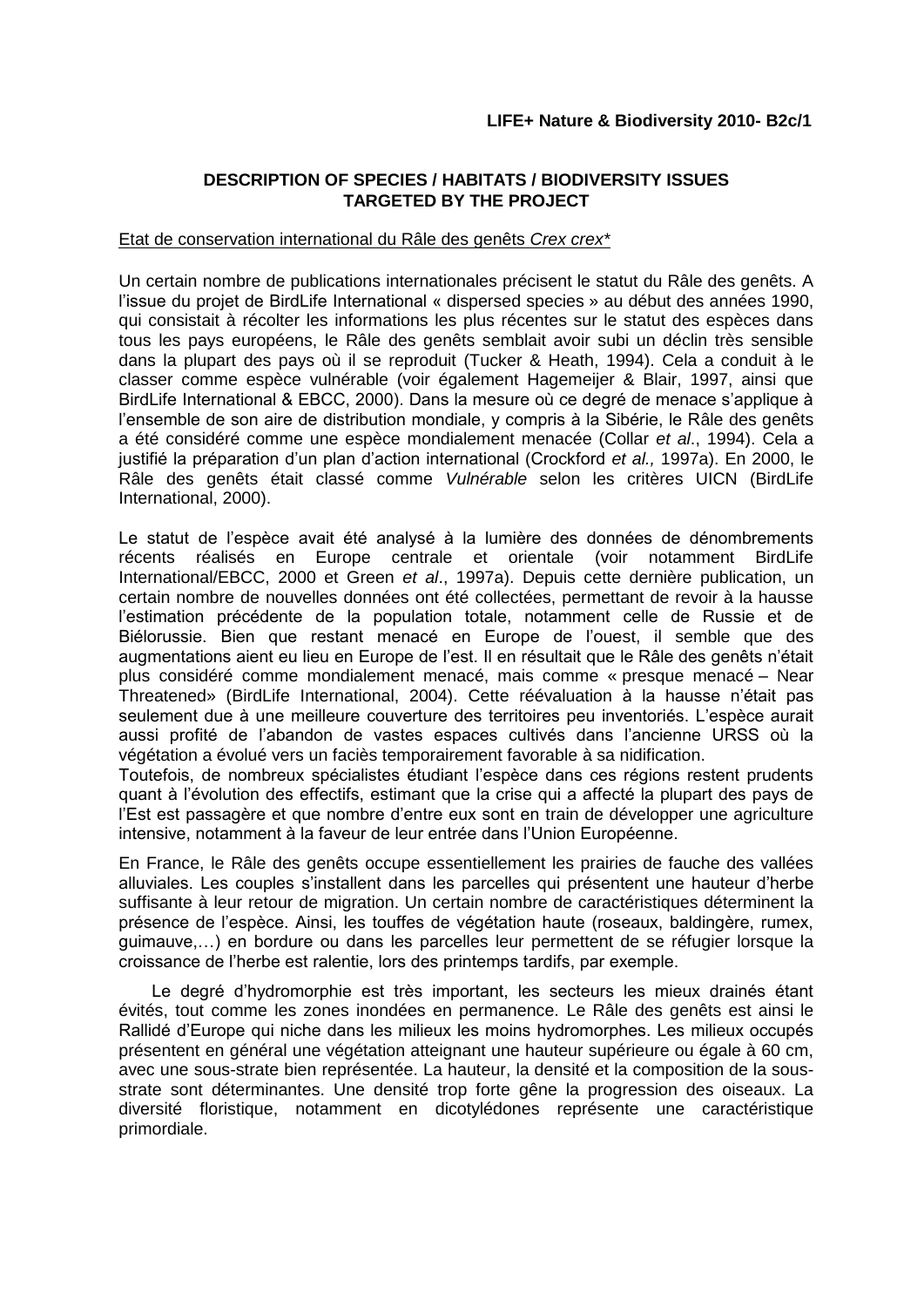#### Etat de conservation du Râle des genêts *Crex crex\** en France

Six estimations relativement précises de la population nicheuse de Râle ont été avancées depuis la première enquête nationale de 1983-1984. Elles se basent sur des dénombrements coordonnés au niveau national pour les périodes suivantes : 1983-84 (Broyer, 1985); 1991-92 (Broyer & Rocamora, 1994), 1992-1997 (Deceuninck, 1999), 1998 (Deceuninck & Broyer, 1999), 2006 (Deceuninck & Noël, 2007) et 2009 (Deceuninck, 2010). Ces chiffres font état d'un déclin global, de l'ordre de 75% sur 26 ans pour les estimations hautes ! L'enquête nationale Râles des genêts 2009, réalisée dans le cadre du plan de restauration, a permis d'estimer la population française à 495 à 551 mâles chanteurs. Bien que le total national soit du même ordre de grandeur que celui de l'enquête précédente de 2006 (488-538 mâles chanteurs), les résultats des comptages de cette enquête ont surtout montré un changement très sensible dans la distribution des Râles des genêts en période de reproduction. La stabilité observée des effectifs ne doit pas masquer des situations très préoccupantes pour l'espèce. Le déclin a surtout frappé les sites principaux traditionnels : le Val de Loire, le Val de Charente, les Basses Vallées Angevines, le Val de Saône,... Les cinq enquêtes nationales menées depuis 1983 documentent le déclin de la population nicheuse de râles. Les autres estimations (données atlas et suivis des sites principaux) complètent la série des estimations de la population nationale (Graphique n° 1). Les suivis réalisés avec grande régularité depuis les années 2000 mettent en évidence les fluctuations qui se produisent.



Résultats des comptages et estimations de la taille de la population française de Râle des

#### genêts de 1976 à 2009.

Légende :  $\bullet$  : fourchettes des tailles des populations obtenues à partir des enquêtes nationales (comptages exhaustifs).  $\bullet$  : fourchettes des tailles des populations obtenues en dehors des enquêtes nationales (comptages non exhaustifs).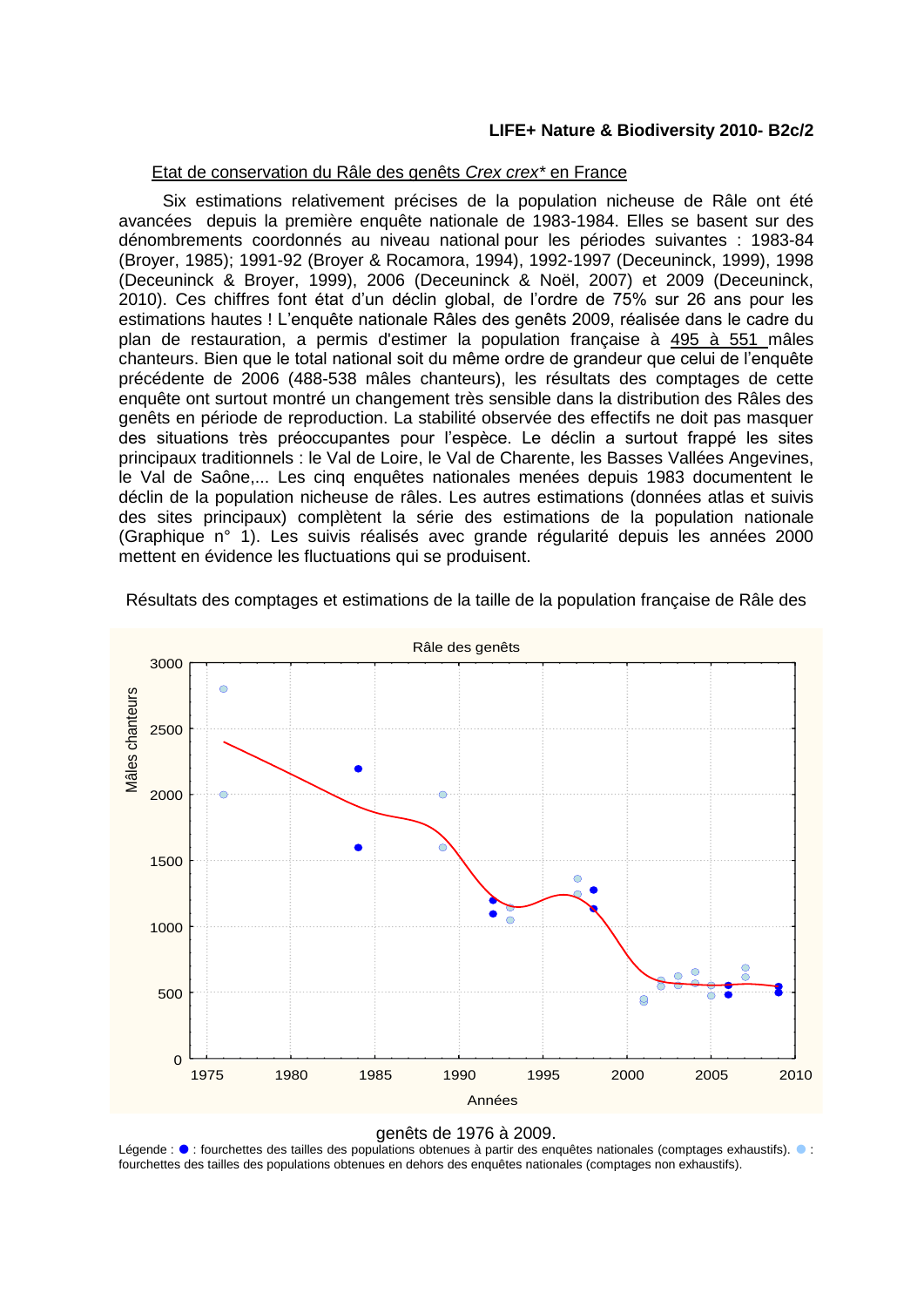*« Le risque d'extinction du Râle des genêts dans la décennie à venir a été évoqué au vu des résultats de l'enquête de 2006. Ce risque reste d'actualité et s'est probablement accentué malgré un effectif apparemment stable. Le déclin sur des grands sites est diagnostic d'un dynamisme de population déficitaire. Le succès reproducteur et/ou la survie des individus adultes y ont baissé en raison des menaces qui perdurent».*

(Extrait de l'enquête nationale de dénombrements des mâles chanteurs de Râle des genêts en 2009, Bernard Deceuninck, Coordinateur du Plan National d'Actions en faveur du Râle des genêts).



Distribution communale des mâles chanteurs en 2009 (Entouré de rouge les sites retenus dans le cadre du projet de programme Life)

# Etat de conservation de *Crex crex\** en Basses Vallées Angevines

L'effectif enregistré en 2009 (230-246 chanteurs) a chuté de près de 20% par rapport à 2006 (291-310 ch.). Pour mémoire 308-343 chanteurs étaient entendus en 2007. Outre les facteurs déjà connus du déclin de l'espèce, il faut noter qu'en 2008, les conditions hydrologiques n'ont pas été favorables à sa reproduction. Les crues tardives anéantissant des couvées ont probablement entraîné un faible nombre de jeunes à l'envol.

Si les conditions hydrologiques sont correctes dans les 4-5 ans à venir, on peut espérer une augmentation progressive, telle que celle qui avait été observée après les évènements climatiques de 2001. Les Basses Vallées Angevines sont le seul site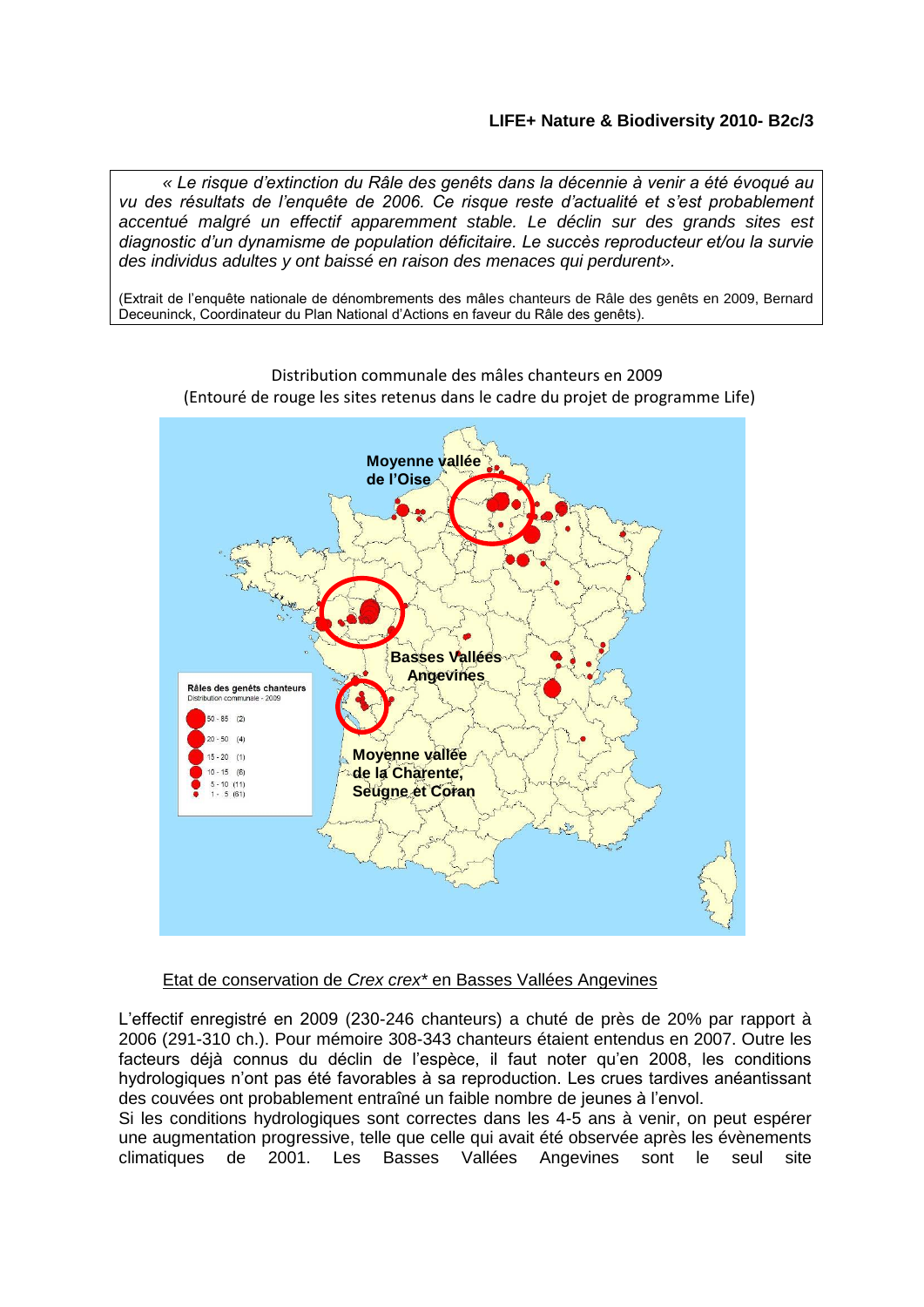français où la population de râle est capable de se restaurer après des mauvaises années de reproduction. Les possibilités données à l'espèce de produire des pontes et d'élever des jeunes, fauches naturellement tardives, chaque année, sont à maintenir absolument. Les effectifs de 2009 en Loire aval sont dans la tendance enregistrée depuis le début des années 2000, on y note une diminution sensible du nombre de mâles chanteurs : 34 à 35 chanteurs étaient présents en 2006, 16 à 18 en 2009. Les mesures agroenvironnementales mises en place depuis 1994 ne permettent pas l'augmentation des effectifs, mais tout au plus semblent permettre leur stabilisation sur certains secteurs, limitant le déclin. Les principaux noyaux de population en Loire aval sont extrêmement fragilisés. En vallée de la Loire, les modifications du régime hydraulique entraîne un assèchement printanier précoce et une modification de la flore devenue moins attrayante pour le râle. Les agriculteurs sont quant à eux intéressés par des fauches de plus en plus précoces, contraires à la survie du râle.

#### Etat de conservation de *Crex crex\** enMoyenne vallée de la Charente

L'ensemble des grandes prairies de la vallée inondable de la Charente qui sont situées en amont de St-Savinien demeurent potentiellement favorables à l'installation du Râle des genêts. On y observe cependant des modifications inter-annuelles considérables de la distribution des oiseaux cantonnés, au gré notamment de l'usage des prairies. Un certain nombre d'entre elles sont utilisées pour le pâturage. Si la mise en pâture du bétail intervient tardivement au printemps, cela n'empêche pas l'installation des râles. C'est souvent le cas lors des printemps humides, avec un niveau d'eau élevé. Néanmoins, la structure des parcelles se dégrade en quelques jours lorsque les bovins occupent les prairies. Cela provoque forcément des délocalisations, voire des abandons de pontes. Le pâturage précoce mené plusieurs années sur une parcelle y empêche la reproduction du Râle. Cette pratique généralisée à un secteur entier entraîne la disparition de l'espèce, surtout si la charge est trop importante.

En Charente-Maritime, le Râle est surtout présent entre Bussac-sur-Charente et Chauveau (commune de Chaniers). C'est-à-dire qu'il est entendu chaque année dans ces secteurs. En revanche, les secteurs situés en amont (Salignac-sur-Charente à Chauveau) et en aval (de Bussac/Charente à St-Savinien) n'accueillent pas des râles chaque année. Il en va de même sur la vallée de la Seugnes, où de rares contacts de mâles chanteurs ont été enregistrés les années précédentes. La chute des effectifs dans le site Natura 2000 « Moyenne vallée de la Charente, Seugnes et Coran » est dramatique : les effectifs y sont passés de 57 mâles chanteurs en 1996, à 12 en 2009, avec une chute brutale de plus de 50% entre 2008 (26) et 2009. Aujourd'hui, ce site Natura 2000 concentre l'essentiel de la population de Râle des genêts du Val de Charente. Si le déclin se poursuit au rythme observé depuis les années 1980, Deceuninck & Précigout (2009) estiment que l'espèce disparaîtra du Val de Charente dans quelques années. « *Elle n'est plus à considérer que comme nicheuse occasionnelle sur bon nombre de secteurs de ce grand site qui constituait pourtant l'un de ses bastions au niveau national il y a à peine une douzaine d'années* ».

#### Etat de conservation de Crex crex\* dans la Moyenne vallée de l'Oise

Les effectifs de mâles chanteurs sont globalement stables depuis 20 ans. Des variations interannuelles sont observées et semblent liées à la pluviométrie printanière. Cette dernière, lorsqu'elle est forte semble favoriser l'installation des individus lors de leur retour de migration.

Le Principal secteur de nidification est constitué par les vastes prairies humides de la moyenne vallée de l'Oise (zone naturelle d'expansion des crues). Mais le Râle des genets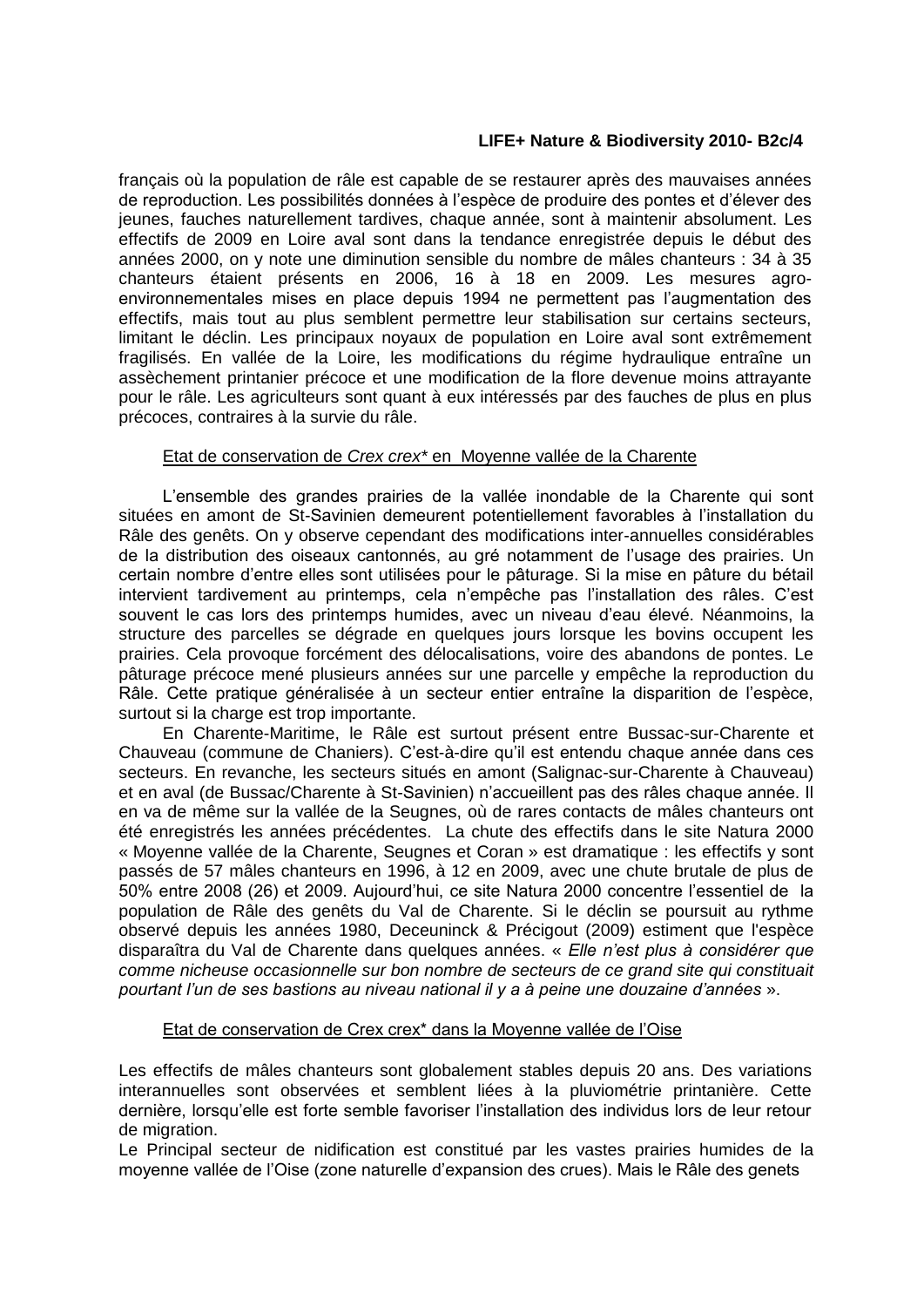est régulièrement présent dans d'autres secteurs, notamment les marais de la Souche. La plupart des Râles recensés en Moyenne Vallée de l'Oise sont soit dans le périmètre de la ZPS, soit dans celui de la ZICO (secteur de Travecy-Achery-Mayot situé en amont de la ZPS). En marais de la Souche en 2009, seul 1 râle est présent dans le périmètre de la ZICO. Les cinq autres individus sont hors du périmètre de la ZICO, et hors périmètre ZPS pressenti.

En 2009, l'essentiel des contacts de mâles chanteurs sont localisés en Moyenne vallée de l'Oise (prairies de fauches), en vallée de la Souche (jachères), et sur des plateaux cultivés (entre les vallées de l'Oise et de la Serre). Des râles sont aussi présents dans d'autres sites : en Thiérache, dans le Vermandois, dans le pays de Bray, et dans le Tardenois (Conservatoire des sites naturels de Picardie, 2009).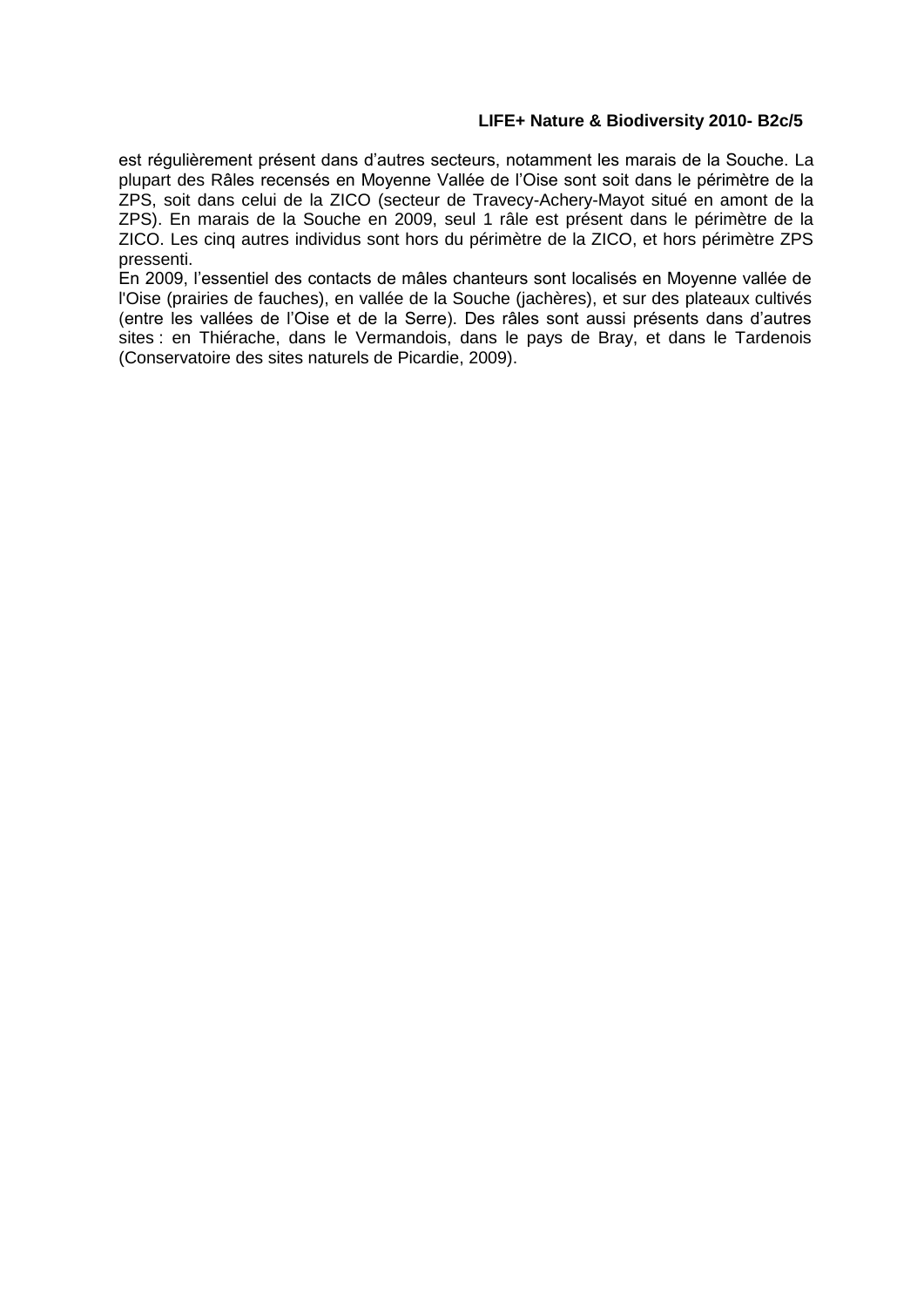# **CONSERVATION / BIODIVERSITY PROBLEMS AND THREATS**

Please provide this information for those species and habitat types directly targeted by the project

Threat n°1: Perte et dégradation des habitats de reproduction

Description: La principale cause de disparition du Râle des genêts en France est la disparition des prairies humides des vallées alluviales converties en cultures, maïs essentiellement. En effet, le devenir des prairies permanentes est très tributaire de la PAC et il est à craindre que si la PAC continue à ne pas soutenir les systèmes agricoles herbagers les prairies seront malmenées ou n'existeront plus que dans les secteurs les plus humides ou rien d'autres ne pousse. Plus localement, la déprise entraîne l'abandon de certaines parcelles ou leur plantation en peupleraies. Le faciès de ces prairies abandonnées ou les couverts sous peupleraies ne sont alors plus du tout adaptés au Râle des genêts.

Cependant, certaines parcelles abandonnées peuvent jouer un rôle de refuge lorsque les prairies alentour ont été fauchées ; c'est le cas de certaines jachères en Picardie.

Enfin, en moyenne vallée de l'Oise l'activité d'extraction de granulat a eu un impact par le passé (secteur en ZICO non classé en ZPS) entraînant la disparition de plusieurs dizaines d'hectares d'habitats à Râle des genêts.

Location (if relevant) : tous les sites. Plusieurs milliers d'hectares de prairies alluviales sont concernées par cette problématique de gestion, notamment dans les Basses Vallées Angevines, les vallées de la Loire, de la Charente, et de l'Oise.

Impact on habitat/species (quantify if possible) : Une limitation de la capacité d'accueil pour le râle des genêts d'une part, mais aussi de l'avifaune nicheuse prairiale : *Saxicola rubetra* (Tarier des prés), *Motacilla flava* (Bergeronnette printanière), *Emberiza schoeniclus* (Bruant des roseaux) et de l'avifaune migratrice et hivernante : *Limosa limosa* (Barge à queue noire), Anatidés d'autre part.

Le projet doit réduire significativement cette menace sur les sites concernés à travers les actions d'acquisition (B01, 02, 03 et 04), de restauration (C01, C02 et C03) et de classement (C05 et C06).

Threat n°2 : Intensification de la gestion des prairies entraînant une modification du couvert

Description: Elle se traduit de différentes formes selon les régions. Le drainage, la régulation des crues et la fertilisation permettent une fauche de plus en plus précoce. Les assèchements printaniers de plus en plus fréquents en vallée de la Loire tendent à modifier les couverts floristiques et incitent les agriculteurs à réaliser des apports d'intrants, permettant ainsi des coupes plus précoces. De plus la modernisation des outils, tracteurs et barres de coupes de plus en plus performants, entraîne une accélération de la fauche, à l'échelle de la région comme de la parcelle. Ce type de pratique est totalement incompatible avec le maintien de populations reproductrices de Râle des genêts.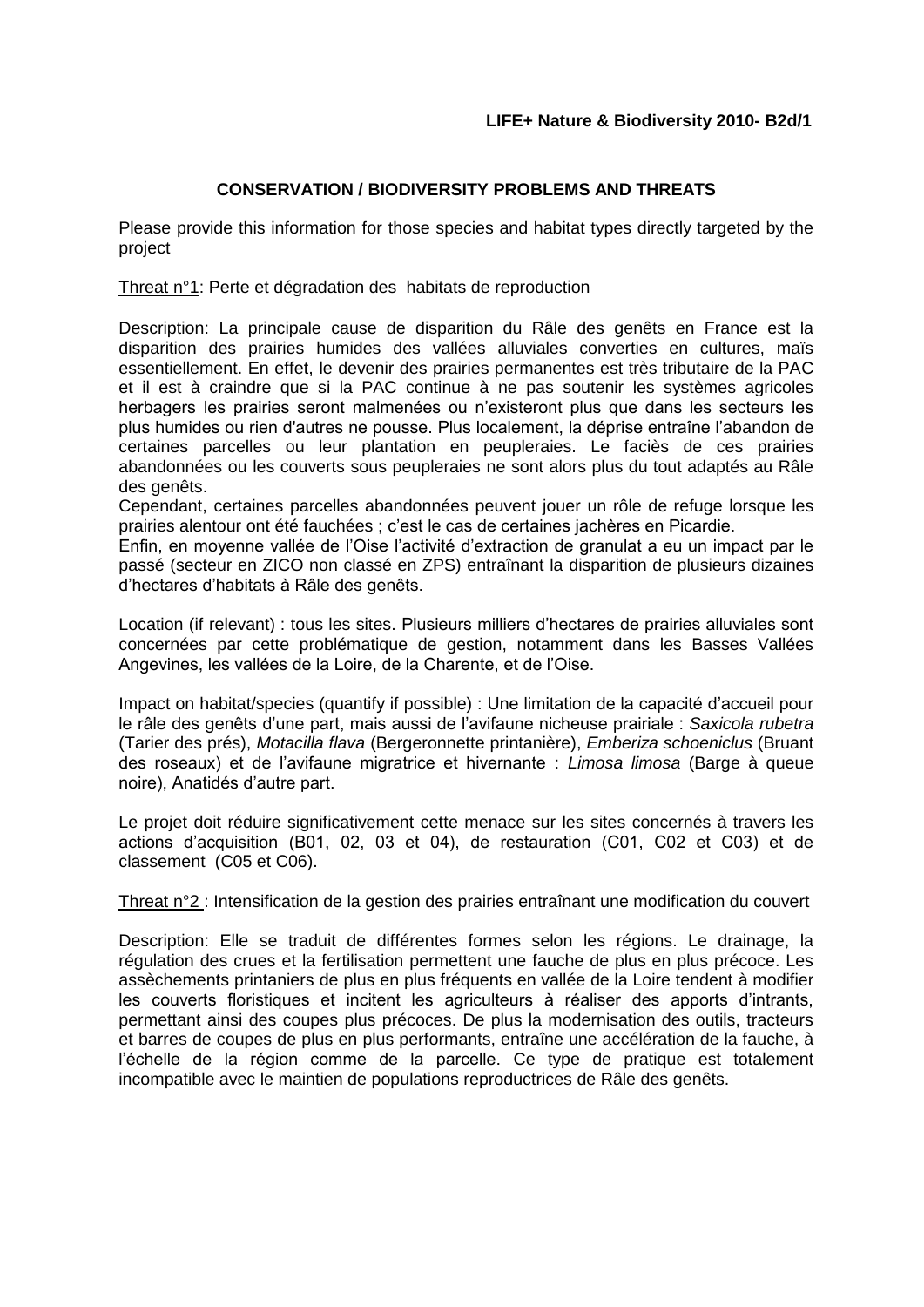Location (if relevant) : tous les sites. L'essentiel des prairies alluviales des zones inondables des grands fleuves de France sont concernées. Pour ce qui concerne les sites toujours occupés par le Râle des genêts ces dernières années, la menace est particulièrement forte dans la vallée de la Charente, tant en amont qu'en aval du fleuve.

Impact on habitat/species (quantify if possible) :

- Limitation ou impossibilité pour le râle des genêts de réaliser des pontes et d'élever les nichées.
- Limitation des ressources trophiques par simplification du couvert végétal.

Le projet devra analyser et mettre en évidence des propositions afin de d'efficacement réduire cette menace sur les sites concernés et en France à travers les actions A05, B05, et A06.

Threat n°3: Mise en place insuffisante ou inadaptée de mesures de conservation

Description: Le Râle des genêts est directement dépendant des mesures de gestion mises en place sur l'ensemble de ses sites de reproduction. Les mesures de conservation permettant un maintien des prairies alluviales et leur gestion adaptée, telles qu'elles apparaissent dans le plan national de restauration, sont basées essentiellement sur le dispositif des mesures agri-environnementales (MAE). Les cahiers des charges des contrats relatifs au maintien et la gestion des prairies de fauche comportent des mesures spécifiques à la protection du râle là où l'espèce est présente.

Néanmoins, ce dispositif, tel qu'il est mis en œuvre en France, repose totalement sur un engagement volontaire des exploitants, sans contrainte de surface ou de pourcentage des prairies à contractualiser. Les pratiques favorables (fauches tardives, techniques adaptées…) doivent également satisfaire aux impératifs économiques des exploitants. Ainsi, des mesures de gestion trop contraignantes ou trop peu incitatives au regard de leur rémunération, résultent en une faible contractualisation par les acteurs locaux.

Les MAE spécifiques au Râle des genêts remportent un maigre succès en général et spécialement là où aucune animation n'est assurée auprès des agriculteurs. De plus, les programmes dont les modalités de souscription sont revues tous les 5 ans sont souvent très localisés, trop temporaires et ne disposent pas toujours de protocole de suivi ni d'évaluation.

Location (if relevant) : Toutes les zones de prairies humides alluviales de France

Impact on habitat/species (quantify if possible) : Malgré les actions ainsi menées depuis près de 20 ans la population de râle des genêts ne cesse de décroitre sur le territoire national bien qu'il existe des sites sur lesquels les populations restent stables ou augmentent (Basses Vallées Angevines, Lorraine, Champagne Ardenne, Picardie…). Au milieu des années 70, la population française était estimée à 2 800 mâles chanteurs, au début des années 80, à 2 200 et à la fin des années 90 à 1 300. Aujourd'hui en 2009, elle n'est plus que de 550 mâles chanteurs. La population a ainsi baissé de 80 % en 35 ans et de 50 % depuis 20 ans.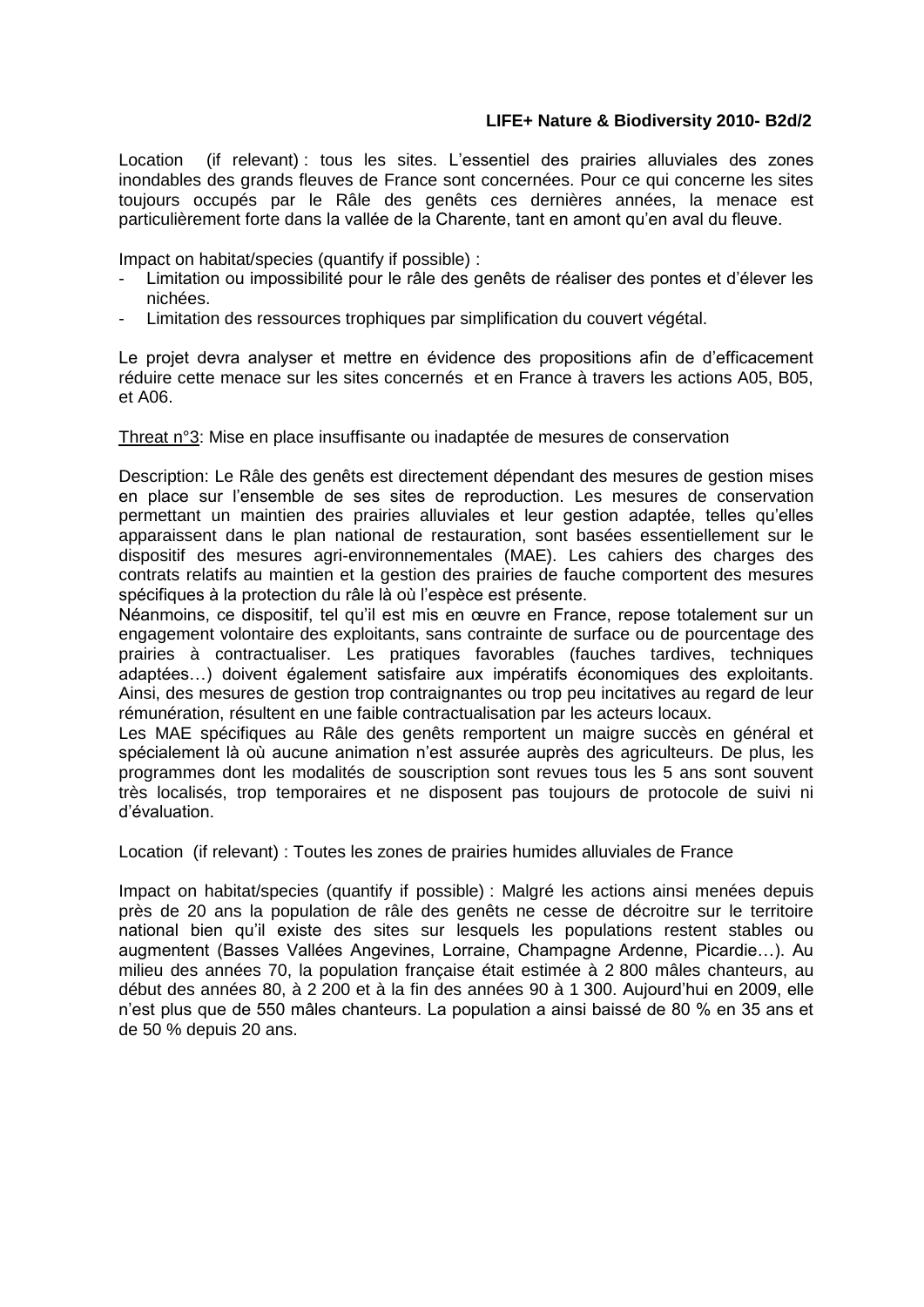Le projet doit d'une part, analyser les éléments récents et factuels pour rendre à la fois plus attractifs et plus efficaces les dispositifs MAE et réduire cette menace sur les sites concernés et en France (actions A05, A06, A07et B05).

Threat n°4: Destruction des nids par fauche précoce, mortalité accrue des jeunes et mortalité des adultes en mue durant la fauche

Description : La mécanisation des fauches, leur précocité et l'augmentation croissante de la vitesse de fauche, sont à l'origine d'une mortalité de plus en plus importante durant la fenaison. Les fauches précoces détruisent les couvées au nid et les pontes avant même que les œufs n'éclosent. Sur les zones de reproduction, certains ensembles de prairies occupées par les nicheurs sont fauchés en quelques jours, souvent dès le mois de juin. L'habitat devient vite inhospitalier pour le Râle. De plus, ne quittant pas sa nichée, la femelle est souvent victime des fauches lors de l'incubation, voire même quand elle est accompagnée de poussins. On estime que les fauches précoces et classiques tuent plus de 80% des jeunes râles et des adultes en mue, et provoquent un éclatement des familles, accentuant d'autant la mortalité, puisque les plus jeunes oiseaux sont incapables de trouver seuls leur nourriture pendant la première semaine. Les adultes sont surtout affectés pendant la mue post-nuptiale qui entraîne la chute simultanée des plumes de vol. Incapables de se déplacer en vol, ils peuvent se déplacer suffisamment vite à pattes pour échapper à la faucheuse, pour autant qu'il ne s'agisse pas de matériel trop performant et rapide.

Location : tous les sites. Toutes les zones de prairies humides alluviales de France sont affectées par cette menace. Paradoxalement, ce sont les secteurs où persistent les plus grands ensembles de prairies de fauche qui sont les plus affectés. Les agriculteurs investissent moins dans du matériel de fauche moderne là où les prairies sont de surfaces plus modestes et où la plupart d'entre elles ont été converties en cultures et en peupleraies (Vallée de la Charente).

Impact on habitat/species (quantify if possible) :

- destruction directe des nichées, incapacité pour l'espèce de produire des jeunes susceptibles de revenir nicher sur les sites l'année suivante.
- Destruction des adultes reproducteurs.

Dans le cadre du projet, la mise en œuvre des actions de protection directe des nichées (C03) et des habitats (C02) doit permettre notablement de réduire cette menace sur les sites concernés et en France à travers le travail de valorisation.

Threat n°5: Augmentation des dérangements en zones périurbaines

Description : Certains sites, souvent situés à proximité immédiate d'agglomérations, font l'objet de nombreuses pressions ; développement des infrastructures de transport, urbanisation, développement d'activités de sports de pleine nature (VTT, pêche, 4x4,…). L'augmentation de ces pressions peut entraîner localement un impact négatif sur certaines populations.

Location (if relevant) : tous les sites. Basses Vallées Angevines, vallées de la Charente et de L'Oise.

Impact on habitat/species (quantify if possible) : Dérangements pouvant entraîner la délocalisation de nicheurs et des échecs dans la reproduction de l'avifaune prairiale.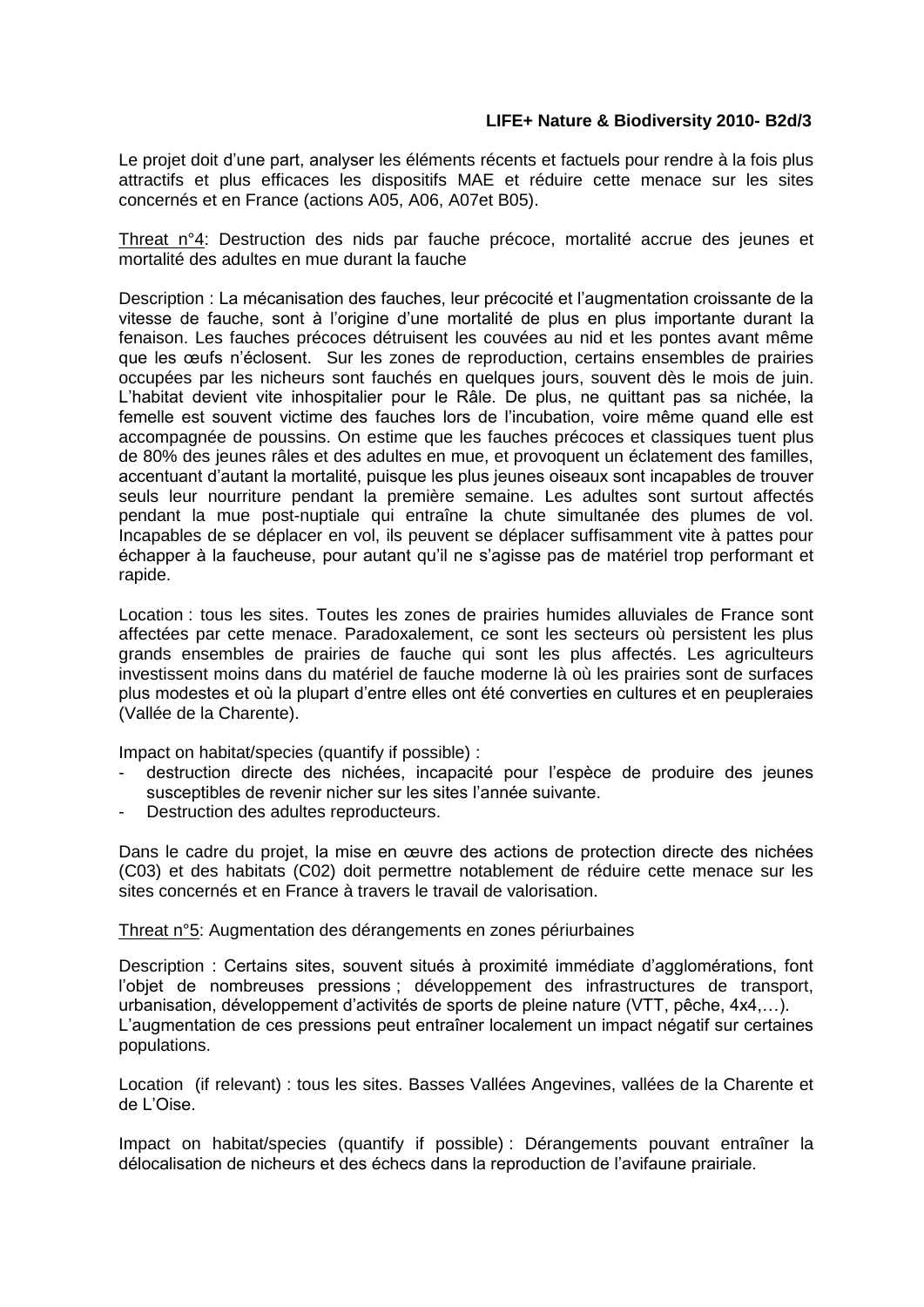Threat n°6: Difficultés de perception des enjeux de conservation par les agriculteurs, d'une part et les usagers des sites, d'autre part

Description : l'intérêt des prairies naturelles des vallées alluviales, tant d'un point de vue de la protection de la biodiversité, que de leur rôle écologique fonctionnel, économique ou culturel, n'est pas toujours perçu par les populations riveraines de ces sites. Elles ne voient là souvent que des zones insalubres au pire ou des espaces de loisirs ouverts à tous, mais la plupart méconnaissent totalement le rôle et l'importance des vallées inondables. Malgré certains efforts accomplis de nombreux agriculteurs et usagers ne sont soit pas ou insuffisamment informé, soit n'accordent pas d'intérêt et n'assimilent pas l'information qui leur est transmise. L'absence d'intérêt peut être d'ordre idéologique (refus d'intégrer une démarche écologique…) ou bien simplement économique (volonté de s'affranchir de toute contraintes de production…).

Location (if relevant) : Tous les sites concernés

#### Impact on habitat/species (quantify if possible)

Dans un premier temps, cette situation entraîne un certain désintérêt pour les programmes de sauvegarde de l'espèce, notamment pour les mesures agro-environnementales, mais aussi une désaffection pour les différents modes de gestion des milieu prairiaux favorables au Râle des genêts, comme la vitesse de fauche, ou la fauche centrifuge…Dans un second temps ces difficultés de perception engendrent des destructions d'habitats, des dérangements, une prise en compte insuffisante du maintien en l'état des sites dans les documents d'urbanisme, des impacts d'activités de loisirs et une non-transmission des savoirs entre agriculteurs ou entre nouveaux habitants des communes (activités de loisirs).

L'ensemble des actions sur les MAE (actions A05, A06, A07 et B05) et toutes les actions de valorisation et diffusion des résultats doivent contribuer à faite progressivement disparaître cette menace à la fois sur les sites du projet et ailleurs en France.

Threat n°7: Lacunes de connaissances de la biologie du Râle des genêts en périodes prénuptiale, nuptiale et post-nuptiale.

#### Description :

La gestion conservatoire des habitats de reproduction du Râle des genets souffre de certaines lacunes sur la biologie de reproduction de l'espèce et notamment de sa répartition. C'est particulièrement le cas lors de la transformation radicale du couvert végétal suite à la fauche des prairies. Celle-ci diminue fortement la qualité de ces milieux et augmente les risques de prédation, l'exposition aux fortes températures et réduit considérablement les ressources trophiques.

#### Location (if relevant) : Tous les sites

Impact on habitat/species (quantify if possible) : Directement après la fauche, les « familles » de Râles sont tributaires de la présence de zones refuges pour ne pas être exposées à de très importants risques de mortalité (prédation, dénutrition…). Aujourd'hui, nous ne disposons d'aucune information réelle sur la dispersion des individus (adultes et juvéniles) suite à la fauche des prairies. Pour les gestionnaires et afin que les mesures conservatoires soient le plus efficace possible, il est fondamentale de connaître la dispersion des « familles » de Râles des genets (distance, type de milieux…).

Le projet doit combler toutes ces lacunes à travers les actions A04 et A05.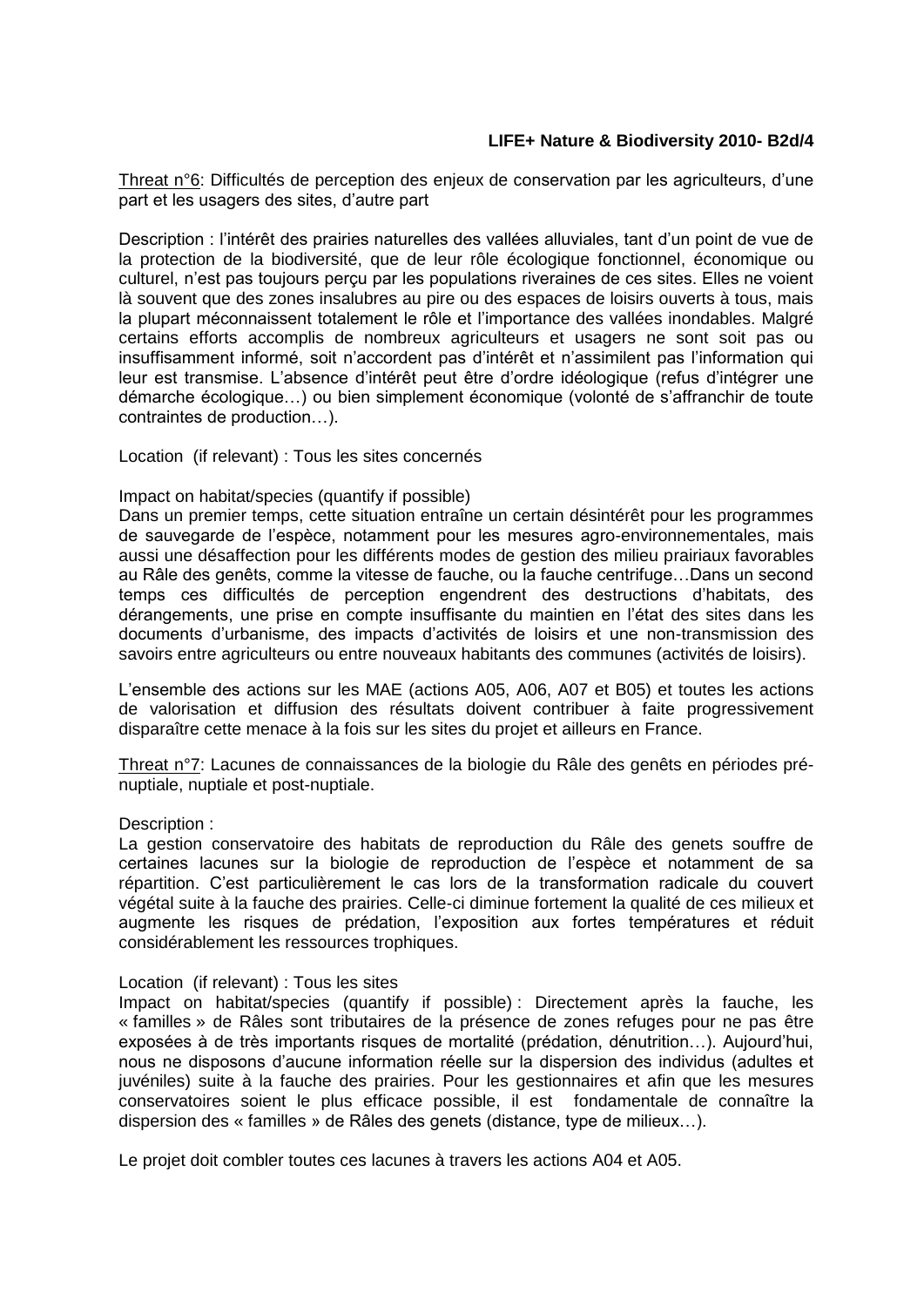# **PREVIOUS CONSERVATION EFFORTS IN THE PROJECT AREA AND/OR FOR THE HABITATS / SPECIES TARGETED BY THE PROJECT**

#### Efforts de conservation en Basse Vallées Angevines

Les Basses Vallées Angevines et la vallée de la Loire ont fait l'objet depuis les années 1990 de plusieurs mesures ou programmes ayant contribué à la prise en compte des enjeux environnementaux du site

Basses Vallées Angevines : dès la fin des années 1970, dans un contexte de développement de la chasse au gibier d'eau, un projet de mise en réserve naturelle nationale est porté sur une partie du site (4500 ha). Cette demande qui a suscité une vive opposition locale (élus, usagers) échouera en enquête publique en 1980 et 1981. Depuis les années 1980, le contexte a complètement évolué. La mise en place des MAET puis de Natura 2000 ont responsabilisé les communes qui sont désormais plus impliquées sur ce territoire. Les premières actions sont en cours pour envisager un classement des sites en réserve naturelle régionale. Une charte visant à cette action est en préparation entre la Région Pays de la Loire, la LPO et la Fédération des chasseurs. Elle débouchera dans le courant du printemps 2011.

Dès 1990, les bases d'un dispositif agro-environnemental sont jetées et dans le même temps, une action communautaire pour l'environnement (ACE) y est réalisée de 1991 à 1995. Elle a permis notamment l'acquisition de 350 ha de prairies pour lutter contre les plantations peupliers.

Les Basses Vallées Angevines ont été l'un des premiers sites français à bénéficier des mesures agro-environnementale dans le cadre de la Politique Agricole Commune (PAC) : Opérations OGAF-environnement (1993), suivies depuis par les Opérations Locales Agroenvironnementales OLAE (1998), les Contrats Territoriaux d'Exploitation CTE (2000) puis les Contrats d'Agriculture Durable CAD depuis 2004 et enfin les Mesures agroenvironnementales Territorialisées. Ces mesures ont apporté une aide non négligeable aux élevages et ont contribué au maintien des prairies de vallées.

Le site a également fait l'objet d'une politique d'acquisitions foncières par des organismes publics et privés en raison de leur grande diversité biologique. La LPO y a acquis des terrains (408 hectares à ce jour). La Fondation pour la sauvegarde des habitats et de la faune sauvage a fait l'acquisition de 180 hectares sur l'île Saint-Aubin. La Ville d'Angers et Angers Loire Métropole. sont également intervenues sur le site, le second principalement dans le cadre de sa politique d'ouverture d'un sentier de grande randonnée.

La LPO a pu poursuivre ces actions sur le site notamment dans le cadre du programme Loire Nature (2002 à 2007).

Vallée de la Loire : dans la continuité de la mise des dispositifs agro-environnementaux dans les Basses Vallées Angevines, la vallée de la Loire a bénéficié de ces mesures dès 1994 et elles perdurent aujourd'hui, les cahiers des charges visant ici plus à préserver le milieu prairial (fauche plus précoce), ce qui explique la raréfaction du râle des genêts sur le secteur.

#### Efforts de conservation en Moyenne Vallée de la Charente

La Moyenne vallée de la Charente était un des sites français d'application du programme Life Râles des genêts au milieu des années 90 (RSPB, 1994 – 1996). Depuis, un document d'objectifs a été rédigé et est animé par la LPO.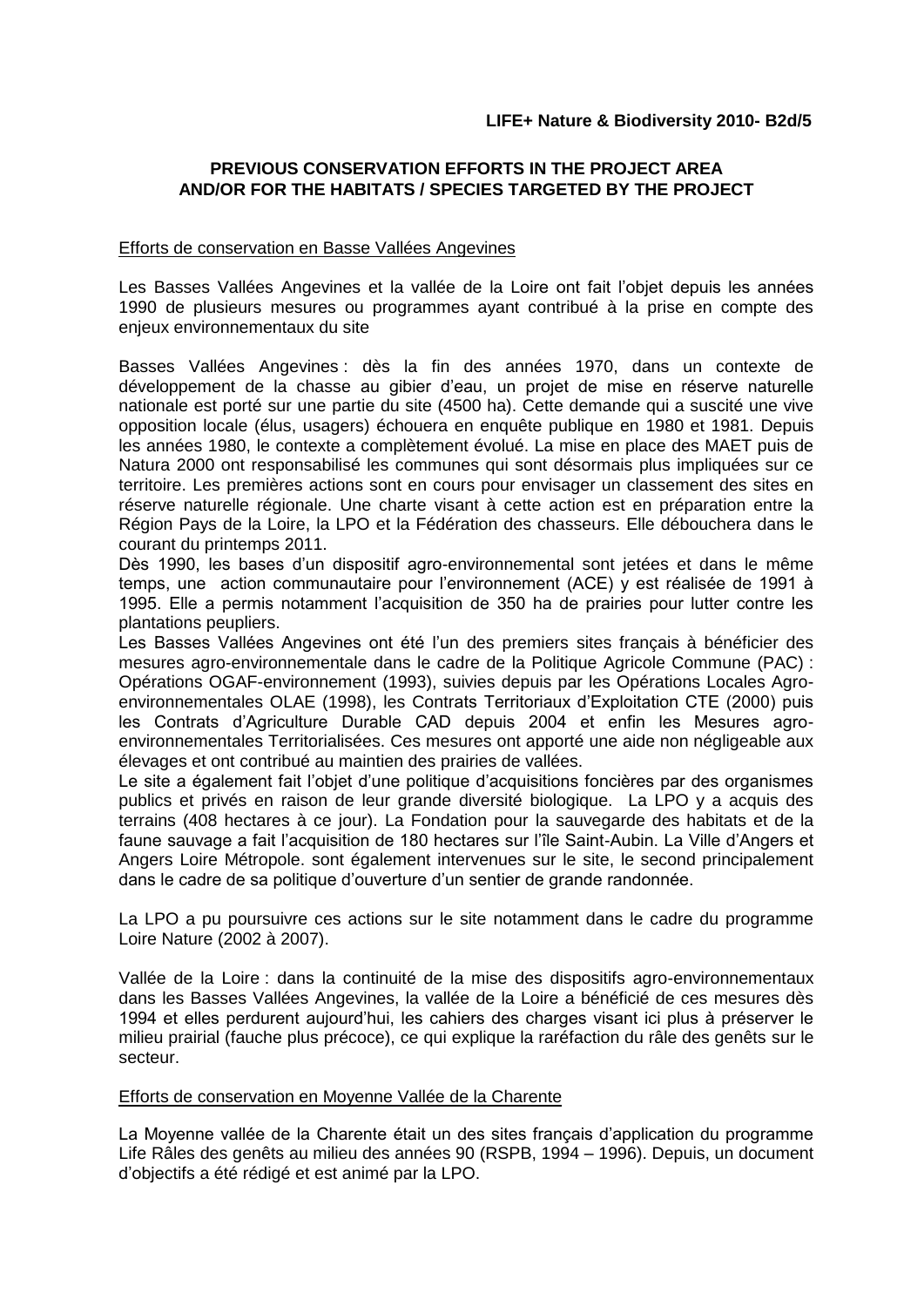La mise en place des premières mesures agro-environnementales sur le site s'est faite simultanément à l'élaboration du Document d'objectifs Natura 2000 et faisaient suite au programme LIFE Râle des genêts initié et mené par la LPO essentiellement sur 3 communes du site (Les Gonds, Courcoury, Chaniers). C'est notamment les mesures de conservation développées durant ce LIFE et l'arrivée de Natura 2000 qui ont accompagné la mise en place des mesures agri-environnementales.

Une analyse fait apparaître qu'en moyenne sur la période 1996-2008, environ 221 ha /an sont contractualisés à un niveau de mesure supposé favorable au râle des genêts (14% des surfaces sous contrat), et 284 ha /an (18%) selon un contrat médiocrement favorable, avec un énorme recul de chacune des deux catégories depuis la fin des OLAE en 2004. Le pari fait en 1996 du succès d'une démarche volontaire dans ce domaine s'est soldé par un échec : malgré les sommes énormes déboursées (3.351.054 € au total entre 1996 et 2008), seulement 27 ha /an en moyenne depuis 1996, furent réellement favorables au Râle des genêts (sur 1374 ha/an sous contrat en moyenne).

*Source : Evaluation périodique de la mise en oeuvre du Docob - période 1998-2009, E. Champion (LPO), animatrice du site Natura 2000 « Moyenne vallée de la Charente, Seugnes et Coran*

#### Efforts de conservation en Moyenne Vallée de l'Oise

Depuis quinze ans, des actions de conservation sont entreprises en Moyenne Vallée de l'Oise afin de préserver le Râle des genêts et l'ensemble du patrimoine naturel de la vallée. Suite à la reconnaissance de l'intérêt du site, ce dernier a été classé en zone Natura 2000 et le Conservatoire d'espaces naturels de Picardie a eu l'opportunité d'acquérir des terrains au travers de diverses opérations de financement, notamment deux projets LIFE, à hauteur de 437 hectares dont 374 hectares de prairies (295 hectares de propriété et 142 hectares en baux emphytéotiques), ce qui fait de la Moyenne Vallée de l'Oise le plus important réseau de sites gérés par le Conservatoire. Cette volonté de préservation se traduit donc par diverses actions menées à deux échelles : à l'échelle du site Natura 2000 et à l'échelle des sites maîtrisés par le CENP. Des actions sont également développées sur les sites secondaires.

#### - A l'échelle du site Natura 2000

Deux types d'actions ont été menées en faveur du Râle des genêts à l'échelle de la Moyenne Vallée de l'Oise : les Mesures agro-environnementales (MAE) et les contrats Natura 2000 « reconversion de peupleraies en prairies de fauche ».

Depuis 1994, des MAE sont mises en place en Moyenne Vallée de l'Oise. Il s'agit de mesures incitant à des pratiques agricoles respectueuses de l'environnement en contrepartie de compensations financières. Les exploitants s'engagent alors pour des contrats d'une durée de cinq ans. Les mesures engagées concernent le retard de fauche, la fauche centrifuge, les bandes refuges et la limitation de fertilisation. Le Conservatoire d'espaces naturels de Picardie est l'animateur de ces MAE, c'est-à-dire qu'il met en place ces mesures en collaboration avec les chambres d'agriculture et réalise une animation auprès des exploitants agricoles afin d'optimiser les contractualisations.

En 2008, sur la superficie totale en prairies du site Natura 2000, près de la moitié des prairies sont contractualisées en MAE, soit 1562 hectares (réduction de la fertilisation et/ou retard de fauche). 16% fait l'objet de fauches retardées, dont moins d'un 1% au 15 juillet, et 19% des surfaces totales de prairies (fauche + pâtures) est fauchée de façon centrifuge.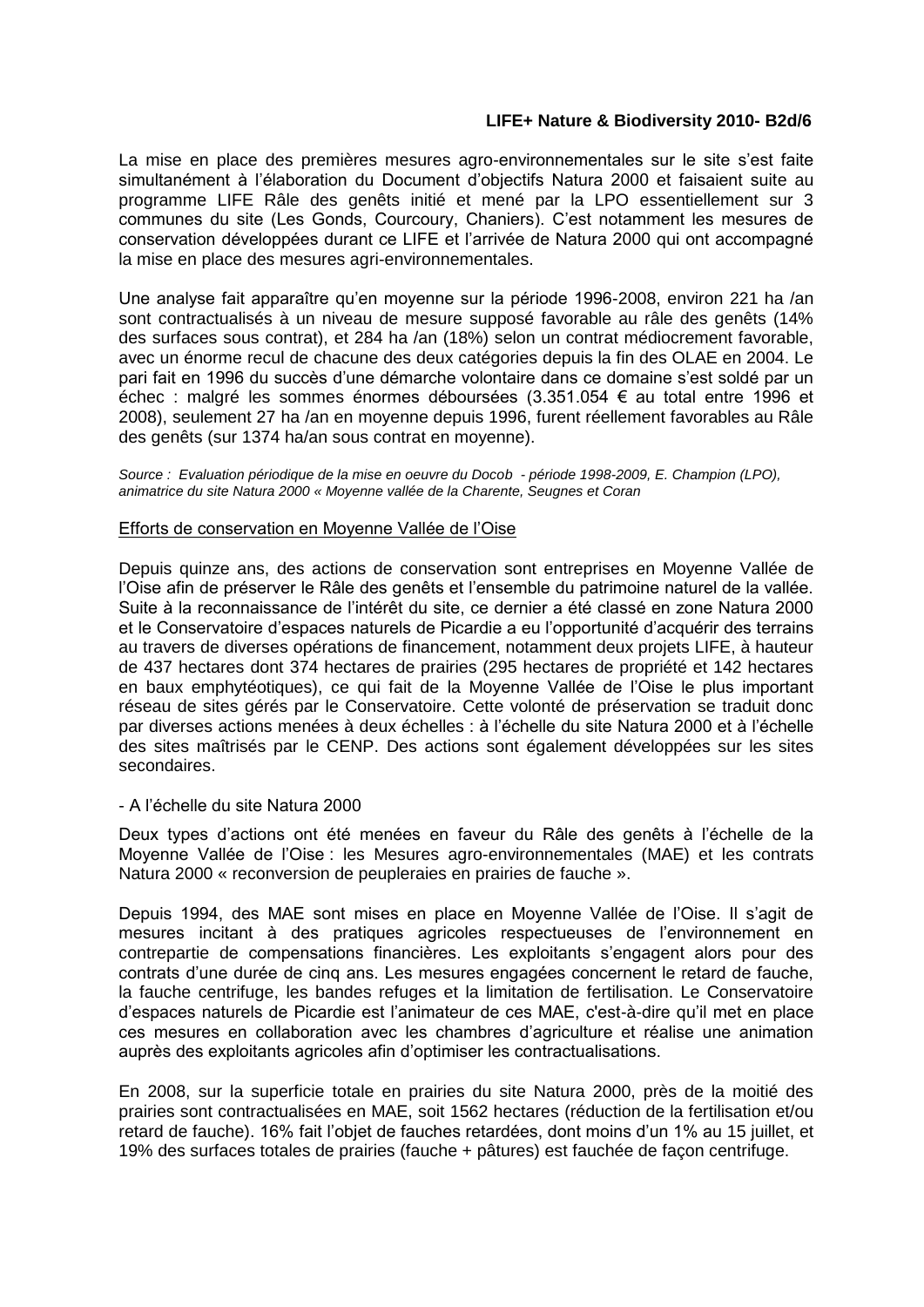Les surfaces laissées en bandes refuges représentent moins de 1% des surfaces en herbe mais présentent cependant un intérêt important.

Le second type d'actions concerne les contrats Natura 2000 « reconversion de peupleraies en prairies de fauche », destinés à augmenter les superficies des habitats favorables aux espèces prairiales et notamment le Râle des genêts. Cinq contrats de ce type ont été engagés en Moyenne Vallée de l'Oise depuis 2005, ayant abouti à la reconversion de 2 hectares de peupleraie. Ces contrats ont été passés récemment (2007 et 2008) et aucun râle n'y a été observé en 2007 et 2008. Cependant, ces conversions sont pour l'instant trop récentes pour conclure sur leur efficacité. L'objet de l'introduction de ces actions dans le programme LIFE est démultiplier ces opérations afin de mieux évaluer leur efficacité.

#### - A l'échelle des sites Conservatoire

Trois types de contrat régissent les activités agricoles sur les parcelles du Conservatoire :

- Bail rural : Parcelles propriétés du Conservatoire ou non. L'agriculteur est libre de la gestion réalisée sur ces parcelles. Il peut souscrire des MAEt.

- Prêt à usage : parcelles propriétés du Conservatoire. Mise à disposition gratuite des parcelles sous réserve du respect du cahier des charges.

- Sous-location : parcelles sur lesquelles le Conservatoire est emphytéote. L'agriculteur paie un loyer et est tenu de respecter un cahier des charges.

Les cahiers des charges comportent des engagements tels que le maintien des éléments du paysage et du caractère inondable des parcelles. Le pâturage peut être autorisé en première intervention dans les secteurs de moindres enjeux pour le Râle, cependant la majorité des parcelles agricoles est fauchée en première intervention. Si la date de fauche varie en fonction des cas, la fauche doit être centrifuge. Des bandes refuges sont prévues dans les cahiers des charges lorsque la superficie et la configuration de la parcelle le permettent

Enfin, diverses actions de sensibilisation ont été entreprises en Moyenne Vallée de l'Oise, à destination des agriculteurs et des habitants de la Vallée.

*Source : déclinaison régionale du plan national d'action Râle des genets, Conservatoire d'espaces naturels de Picardie, décembre 2009*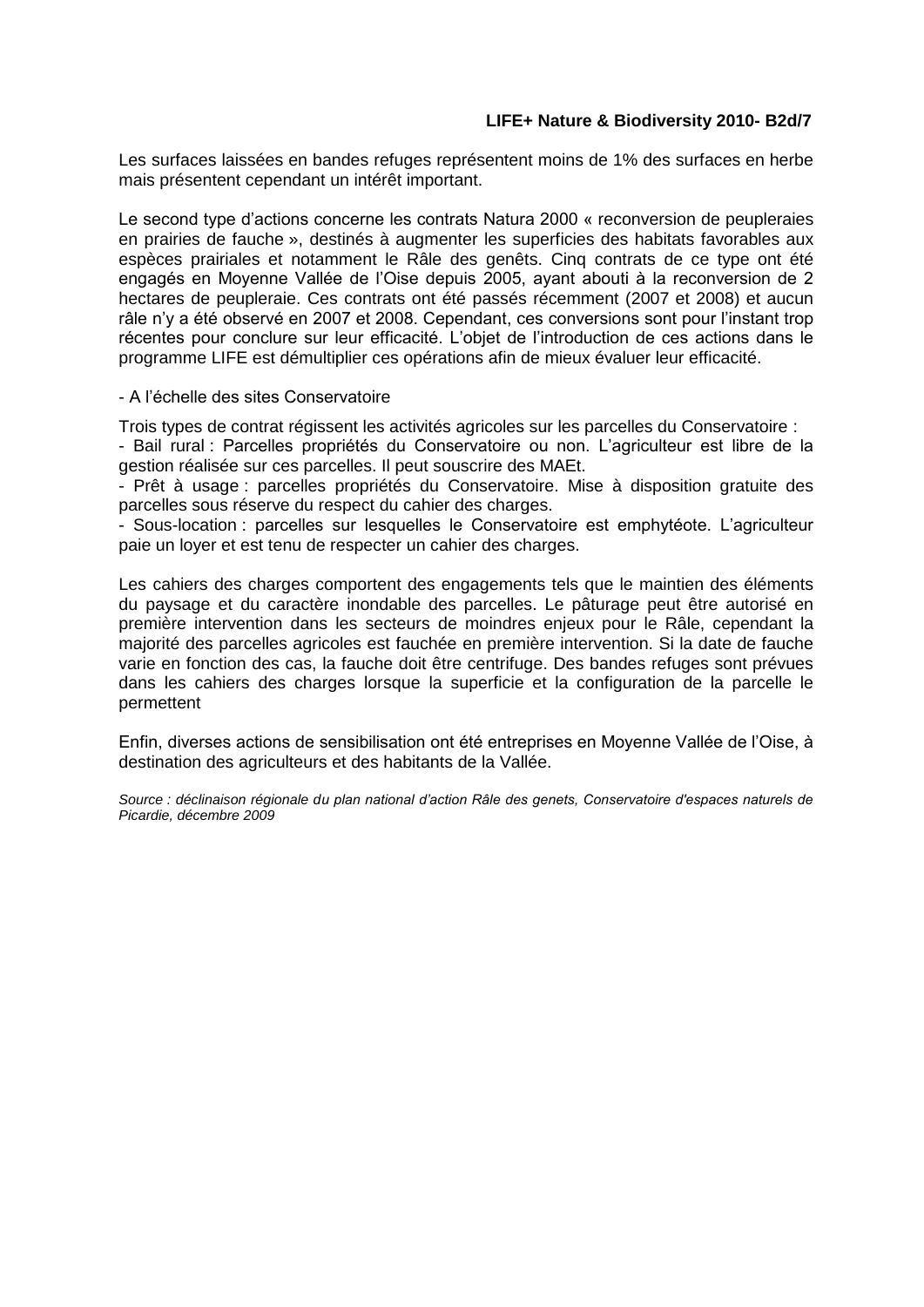# **EU ADDED VALUE OF THE PROJECT AND ITS ACTIONS**

Le râle des genêts répond aux critères de sélection des programmes Life nature. Il est inscrit à l'annexe 1 de la Directive Oiseaux et est de surcroit considéré comme prioritaire pour la réalisation de programme Life Nature (List of priority bird species of Directive 2009/147/EC considered as "Priority for funding under LIFE" as agreed by Ornis Committee).

L'Etat français a mené un plan national de restauration du Râle des genêts de 2005 à 2009 et un programme Life a été mené il y a près de 15 ans (RSPB, 1994 – 1996). Le Râle des genêts a également fait l'objet d'un plan européen d'action (Action plan for the Corncrake in Europe 1996) et fait l'objet d'un plan international d'action (International single species action plan for the conservation of the Corncrake, 2006).

Malgré les actions menées depuis plus de 15 ans en France, la population de râle des genêts ne cesse de décroître sur le territoire national. Compte tenu des menaces réelles qui pèsent sur la préservation du Râle des genêts en Europe (les bons effectifs d'Europe de l'Est restent fragiles, notamment avec la mécanisation et l'intensification de l'agriculture) et surtout en Europe occidentale, le projet doit permettre de développer les moyens de maintenir et restaurer la population française, la plus importante d'Europe de l'ouest il y a une quinzaine d'années. Il doit également offrir aux autres pays de l'Union concernés par des problématiques similaires, une analyse de l'échec des mesures mises en œuvre en France et permettre d'adapter tant les mesures agro-environnementales que les actions de restauration et d'entretien des habitats de reproduction. De même, les acquis des programmes dont bénéficie l'espèce dans l'UE doivent être pris en compte et appliqués en France.

Les MAE constituent le pilier du maintien de la gestion des prairies humides naturelles en France et dans plusieurs pays de l'UE. Il est indispensable d'en effectuer le bilan et de mesurer leur effet sur la préservation de l'habitat des espèces prioritaires, dont le râle. Le présent programme prévoit une méthode d'évaluation des MAE qui sera transposable à d'autres Etats Membres de l'UE. Les résultats attendus de l'analyse permettront de tirer des conclusions quant à la pertinence des MAE et leur impact général pour la protection des habitats prioritaires en Europe. Il en découlera des préconisations pour améliorer le dispositif agro-environnemental actuel.

Le projet constitue une réponse réelle à la préservation de l'espèce, qui, selon la lecture du rapport de la dernière enquête nationale de dénombrement des mâles chanteurs, est clairement menacée de disparition. *« Le risque d'extinction du Râle des genêts dans la décennie à venir a été évoqué au vu des résultats de l'enquête de 2006. Ce risque reste d'actualité* en 2009 *et s'est probablement accentué malgré un effectif apparemment stable. Le déclin sur des grands sites est diagnostic d'un dynamisme de population déficitaire. Le succès reproducteur et/ou la survie des individus adultes y ont baissé en raison des menaces qui perdurent*».

Le projet se localise en France sur les « bastions » actuels et historiques de l'espèce mais il dépasse largement le cadre des sites du projet. En effet, les résultats de nombreuses actions auront une portée nationale et européenne, notamment en Europe occidentale. Les expériences acquises par d'autres projets en Europe et les résultats de ce projet seront largement partagées avec les experts européens concernés par l'espèce, notamment au Royaume-Uni, en Belgique, en Suède ou encore en Allemagne qui forment le groupe de travail « Râle des genêts » animé par BirdLife International. Ce groupe qui a contribué au plan d'action international sera notamment sollicité pour intervenir et présenter ses travaux.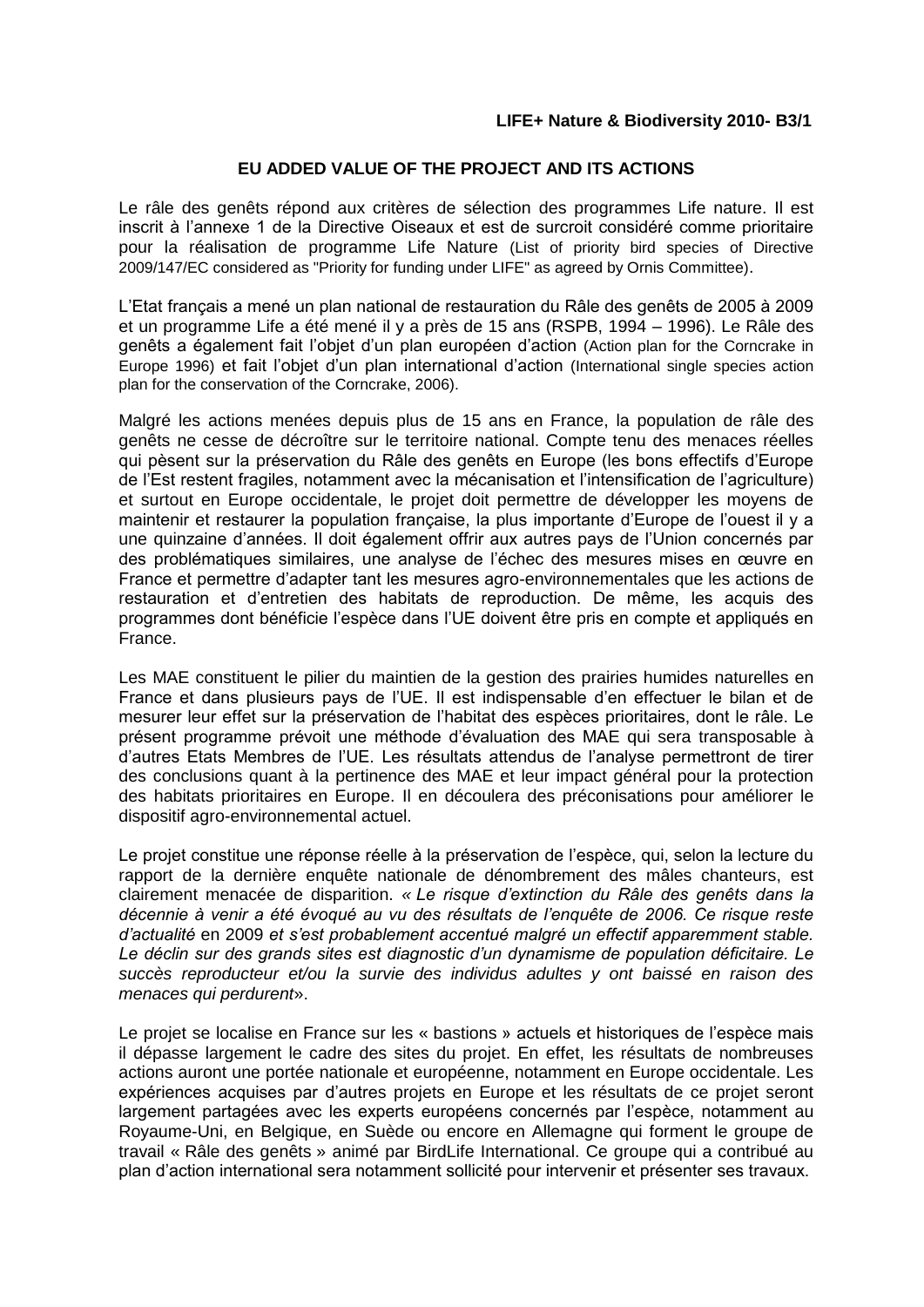#### **BEST PRACTICE / INNOVATION / DEMONSTRATION CHARACTER OF THE PROJECT**

LIFE+ Nature projects must complete best practice and/or demonstration LIFE+ Biodiversity projects must complete demonstration and/or innovation

#### BEST PRACTICE:

Le projet doit favoriser la mise en œuvre et la valorisation de bonnes pratiques (barre d'envol, respect et entretien des zones « refuges », intérêt des contractualisations MAE….) notamment en s'intéressant en détail aux avantages et inconvénients des mesures agroenvironnementales et surtout en dégageant des propositions (sur la base d'élément récents et factuels) pour les rendre plus efficaces et plus attractives.

Les plans de gestion des prairies acquises et faisant l'objet de conventions de gestion permettront une planification et une pérennisation des actions développées avec les acteurs locaux. Les conventions de gestion qui seront mises en place constitueront des bonnes pratiques exemplaires.

L'édition d'un guide technique des « bonnes pratiques » de gestion des prairies humides est prévue. Il permettra de divulguer plus largement les acquis du programme LIFE et des actions de conservation spécifiques aux vallées alluviales occupées par le Râle des genêts.

#### DEMONSTRATION:

L'acquisition foncière et la restauration d'habitat de reproduction sont aujourd'hui devenu incontournable pour la conservation de l'espèce, c'est pourquoi le projet développe cet outil et se localise sur trois des principaux bastions de reproduction du Râle des genêts. Les suivis de populations démontreront l'intérêt et le caractère incontournable des acquisitions pour la conservation de l'espèce.

Les actions de restauration des prairies et d'entretien des zones refuges sont également démonstratives car l'expérience acquise sera largement valorisable sur d'autres sites et pour d'autres gestionnaires concernés par le Râles des genêts et des espèces menacées de milieux prairiaux.

La démarche « l'éleveur et l'oiseau » et le travail positif réalisé sur les Basses Vallées Angevines sera démonstratif dans le sens où il regroupe l'ensemble des partenaires concernés par la conservation du Râles de genêts et propose une valorisation des produits agricoles des usagers qui s'impliquent activement pour la préservation de l'espèce. Le programme prévoit de développer cette initiative en Picardie et de valoriser l'expérience sur d'auters sites français concernés par le Râle des genêts.

L'utilisation et le test de la barre d'envol est une action démonstrative d'amélioration des pratiques. Elle doit montrer aux éleveurs que la mortalité due à la fauche est bien réelle mais surtout quelle peut être évitée soit en adoptant les bonnes pratiques existantes, soit en en développant de nouvelles.

La désignation en Réserve Naturelle Régionale des parcelles acquises par la LPO dans les Basses Vallées Angevines ou en Arrêté Préfectoral en Picardie constituera l'une des actions les plus démonstratives du programme de conservation des prairies inondables, puisqu'il s'agit d'une démarche officielle impliquant tant l'état que les élus et acteurs locaux.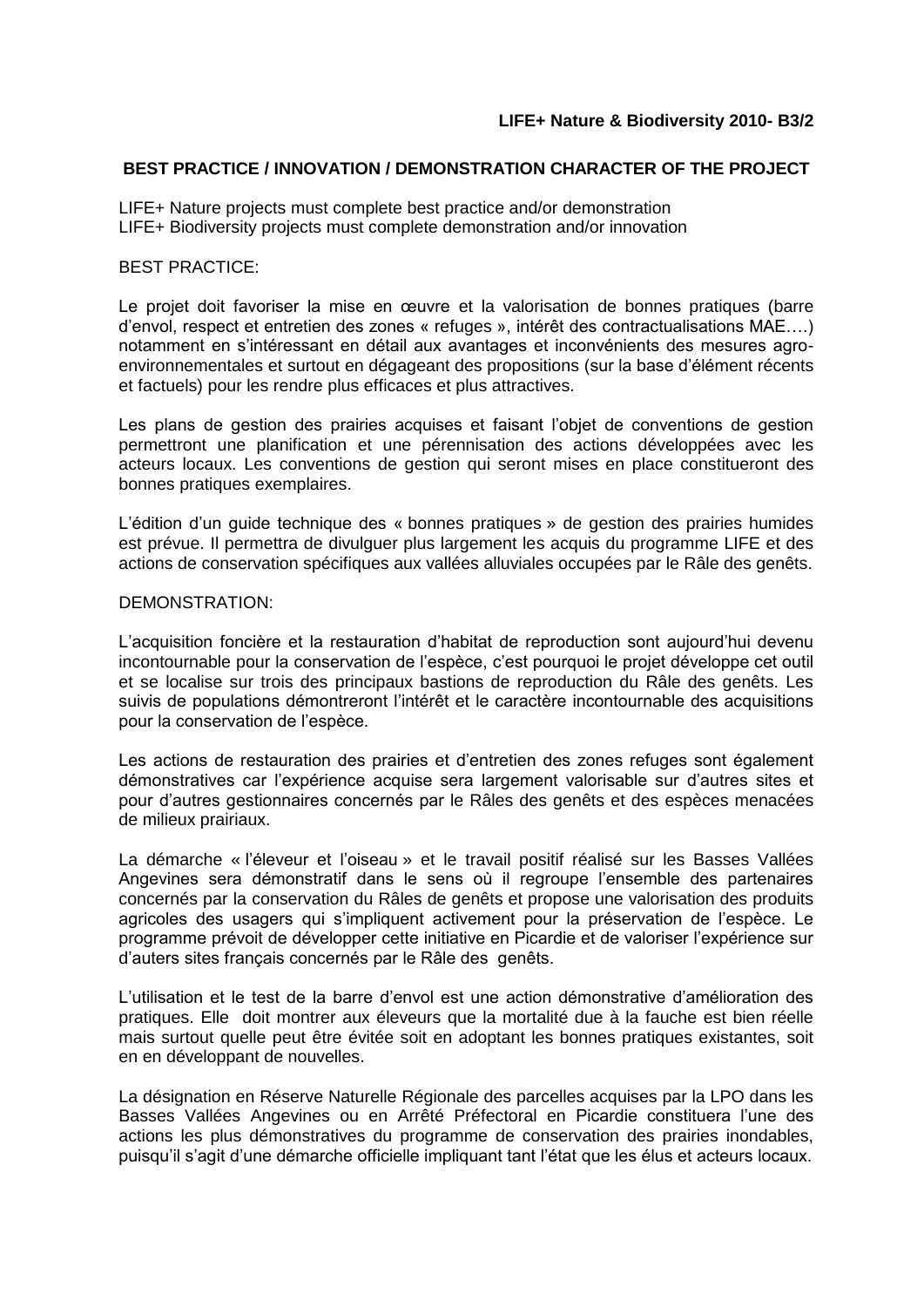Cela consacrera le long travail d'animation et de gestion mené sur ces sites et assurera la pérennité du travail de protection mené au profit du Râle des genêts.

L'ensemble des résultats produits par les études seront largement diffusés, permettant de valoriser au mieux en conservation les nouvelles connaissances acquises sur la biologie du Râle des genêts.

#### INNOVATION:

Aujourd'hui, de nombreuses structures impliquées dans la conservation du Râle des genêts et dans la mise en œuvre des mesures agro-environnementales disposent de données (richesse biologiques des parcelles, localisation des parcelles contractualisées, niveau de contrats, surface contractualisée…) sans que celles-ci soient efficacement exploitables. La création d'une architecture informatique standardisée pour les bases de données des MAE constitue une action innovante pour optimiser l'efficacité des MAE et donc la préservation du Râle des genêts. Cet outil sera très largement valorisé sur le plan national voire européen le cas échéant.

Le programme présent portera sur l'ensemble des habitats occupés par l'espèce, y compris les milieux potentiels à restaurer et les secteurs parcourus après la reproduction. En plus des prairies de fauche naturelles en bon état de conservation, le milieu de prédilection du râle lors de la reproduction, les actions de conservation porteront également sur les jachères, la restauration d'anciennes peupleraies et de cultures en vallées alluviales. Il s'agira donc d'une nouvelle reconquête du biotope occupé par le Râle des genêts.

# **EFFORTS FOR REDUCING THE PROJECT'S "CARBON FOOTPRINT"**

La construction du projet s'est faite en utilisant un maximum les outils de travail et de communication à distance.

Tous les modes de transports en commun seront privilégiés pour les rencontres et séminaires du programme.

Tous les déplacements en voiture se feront à vitesse modérée avec des véhicules à la plus faible cylindrée possible. Ceci afin de limiter la consommation de carburant. Dans la mesure du possible le covoiturage sera systématiquement optimisé.

Dans la mesure du possible, les réunions techniques en petits comités seront réalisées par conférences téléphoniques ou vidéoconférence afin de limiter les déplacements.

Les prestataires externes qui seront retenus pour la fabrication des supports de communication, (plaquette de présentation du projet, lettre d'information…) devront justifier d'une préoccupation environnementale dans les procédés utilisés.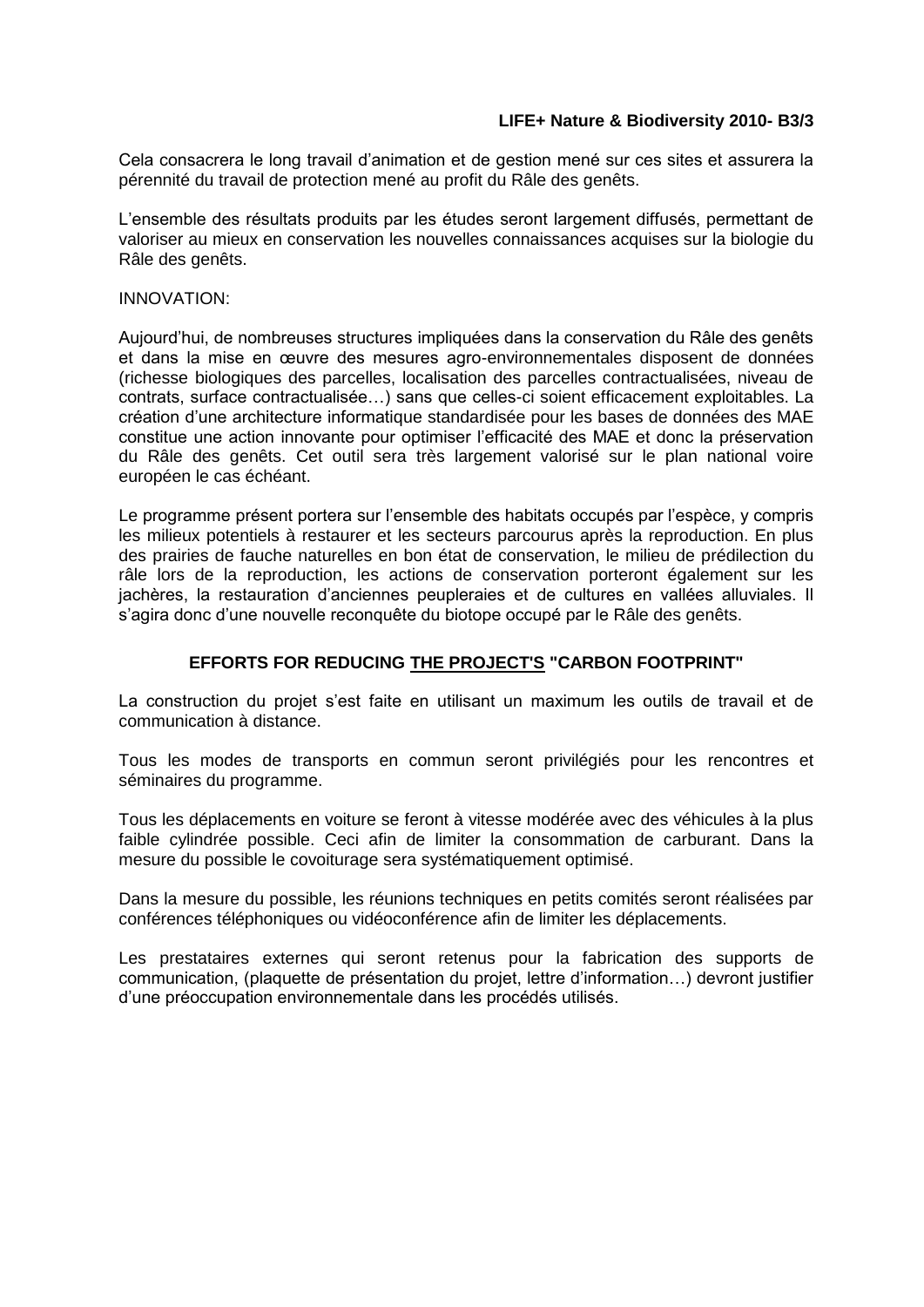# **EXPECTED CONSTRAINTS AND RISKS RELATED TO THE PROJECT IMPLEMENTATION AND HOW THEY WILL BE DEALT WITH (CONTINGENCY PLANNING)**

- Une très grande partie des actions nécessite des échanges, de la concertation et de la négociation avec les propriétaires, les usagers (exploitants agricoles) et les structures administratives. Dans un tel contexte certaines actions peuvent prendre du retard et le planning peut être perturbé.
	- $\Rightarrow$  L'ancienneté, l'intégration dans le tissu socio-économique locale et la légitimité des différents partenaires du programme réduisent ces risques.
	- $\Rightarrow$  Les structures bénéficiaires sont destinatrices de propositions émanant de notaires, de propriétaires ou encore de la SAFER Société d'Aménagement Foncier et d'Etablissement Rural.
	- $\Rightarrow$  Jusqu'à présent, sur les précédentes acquisitions, la SAFER a accordé la préférence à la LPO en mettant en avant la pérennité de l'action et l'assurance que les parcelles resteraient à vocation environnementale (le cas s'est présenté au moins une fois). A condition que nous louions ces parcelles aux exploitants agricoles du secteur et que nous en conservions la vocation agricole. Les partenaires n'ont jamais eu et n'ont pas pour objectif de se substituer aux exploitants agricoles bien au contraire, ils cherchent à les maintenir et les aider à améliorer leur système d'exploitation. Partant de ce principe, la SAFER est un partenaire technique qui doit permettre de tisser les liens d'échanges entre les partenaires et les exploitants. Concernant la LPO en Basses Vallées Angevine, une convention existe avec la SAFER depuis 1993. Une remise à jour de celle ci est actuellement à l'étude, ce qui vient conforter la position de la LPO pour l'acquisition des parcelles.
- Pour l'action A04 qui nécessite la manipulation d'individus, les populations doivent être suffisantes afin de ne pas perturber le foyer de reproduction. Il est possible que certaines années le niveau de la population Picarde ne permettent pas une réalisation complète de cette manipulation.
	- $\Rightarrow$  Cette éventualité a été anticipée dans le nombre d'individus potentiellement manipulables. L'équipement et le suivi d'individu sera sans doute plus important en Basses Vallées Angevines qu'en Picardie et pourront donc compenser un éventuel déficit picard.
- Des événements météorologiques sont susceptibles de venir perturber la reproduction du Râles des genêts et limiter l'accès aux sites. Il peut s'agir de forts événements pluvieux, d'orages ou encore de crues subites. Dans ces conditions, le calendrier prévisionnel pourra être perturbé et certains travaux peuvent être interrompu, reporté ou annulés.
	- $\Rightarrow$  Le planning prévisionnel tient compte et tend à anticiper les éventuelles conséquences de ces évènements
- Un certain nombre d'événements peuvent perturber et retarder la coordination du projet chez le coordinateur et les bénéficiaires associés (départ, maladie…)
	- $\Rightarrow$  Le planning prévisionnel et la composition de l'équipe (savoir faire) tient compte de ce risque et est en mesure de répondre aux éventuelles conséquences de ces évènements. Les éléments sont détaillés à l'action E1.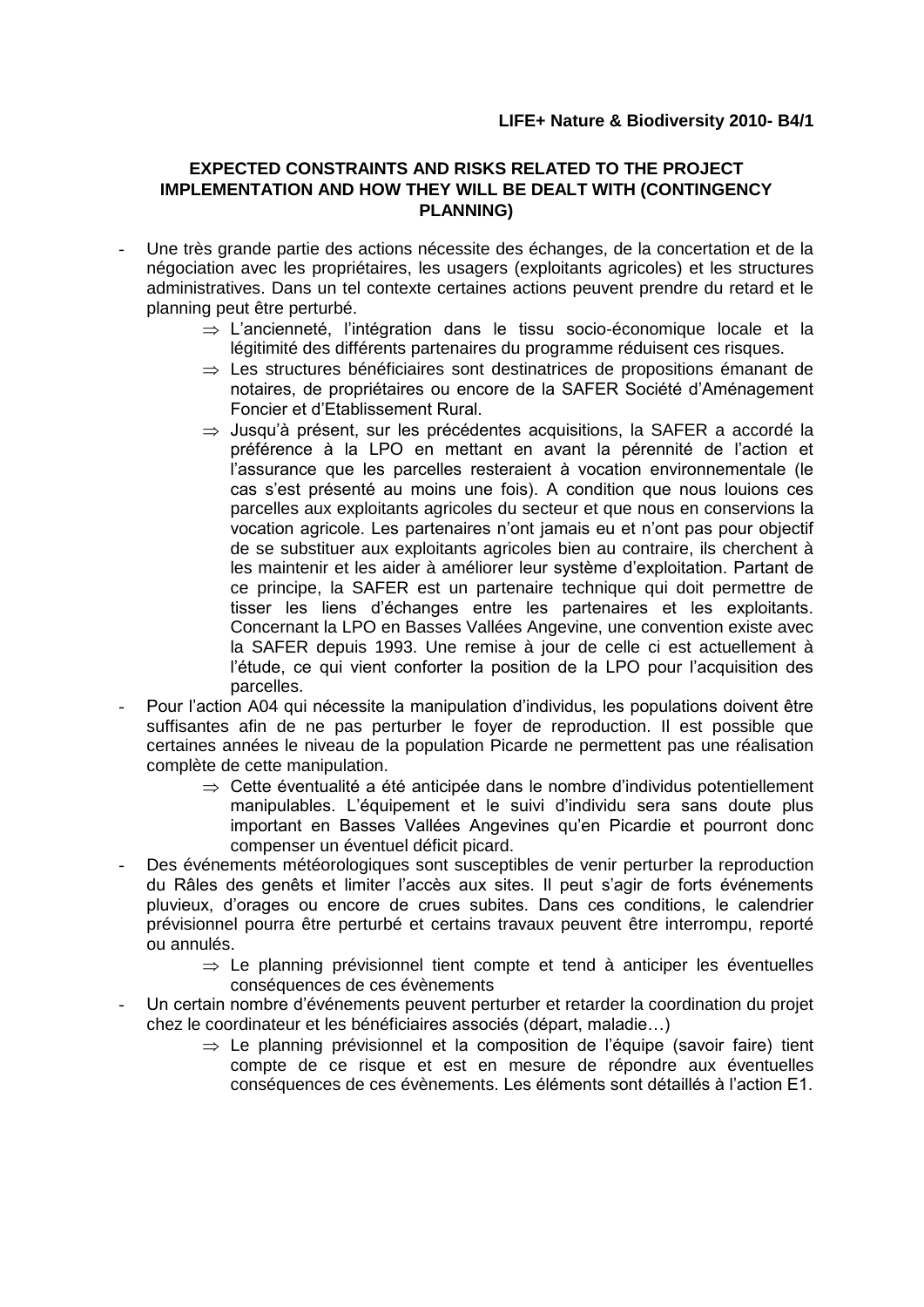Les risques identifiés ont été pris en compte dans la rédaction du projet et l'élaboration du planning. Les surfaces à acquérir sont ainsi le résultat d'une réflexion sur ce qui est réellement possible d'acquérir et non de ce qui serait intéressant d'acquérir. Les études foncières démarreront dès l'automne 2011 et les acquisitions dès le début de l'année 2012. Le budget d'acquisition et la planification sur toute la durée du programme sont également le résultat de cette réflexion. La rédaction des plans de gestion et les démarches de classement de site sont planifiées pour permettre d'intégrer le maximum de surface acquise durant le programme. L'action de mesure de l'incidence des MAE sur l'habitat de reproduction nécessite des rencontres et des échanges notamment pour s'accorder sur une méthodologie. Ces échanges et réunions de calage sont parfois susceptibles de générer du retard ou pis une mauvaise mise en œuvre des actions et donc la non atteinte des objectifs. Afin d'éviter cet écueil, la première année du projet sera utilisée pour caler la méthodologie et les suivis démarreront seulement la deuxième année.

Il convient également de préciser que la LPO n'a aucune difficulté pour trouver des exploitants agricoles pour exploiter ses parcelles de façon à favoriser l'accueil du Râle des genêts en période de reproduction. C'est également le cas en Picardie pour le CEN Picardie. Chaque année, la LPO est sollicitée par des exploitants pour savoir si elle dispose de parcelles disponibles à exploiter.

Enfin même si un grand nombre d'actions sont liées, une réflexion a été menée afin que la majorité d'entre elles reste le plus indépendante possible dans leur réalisation et ne soit donc pas impactée en d'éventuels retards sur d'autres actions.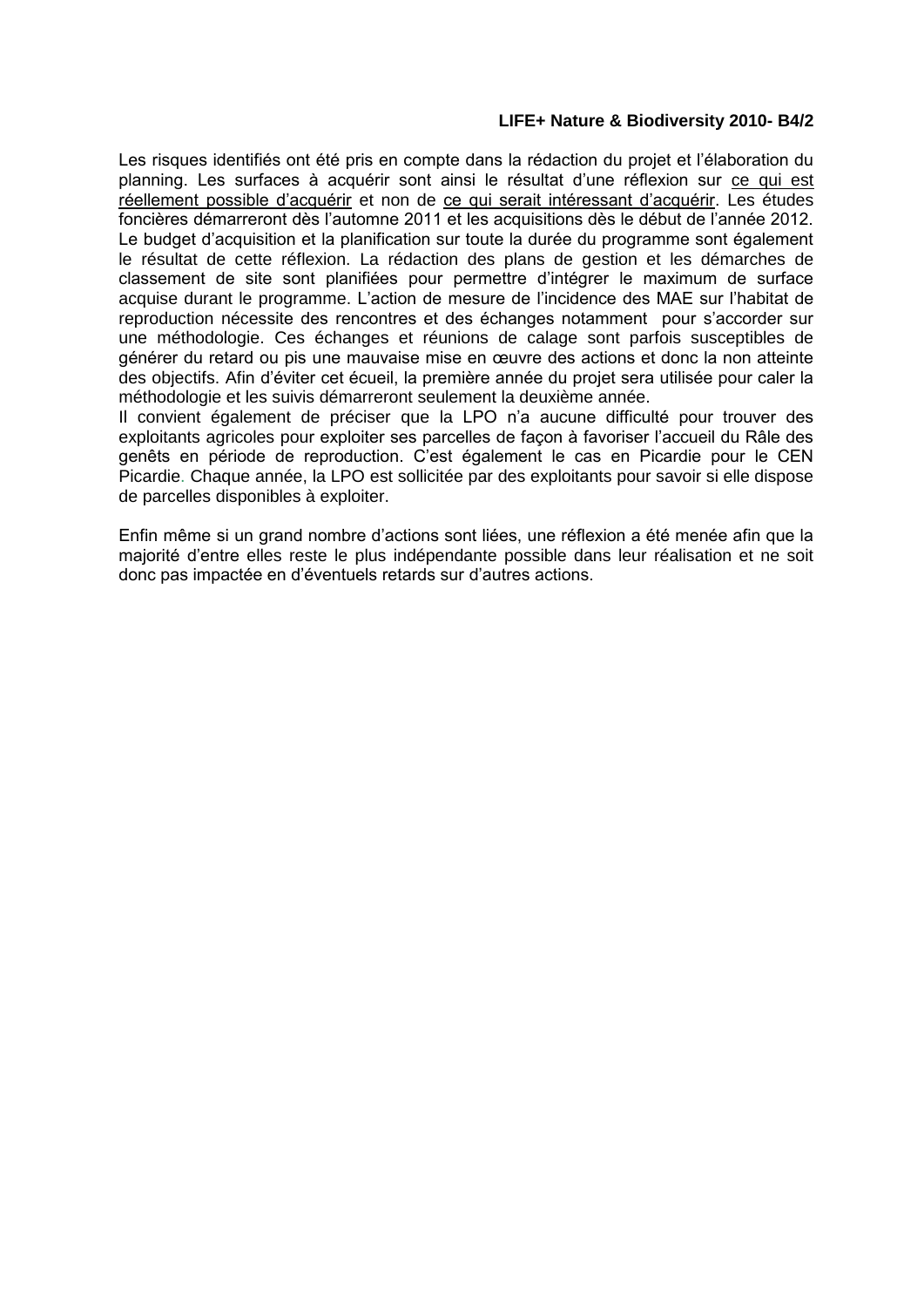# **CONTINUATION / VALORISATION OF THE PROJECT RESULTS AFTER THE END OF THE PROJECT**

Which actions will have to be carried out or continued after the end of the project?

L'ensemble des résultats obtenus au travers du programme Life a vocation à être exploité sur le long terme pour la préservation du Râle de genêt au travers par exemple d'une gestion adaptée pérenne des terrains maîtrisés dans le cadre de partenariats durables avec les exploitants agricoles de ces territoires ou également d'une recherche d'intégration dans les futurs dispositifs agro-environnementaux des conclusions sur la nécessité éventuelle d'amélioration de ces derniers.

En fonction des opportunités offertes et des financements disponibles, les acquisitions visant à acquérir des parcelles notamment pour compléter des blocs existants seront poursuivis. Il s'agit des actions B01 (Maîtrise foncière de 25 hectares de prairies naturelles inondables dans les Basses Vallées Angevines), B02 (Maîtrise foncière de 5 hectares de prairies naturelles en Moyenne vallée de la Charente) et B03 (Maîtrise foncière de 30 hectares de prairies naturelles inondables en Moyenne vallée de l'Oise). Les conventions de gestion seront renouvelées lorsqu'elles arriveront à terme (action B04, Conventions de gestion pour l'entretien des prairies). ). Les parcelles propriétés de la LPO seront louées avec un tarif modéré (110% des charges foncières acquittées par propriétaire) avec des baux à clauses environnementales. D'autre part, les exploitants sont fortement encouragés à y souscrire des MAE. En Moyenne vallée de l'Oise, la gestion des parcelles agricoles avec clauses environnementales est définie soit dans un prêt à usage à titre gratuit lorsque le CEN Picardie est propriétaire des parcelles soit dans un contrat dit de sous location avec loyer minimal couvrant les taxes et impôts lorsque le CEN Picardie est emphytéote.

Les plans de gestion réalisés sur les acquisitions au cours du programme (A01, Réactualisation du plan de gestion des parcelles LPO dans les Basses Vallées Angevines et A02, plan de gestion des terrains du CEN de Picardie) seront mis en œuvre après celui ci. Par ailleurs, les liens étroits entretenus avec la profession agricole seront conservés notamment au travers l'association des Eleveurs des vallées Angevines et sur les nouveaux territoires notamment de Picardie (action C04, Fédérer les exploitants pour optimiser les actions de conservation de l'espèce).

L'acquisition de données via le radio pistage sera pas prolongée en fonction de la disponibilité de fond propre aux structures, aux bénévoles ou aux éventuelles sources de financement. Les informations recueillies serviront à compléter les préconisations concrètes de conservation de l'habitat de reproduction émises lors du projet.

Les actions de restauration prairies sur d'anciennes peupleraies, culture ou jachères (actions C01, Conversion de 13 hectares d'anciennes peupleraies en prairie permanente et C03, Restauration de cultures et jachères en Picardie) et d'entretien des zones refuges (action C02, Gestion de 2 hectares de roselière et prairies hautes comme zone refuge) seront poursuivies au grès des acquisitions foncières réalisables et des ressources financières mobilisables.

Si elle se révèle positive, l'utilisation de la barre d'envol (actionC03) sera largement préconisée dans les sites concernés par le programme et sur tous les autres sites où l'espèce est encore nicheuse.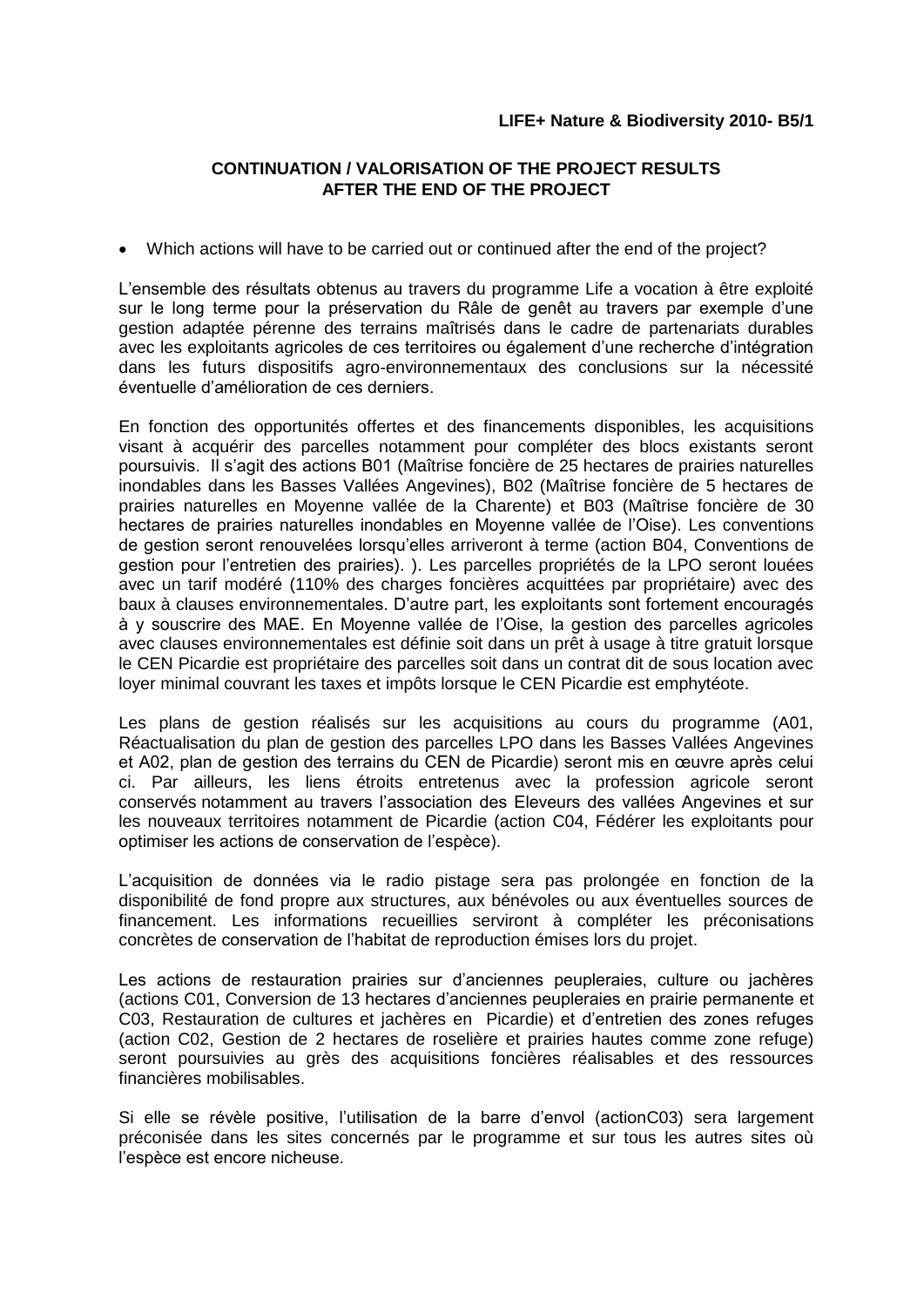Comme nous l'indiquons plus loin, l'architecture informatique standardisée pour les bases de données des mesures agro-environnementales (action A07) sera largement valorisée après le programme pour concrètement optimiser la mise en œuvre des MAE sur le territoire nationale.

• How will this be achieved, what resources will be necessary to carry out these actions?

Le Plan National d'Actions en faveur du Râle des genêts devra être reconduit, les coordinateurs et partenaires des déclinaisons régionales auront ainsi entre autres missions de veiller au suivi des fauches, au respect des cahiers des charges et à l'évaluation de l'évolution des conditions d'accueil du Râle des genêts en particulier sur les sites concernés par le projet de Life Nature. C'est également le rôle des animateurs des sites Natura 2000 (CEN Picardie pour les sites de la Moyenne vallée de l'Oise et des marais de la Souche). Sur les acquisitions LPO et CEN Picardie, les fauches feront l'objet d'une surveillance annuelle en collaboration avec les exploitants.

Certaines actions pourront être poursuivies dans le cadre de l'animation des sites Natura 2000 concernés : animation des mesures agro-environnementales, optimisation de la mise en œuvre des dispositifs MAE sur la base des travaux réalisés dans le cadre du programme (actions A05, A06 et surtout A07), acquisition de barre d'envol (action C03), contribution à la mise en place de déclinaisons de la démarche « l'éleveur et l'oiseau » (action C04),.

La mise en œuvre des plans de gestion (action A01 et A02) se fera par la LPO Anjou et le CEN Picardie via des demandes de financement auprès de l'état sur les Arrêté Préfectoraux de Protection de Biotope (Moyenne vallée de l'Oise) et auprès de la Région Pays de la Loire pour Réserve Naturelle Régionale (Basses Vallées Angevines).

Pour les acquisitions foncières, les conventionnements (actions B01, B02, B03 et B04) et les mesures d'urgence (action B05) qui se poursuivront, la LPO, la LPO Anjou et le CEN Picardie trouveront des modes de financement notamment à travers des organismes comme les Agences de l'eau (programme national de reconquête des zones humides), les collectivités territoriales ou encore des appels à dons.

Sur la Moyenne vallée de la Charente, la LPO est animateur du site Natura 2000. Nous continuerons donc à développer le maximum d'outils favorables au Râle des genêts. Dans le même sens, en tant que structure co-animatrice du site Natura 2000 des Basses Vallées Angevines, la LPO Anjou continuera d'être un acteur actif sur ce territoire.

En Basse Vallées Angevines les sites concernés sont par ailleurs éligibles aux fonds du plan Loire grandeur nature.

En Picardie ces actions seront poursuivies dans le cadre de l'animation des deux sites Natura 2000 (Moyenne vallée de l'Oise et marais de la Souche) : animation des mesures agro-environnementales, évaluation des dispositifs, suivi scientifique. De plus, les sites qui feront l'objet d'une maîtrise foncière dans le cadre du programme seront intégrés au réseau régional de sites gérés à long terme par le Conservatoire d'Espaces Naturels de Picardie.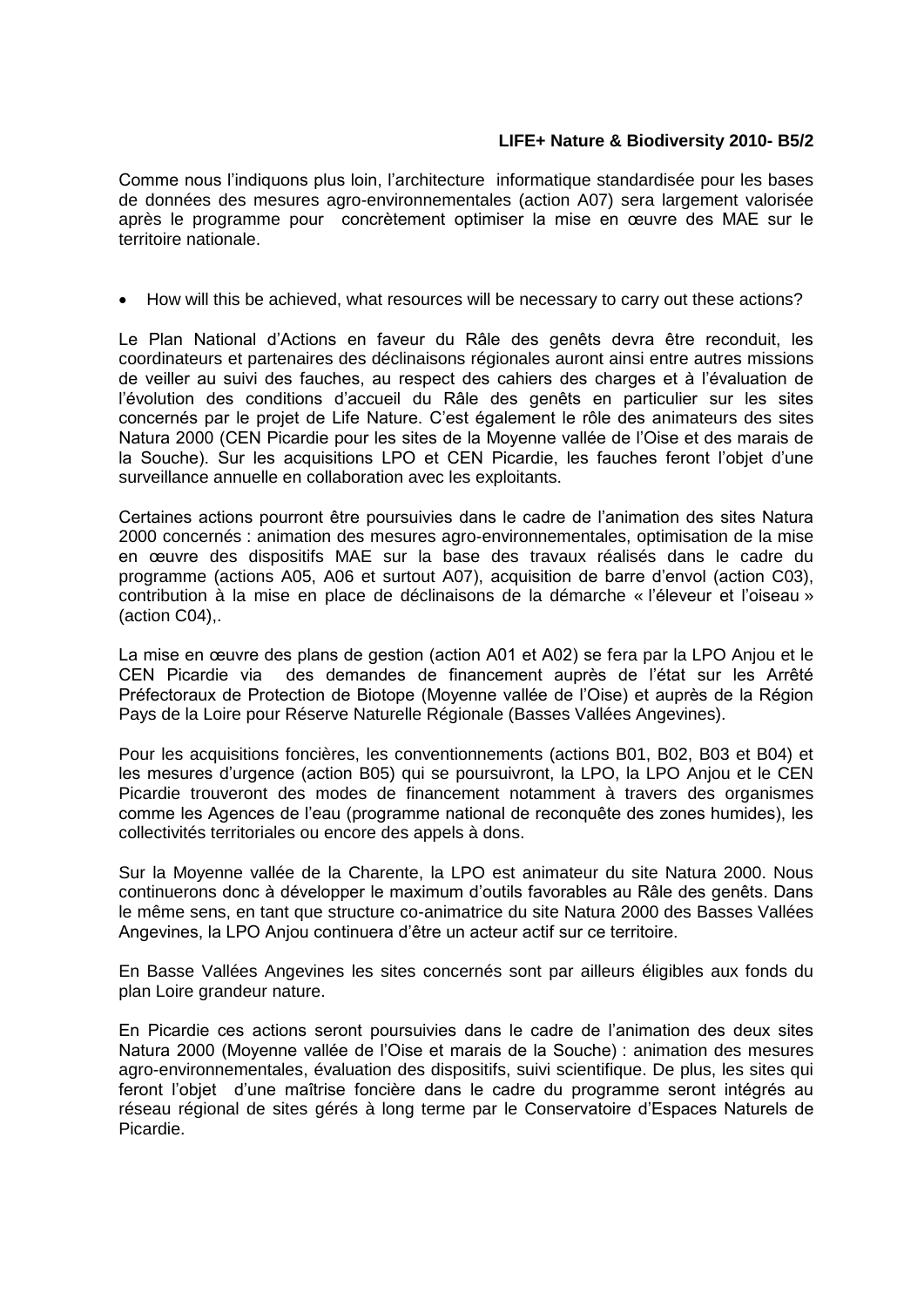Protection status under national/local law of sites/species/habitats targeted (if relevant)

La création d'une réserve naturelle régionale sera réalisée dans le cadre du présent programme (action C05). L'objectif est d'envisager la mise en réserve de la totalité des parcelles de la LPO et des parcelles appartenant aux communes soit près de 1000ha.

Dans le même sens, une action du programme prévoit la mise en place sur certains secteurs d'arrêtés préfectoraux de protection de biotope (APPB, action C06) en Picardie.

 How, where and by whom will the equipment acquired be used after the end of the project?

Tout le matériel de suivi pour radiopistage (action A04) continuera d'être utilisé par les bénéficiaires sur les sites au delà du programme. Il sera principalement utilisé pour suivre le râle des genêts mais pourra également être mis à contribution pour améliorer la gestion conservatoire d'autres espèces d'intérêt patrimonial.

Les barres d'envol (action C03) seront-elles aussi largement utilisées après le programme. Elles seront systématiquement mises à disposition des agriculteurs qui répondront favorablement aux sollicitations. Une promotion sera poursuivie sur tous les sites afin de développer et essayer de systématiser l'utilisation de cet outil.

Tous les matériels seront utilisés après la fin du programme uniquement et définitivement dans un but de conservation de la nature.

 To what extent will the results and lessons of the project be actively disseminated after the end of the project to those persons and/or organisations that could best make use of them (please identify these persons/organisations)?

Les connaissances acquises au cours du programme feront l'objet de rapports (actions CO1, A05, A03, E05 et E06 et d'articles dans la presse généraliste et spécialisée (action D09). Elles seront également publiées dans des revues scientifiques nationales et internationales (action D09). Les résultats obtenus grâce à l'amélioration des pratiques de fauche seront quant à eux valorisés auprès de la profession agricole notamment via les séminaires (actions D04 et D08). L'ensemble des actions de communication et de valorisation des résultats devront permettre de largement diffuser les modes de gestion favorables au Râles des genêts (actions D01, D02, D03, D05 et D06).

Enfin, les résultats d'analyse des MAE depuis leur mise en place au cours des années 90 (actions A05 et A06) sera accompagné de propositions concrètes sur l'ensemble des mesures favorables à la conservation du Râle des genets et les moyens de les prendre en compte dans de futures mesures agro-environnementales devront servir à infléchir les politiques agro-environnementales tant au niveau français qu'européen.

A la suite du Life, l'architecture informatique standardisée pour les bases de données des mesures agro-environnementales (action A07) sera disponible librement pour chaque gestionnaire ou animateur de site Natura 2000 concerné par le Râle des genêts partout en France. Avec cet outil chaque gestionnaire ou animateur pourra désormais optimiser efficacement la mise en place de son dispositif MAE sur son site (surface, localisation, niveau de contrat …) et aura les moyens de l'améliorer presque en temps réel.